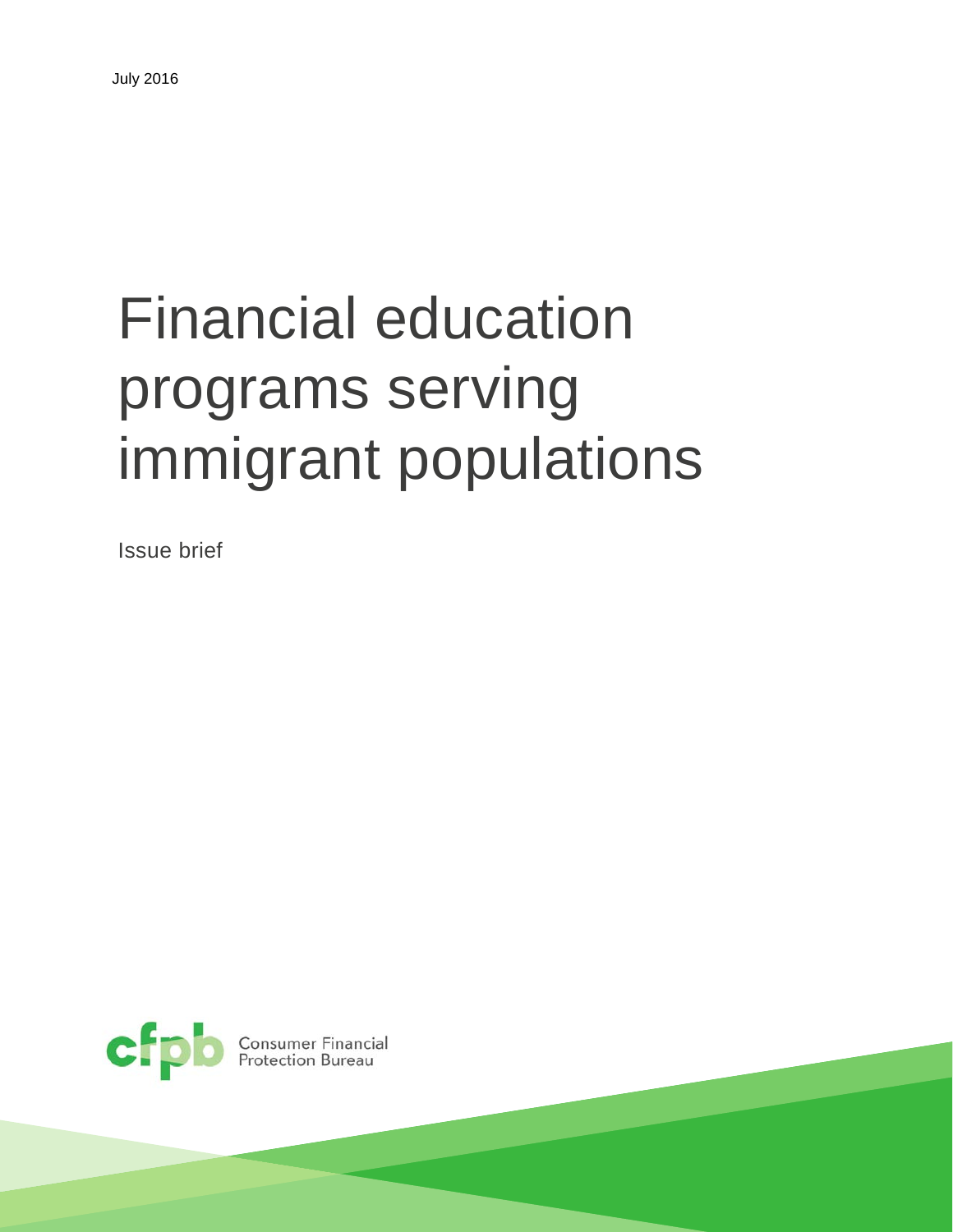### About the CFPB research, tools, and resources for financial educators

An essential part of the mission of the Consumer Financial Protection Bureau (CFPB or Bureau) is to empower consumers to take more control over their financial lives. Since the Bureau opened its doors in 2011, we have worked to improve the financial literacy of consumers in the United States and to ensure access to tools, information, and opportunities for skill-building that they need to manage their finances.

The Bureau's principal financial education mandate is set forth in the Dodd-Frank Wall Street Reform and Consumer Protection Act (Dodd-Frank Act). The Dodd-Frank Act created the Bureau and mandated the establishment of an Office of Financial Education to "be responsible for developing and implementing initiatives intended to educate and empower consumers to make better informed financial decisions." 12 U.S.C. § 5493(d)(1)

To better help consumers make well-informed financial decisions and achieve their own life goals, we at the CPPB have sought to increase understanding of three broad areas: consumer financial behavior, the financial education field, and effective practices in financial education.

We conduct research in these areas to inform the CFPB's own financial education efforts and to share our insights with others who have a common interest in improving the financial wellbeing of consumers.

The CPFB's goal for its financial education activities is to help consumers move toward financial well-being. In the CFPB's definition of financial well-being, consumers:

- have control over day-to-day, month-to-month finances
- have the capability to absorb a financial shock
- **all are on track to meet financial goals**
- have the financial freedom to make choices that allow one to enjoy life

To learn more, visit the Resources for Financial Educators web page at [consumerfinance.gov/adult-financial-education.](http://www.consumerfinance.gov/adult-financial-education/)

To get regular updates on CFPB research, tools, and resources for financial educators, sign up for the CFPB Financial Education Exchange (CFPB FinEx) by emailing CFPB FinEx@cfpb.gov.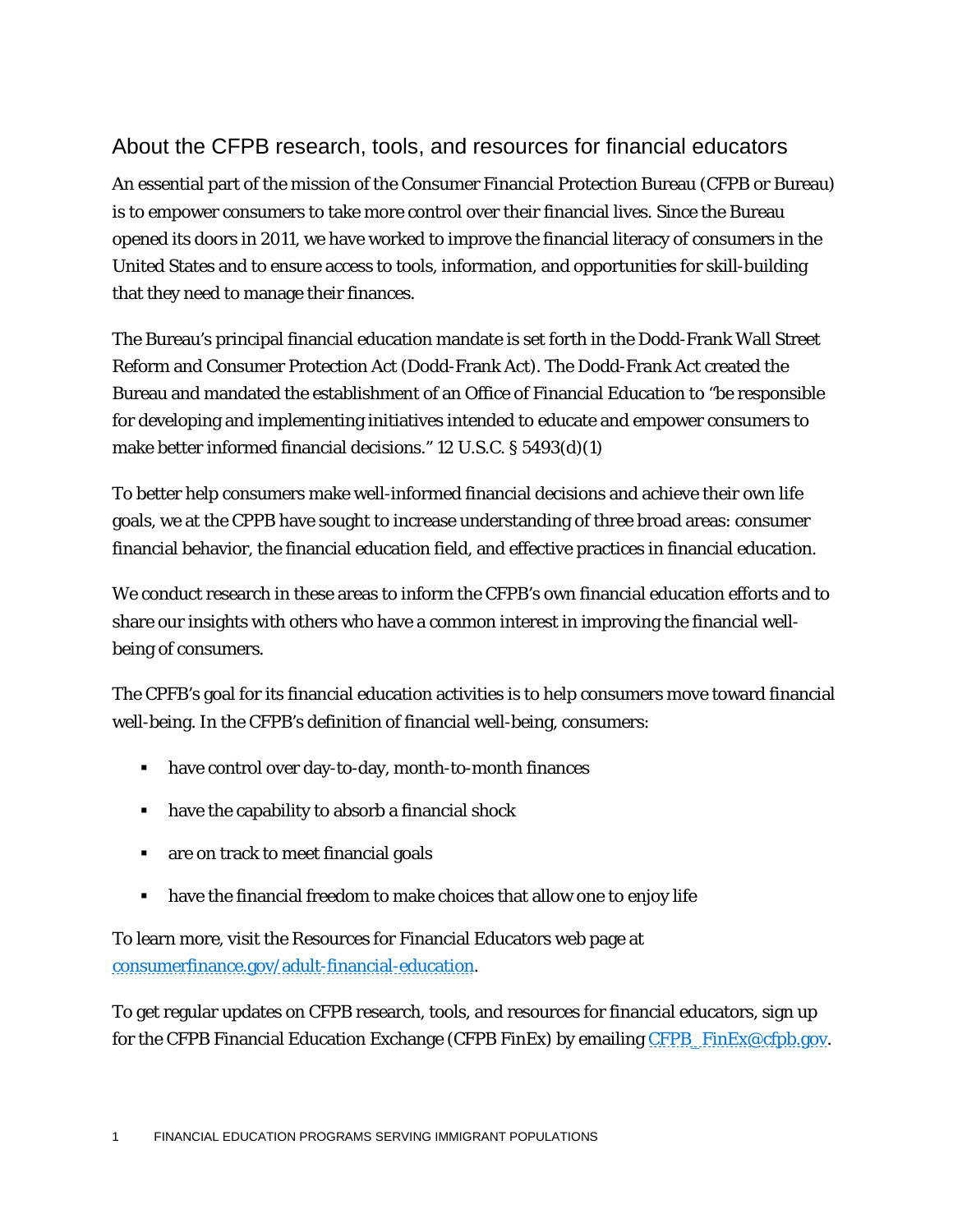# Table of contents

| 1. |     |                                                               |  |
|----|-----|---------------------------------------------------------------|--|
| 2. |     |                                                               |  |
|    | 2.1 |                                                               |  |
| 3. |     |                                                               |  |
|    | 3.1 |                                                               |  |
|    | 3.2 |                                                               |  |
| 4. |     | Approaches to helping immigrants build financial well-being21 |  |
|    | 4.1 |                                                               |  |
|    | 4.2 |                                                               |  |
|    | 4.3 |                                                               |  |
| 5. |     | The CFPB's actions to assist LEP and immigrant consumers29    |  |
|    | 5.1 |                                                               |  |
|    | 5.2 |                                                               |  |
|    | 5.3 |                                                               |  |
| 6. |     |                                                               |  |
|    |     |                                                               |  |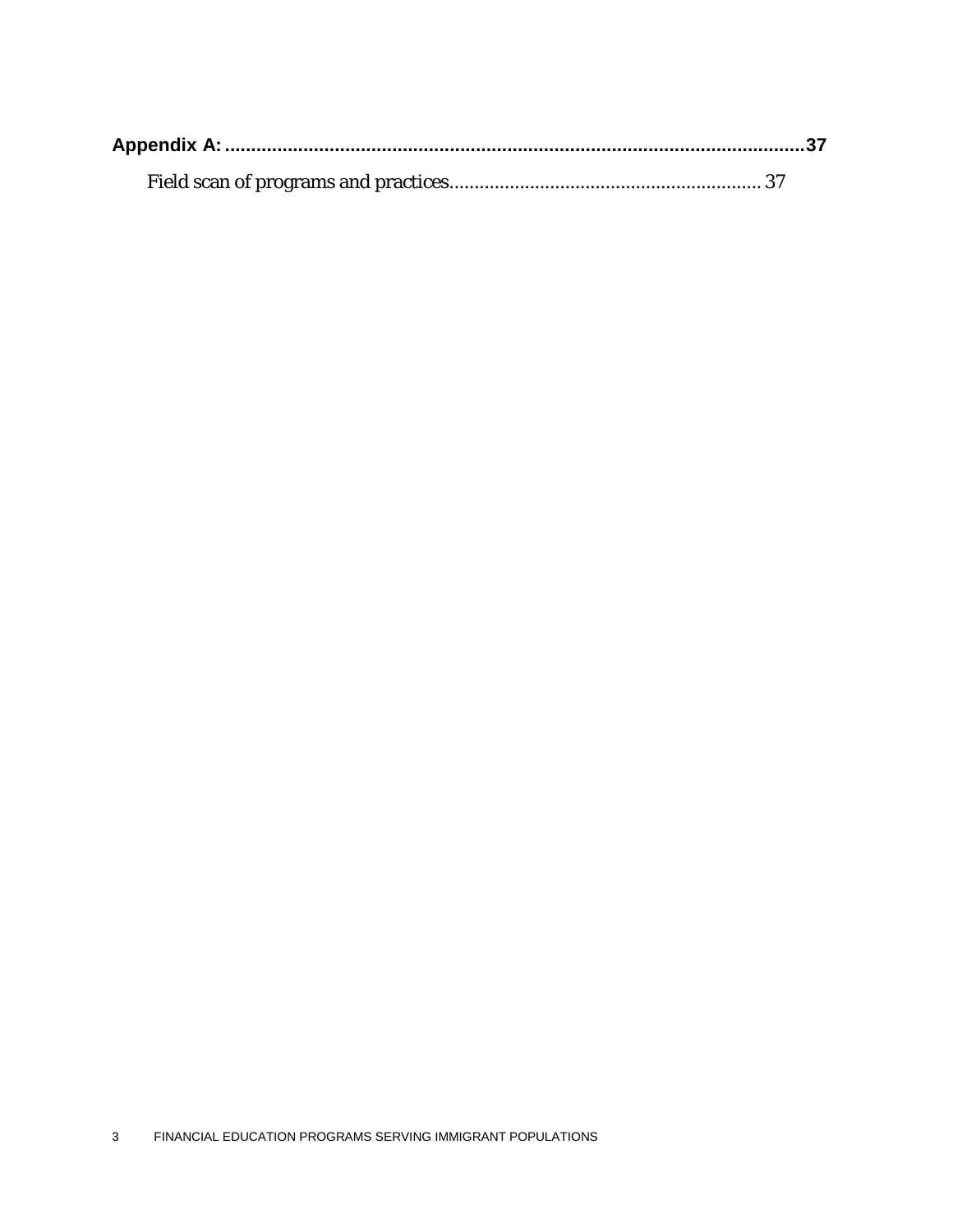# 1. Introduction and executive summary

To better help financial education practitioners who serve consumers of diverse backgrounds, the Consumer Financial Protection Bureau (CFPB or Bureau) conducted a field scan of financial education programs for immigrant populations and spoke with experts in the field[.1](#page-4-0) The CFPB's Office of Financial Education is issuing this report to raise visibility about the financial education challenges that many immigrants face. This report will also share promising financial education strategies that financial education providers can use to better serve immigrants who seek their services and are part of their communities. The ultimate goal is to help consumers achieve their own financial goals.

Note that the focus of this report is on financial education strategies that are adapted to the specific needs of immigrant populations. While the financial education needs of many immigrants mirror those of native-born individuals, financial education programs that are broadly available and not specifically tailored to immigrant populations are discussed at length in other CFPB reports.[2](#page-4-1)

<span id="page-4-0"></span><sup>&</sup>lt;sup>1</sup> The field scan is not exhaustive of all financial education interventions that serve immigrant populations. Instead, the field scan identified the types of financial education approaches that are adapted in some way to serve immigrant populations and to identify several leading examples of each approach. The research described in this report was funded by the CFPB under a competitive award to Abt Associates, contract number TPDCFPBPA130014 CALL0003.

<span id="page-4-1"></span><sup>2</sup> See reports under "Understanding the financial education field" on the CFPB Financial Education Exchange page: [consumerfinance.gov/adult-financial-education.](http://www.consumerfinance.gov/adult-financial-education)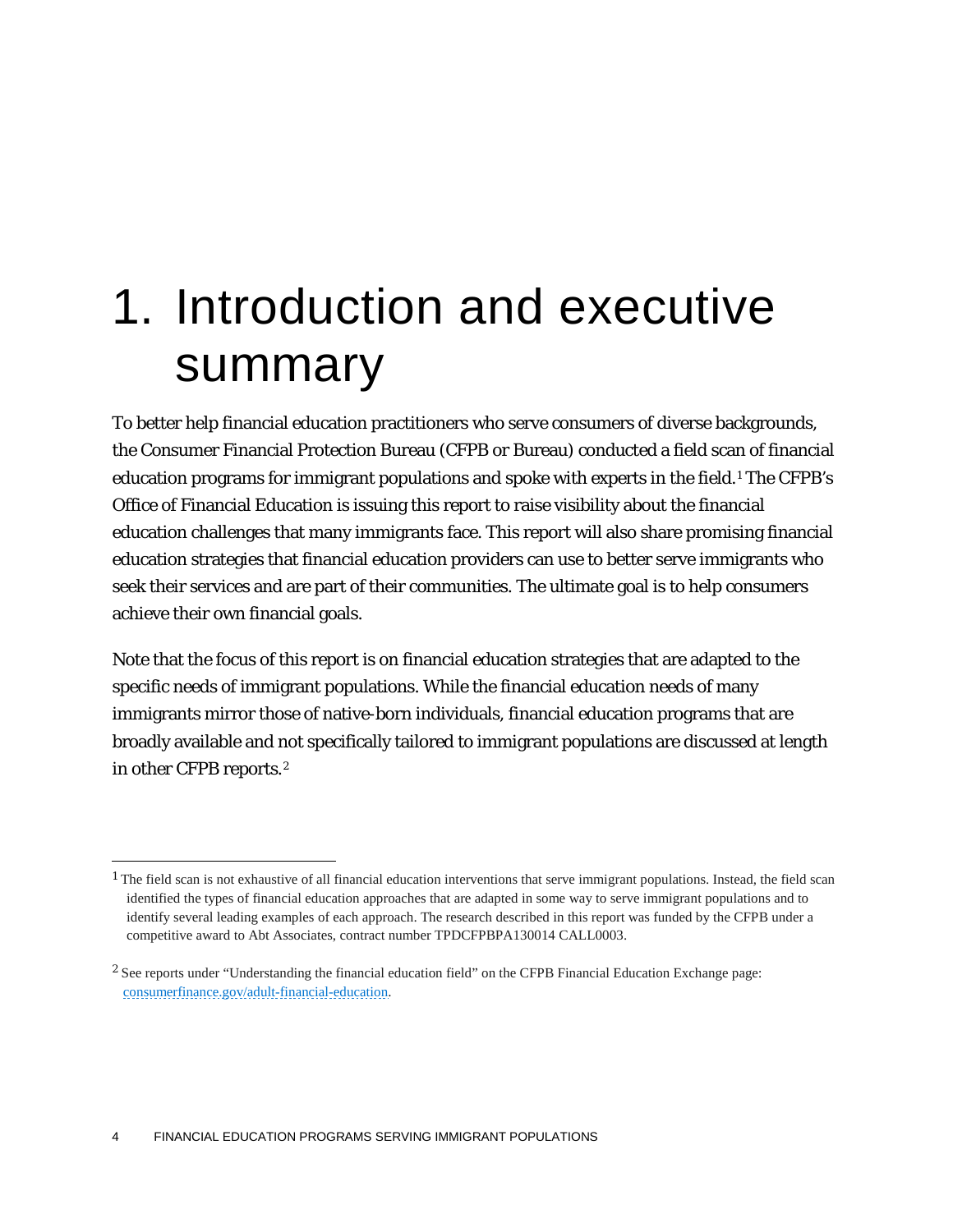Why did the CFPB examine immigrants' financial education needs? Immigrants make up a significant and growing share of American consumers. According to the American Community Survey, 41 million immigrants lived in the United States in 2013. Immigrants, particularly those who are limited English proficient<sup>[3](#page-5-0)</sup> (LEP), may face challenges in navigating and fully participating in the U.S. financial system, and thus in achieving financial well-being for themselves, their families, and their communities.

Even if immigrants find ways to meet their immediate needs for managing money, it may take some time for them to benefit from the full scope of financial products and services available. To illustrate, while gaps in checking account use between immigrants and native-born households disappear over time in the United States,<sup>4</sup> gaps in longer-term assets held and in overall wealth persist into retirement.[5](#page-5-2)

The field scan also showed that immigrants vary in how they experience barriers to building financial capability and in their financial education needs. Therefore, no single strategy can be expected to work for everyone, and there is no intent to generalize to all immigrants. This discussion is framed broadly because individual immigrants will vary in their experiences with the topics discussed in this document. For example, language issues may apply to certain immigrants but not to others; the same is true for identification issues and issues related to unfamiliarity with the banking system.

The field scan found different types of money management challenges that immigrant consumers face:

**Challenges caused primarily by socioeconomic status.** Many lower-income, lower-asset immigrants face the same challenges to building financial well-being that native-born

<span id="page-5-0"></span><sup>&</sup>lt;sup>3</sup> The Census defines limited English proficient individuals as individuals who do not speak English as their primary language and who have a limited ability to speak, write, or understand English.

<span id="page-5-1"></span><sup>4</sup> Osili and Paulson 2007.

<span id="page-5-2"></span><sup>5</sup> See, for example, Love and Schmidt 2014; Heim et al. 2011; Sevak and Schmidt 2007.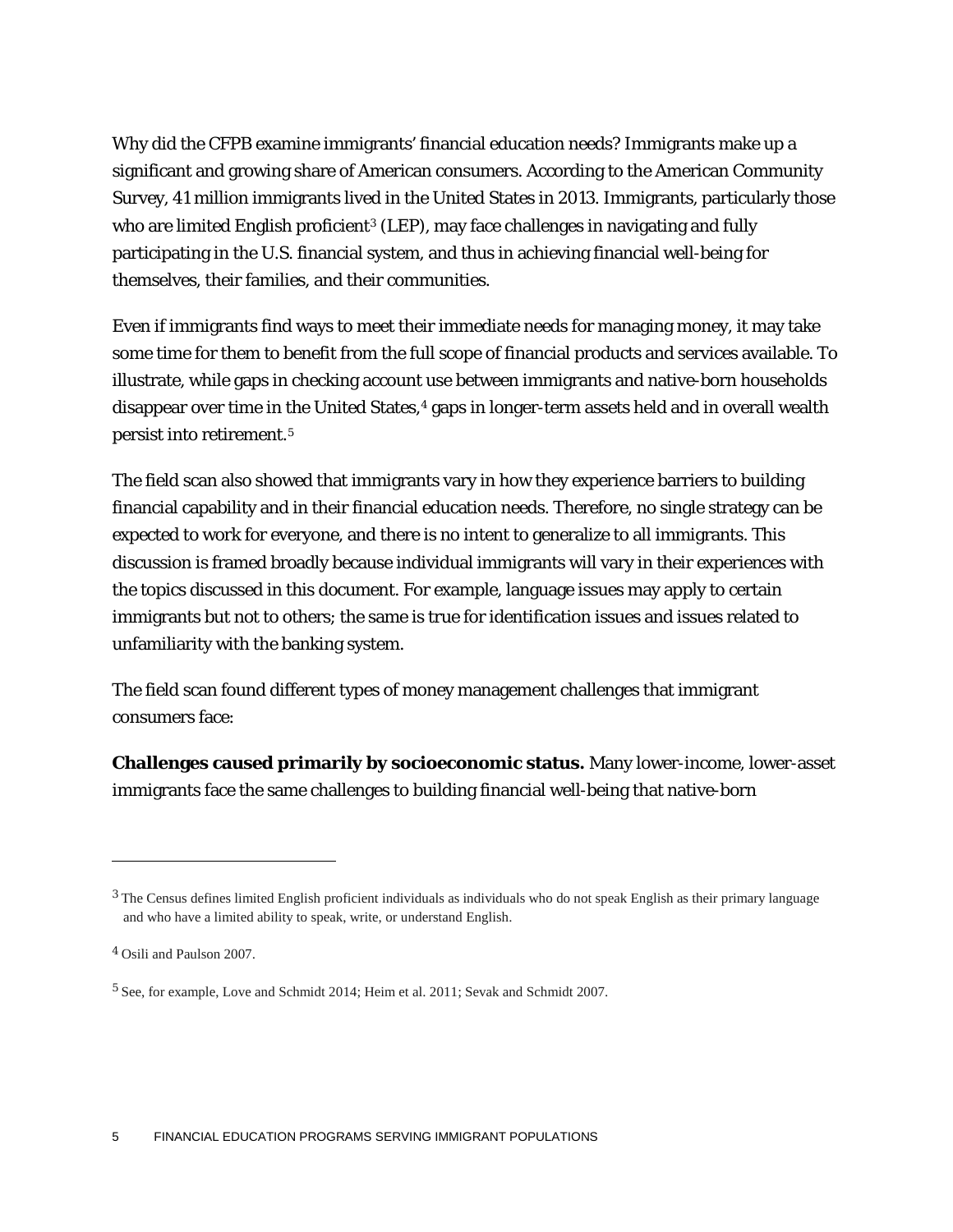individuals face in similar circumstances: low and unstable incomes, thin or damaged credit histories, and limited access to or use of mainstream financial services.

**Challenges unique to many immigrants.** Many immigrants are unfamiliar with financial concepts specific to the United States and may not yet understand U.S. financial institutions and products. The immigration process may create challenges around documentation status and identification requirements that may impact consumers' financial situations.

**Challenges associated with limited English proficiency.** While we recognize that not all immigrants have limited English-language skills, English proficiency is a common issue for many immigrant populations in accessing financial services; therefore, this report highlights particularly promising practices that serve LEP consumers. Households with limited English skills face multiple obstacles to understanding and accessing financial products and services.<sup>[6](#page-6-0)</sup> Additionally, consumers with limited English-language skills are more vulnerable to fraud and deceptive schemes than those fluent in English.

The field scan also found that financial education providers face challenges:

**Challenges faced by financial education practitioners.** The field scan showed that financial educators themselves encounter numerous challenges in serving immigrant populations, such as reaching the target population, ensuring accessibility and convenience, adapting the curriculum and materials, hiring and retaining appropriate staff, timing the delivery of information, and building partnerships with local financial institutions and service providers.

<span id="page-6-0"></span><sup>6</sup> According to the 2010-2014 American Community Survey 5-Year Estimates, approximately 25 million people in the United States speak English less than "very well." Estimates are available at: [factfinder.census.gov/faces/tableservices/jsf/pages/productview.xhtml?pid=ACS\\_14\\_5YR\\_S1601&prodType=table](http://factfinder.census.gov/faces/tableservices/jsf/pages/productview.xhtml?pid=ACS_14_5YR_S1601&prodType=table) (last visited Feb. 12, 2016).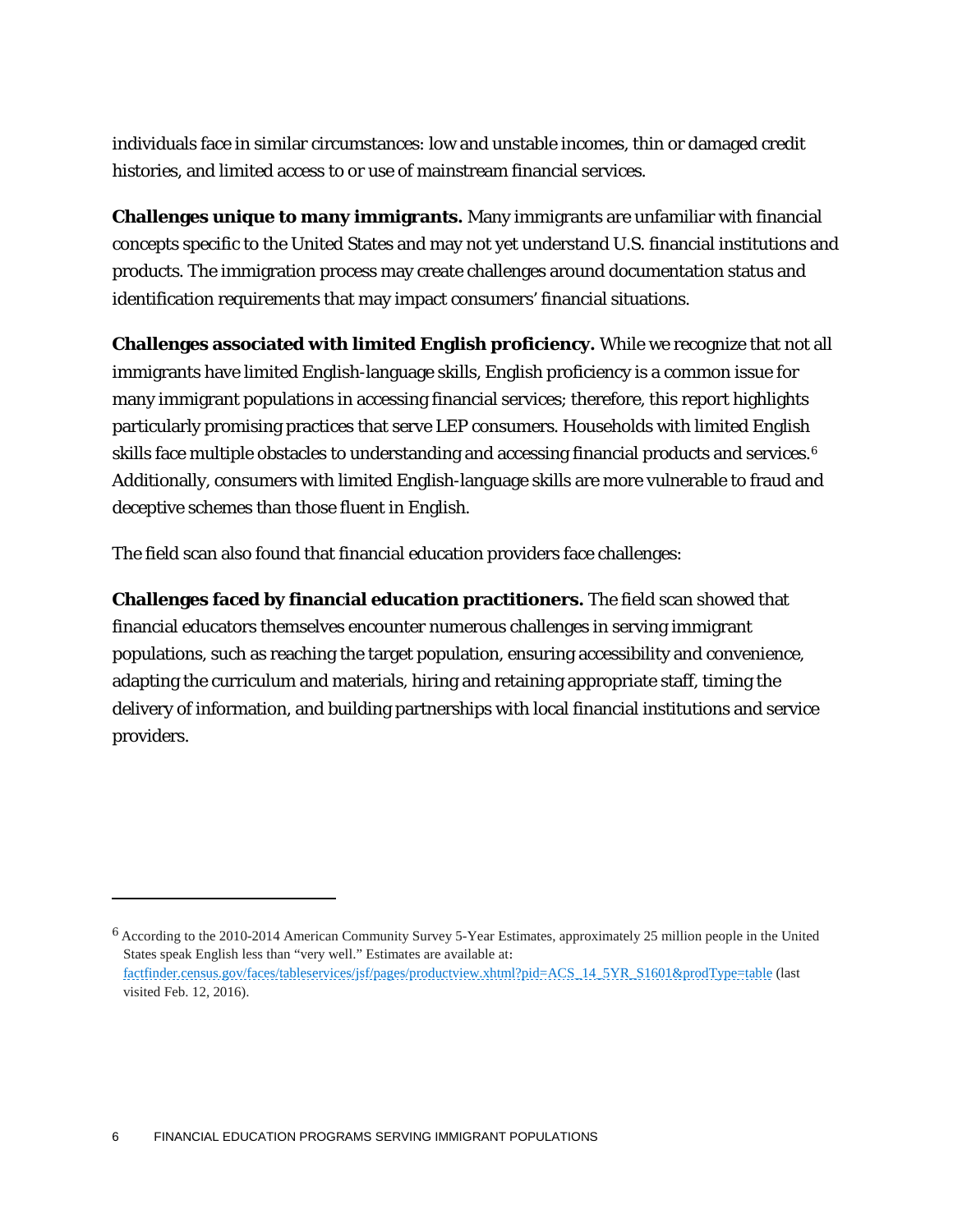The CFPB's research has yielded a framework of factors and behaviors that improve financial well-being.<sup>[7](#page-7-0)</sup> That research indicates that financial education is more effective when it addresses the particular barrier the consumer faces. A person needs to be motivated and confident in his ability to act effectively, have the necessary knowledge and skills to make informed decisions, and have the opportunity to act. Financial education providers also must consider these factors when working with immigrant communities.

A theme throughout the report is that the population of foreign-born individuals in the United States includes individuals with a wide variety of backgrounds, socioeconomic statuses, and financial education needs. This research uncovered examples of promising practices that address a wide range of potential challenges faced by immigrant consumers. Illustrative examples of these approaches are provided in the Appendix. These examples can serve as models for others who work with immigrant communities to consider, adapt, or expand.

<span id="page-7-0"></span><sup>7</sup> The Consumer Financial Protection Bureau's *Financial Well-Being: The Goal of Financial Education* report provides a conceptual framework for defining and measuring success in financial education by delivering a proposed definition of financial well-being and insight into the factors that contribute to it. The report is available at: [consumerfinance.gov/reports/financial-well-being.](http://www.consumerfinance.gov/reports/financial-well-being)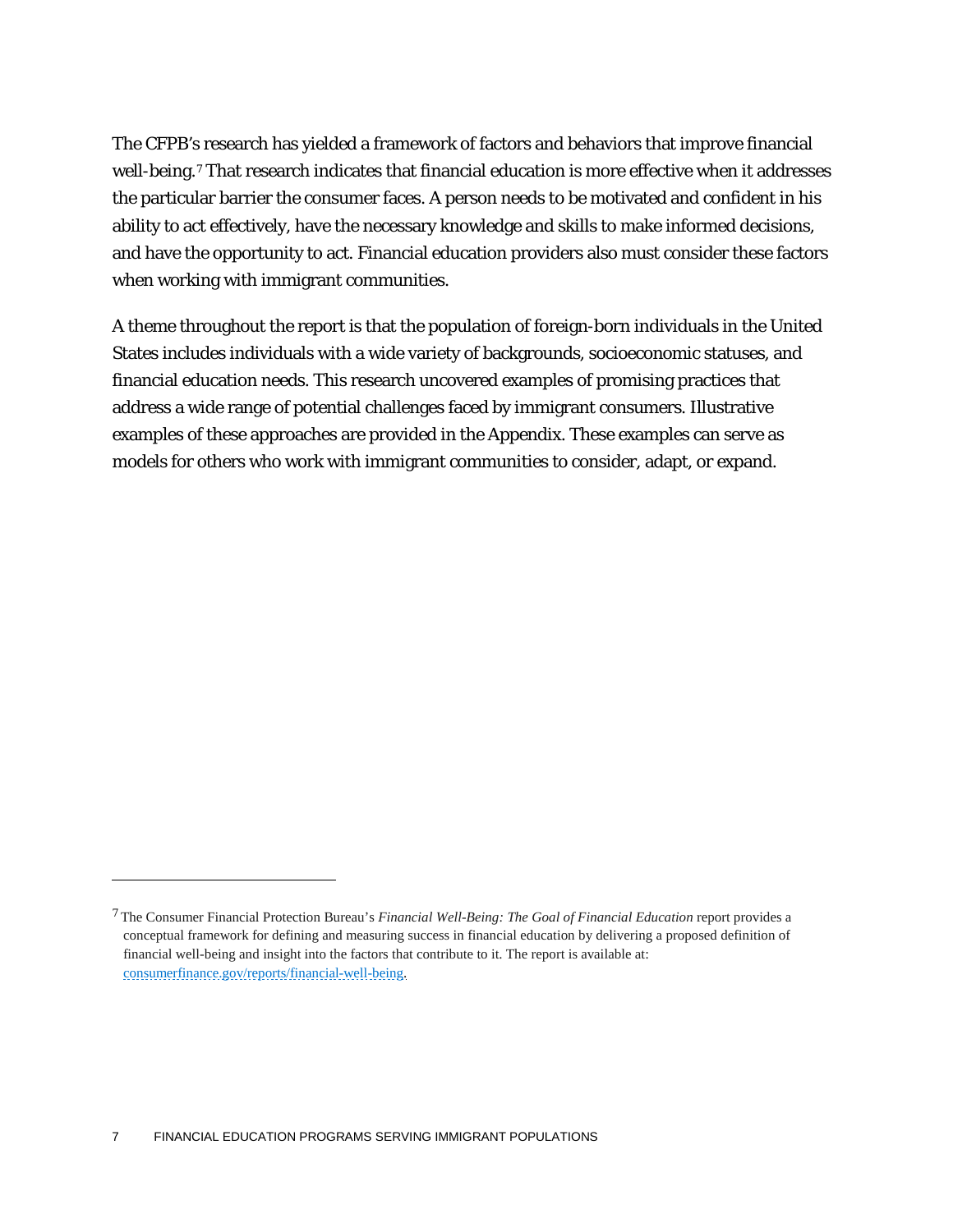# 2. Background

The mission of the CFPB is to make markets for consumer financial products and services work for consumers by making rules more effective, by consistently and fairly enforcing those rules, and by empowering consumers to take more control over their economic lives. The elements of this mission are interdependent; supervision, enforcement, and rulemaking work go in tandem with the Bureau's work to educate consumers and to help them build and strengthen financial capability.

Consumers need both a safe, transparent marketplace and the financial capability to navigate that marketplace effectively to achieve their own life goals. The Bureau aims to ensure that product features and prices are transparent; products are free of predatory features; and practices are not deceptive, misleading, or abusive. In addition, it is important that consumers be equipped to navigate the marketplace and the financial choices they face to achieve their life goals. Empowering people to take more control over their economic lives is an essential part of the mission of the CFPB.

To that end, the Bureau is committed to helping consumers of diverse backgrounds increase their own capability to make sound financial choices. The Bureau's strategy to increase consumers' financial capability includes providing tools and information directly to the public to help them navigate the financial choices they face; collaborating on education initiatives with community service providers and others who can reach consumers where they are; and conducting foundational research to identify, highlight, and ultimately work to spread effective financial education approaches.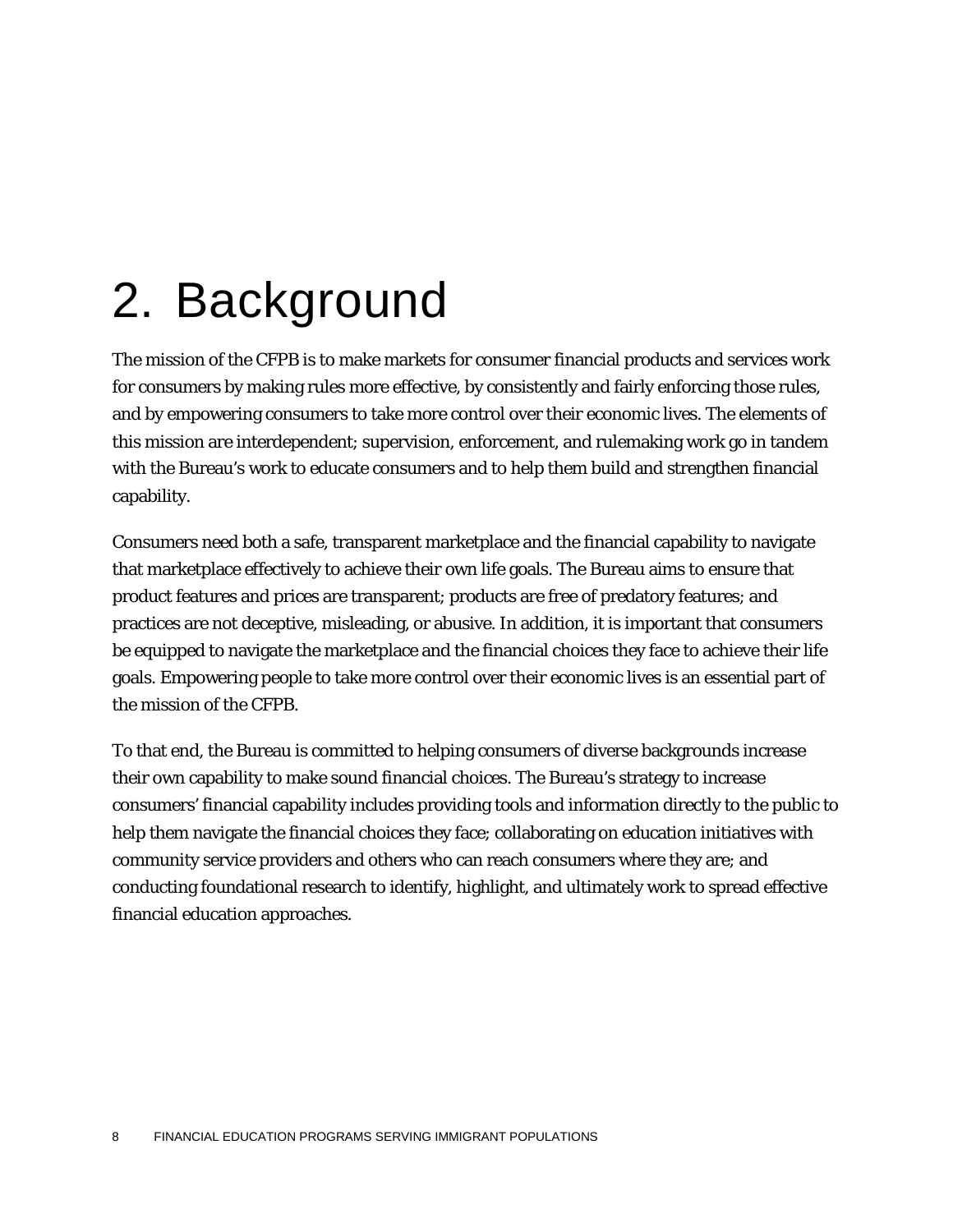As part of its goal to help consumers move toward financial well-being,<sup>[8](#page-9-0)</sup> the CFPB considers the diverse needs of consumers, and has taken steps to better meet the needs of immigrant consumers and LEP consumers. See page 30 for more details.

Immigrants make up a significant and growing share of American consumers. According to the American Community Survey, 41 million immigrants lived in the United States in 2013 – of whom 26 million immigrated prior to 2000, 12 million immigrated in the decade between 2000 and 2009, and 3 million immigrated between 2010 and the 2013 survey.

In terms of language needs, according the 2010-2014 American Community Survey five-year estimates, approximately 25 million people in the United States speak English less than "very well." A Federal Deposit Insurance Corporation (FDIC) study found that households that include a foreign-born noncitizen or where Spanish is the only language spoken are less likely to participate in the mainstream banking system.[9](#page-9-1) The Federal Trade Commission has noted that some populations with limited English-language skills are more susceptible to fraud and predatory practices. Further, the U.S. Government Accountability Office has reported that a lack of English-language skills can hinder financial literacy and make it hard to conduct everyday financial affairs.<sup>[10](#page-9-2)</sup>

To better understand the unique financial needs and challenges of immigrants, including those who have limited English proficiency, and how financial education efforts can help address these challenges, the CFPB has conducted this field scan of financial education programs for immigrant communities.

<span id="page-9-0"></span> <sup>8</sup> Consumer Financial Protection Bureau, *Financial Well-Being: The Goal of Financial Education* (January 2015), *available at*  [consumerfinance.gov/reports/financial-well-being.](http://www.consumerfinance.gov/reports/financial-well-being)

<span id="page-9-1"></span><sup>9</sup> Federal Deposit Insurance Corporation, *2013 FDIC National Survey of Unbanked and Underbanked Households* (October 2014), *available at* [fdic.gov/householdsurvey/2013report.pdf,](http://fdic.gov/householdsurvey/2013report.pdf) p. 17 and 28.

<span id="page-9-2"></span><sup>10</sup> U.S. Government Accountability Office, GAO-10-518, *Consumer Finance: Factors Affecting the Financial Literacy of Individuals With Limited English Proficiency* (May 2010), *available at* [gao.gov/products/GAO-10-518.](http://www.gao.gov/products/GAO-10-518)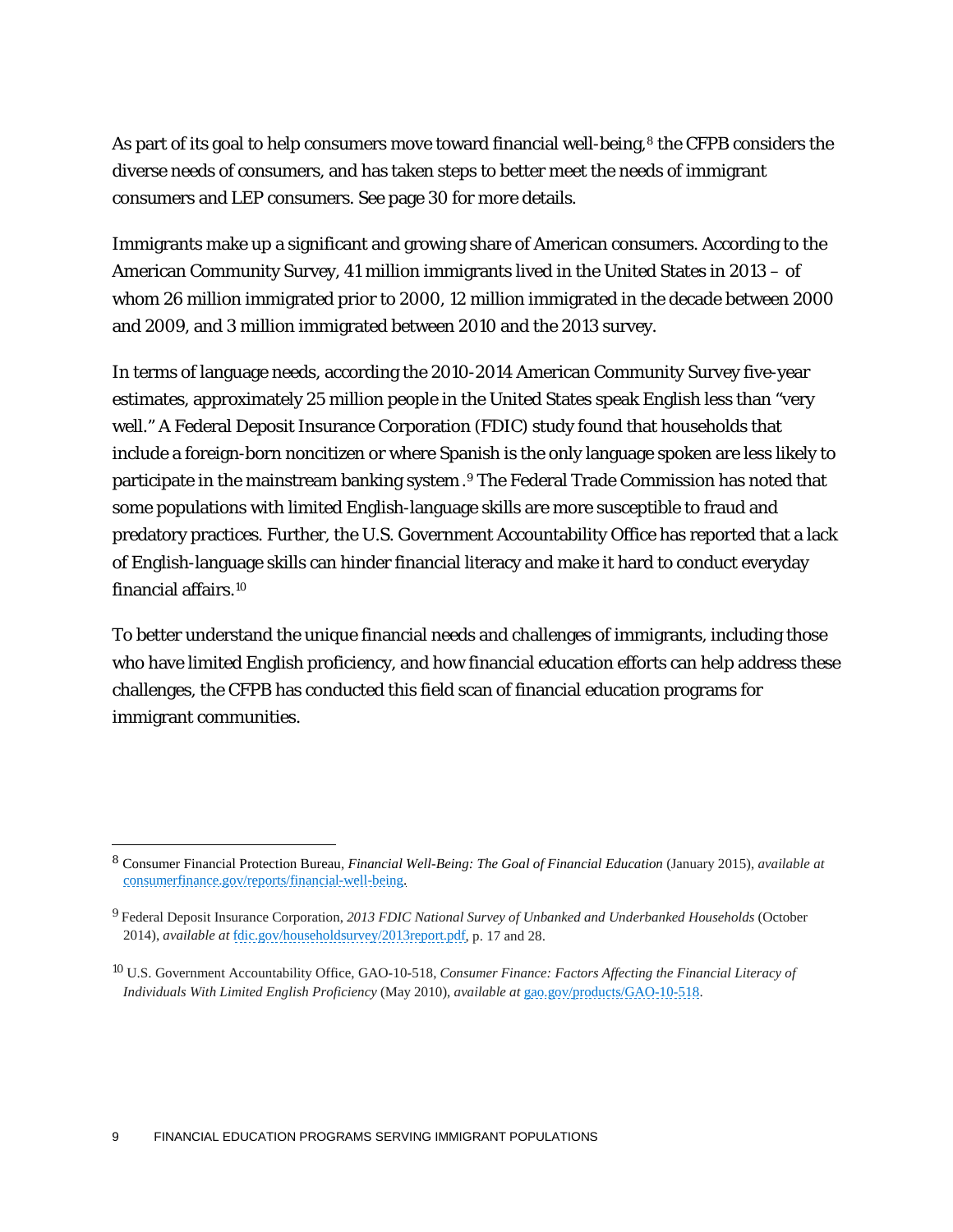## 2.1 About the research

The field scan developed a list of financial education programs and providers based on a detailed review of the literature and program websites. It also supplemented these searches by reviewing the program list with external experts. The external experts were selected to provide broad and varying expertise in the types of financial education approaches used to serve immigrant populations. These interviews identified additional types of financial education approaches, leading financial education providers, opportunities for new approaches to financial education, and relevant lessons from other fields. The Bureau presented the findings of this field scan at a public meeting of the Bureau's Consumer Advisory Board and received additional feedback<sup>11</sup>.

The programs and organizations included in this report are illustrative of the types of financial programs for immigrants. The list of programs is not exhaustive and does not constitute endorsement by the CFPB of any particular program or organization.

<span id="page-10-0"></span><sup>11</sup> Video of the public meeting is available at[: youtube.com/watch?v=V11Xbp9z2KQ.](https://www.youtube.com/watch?v=V11Xbp9z2KQ)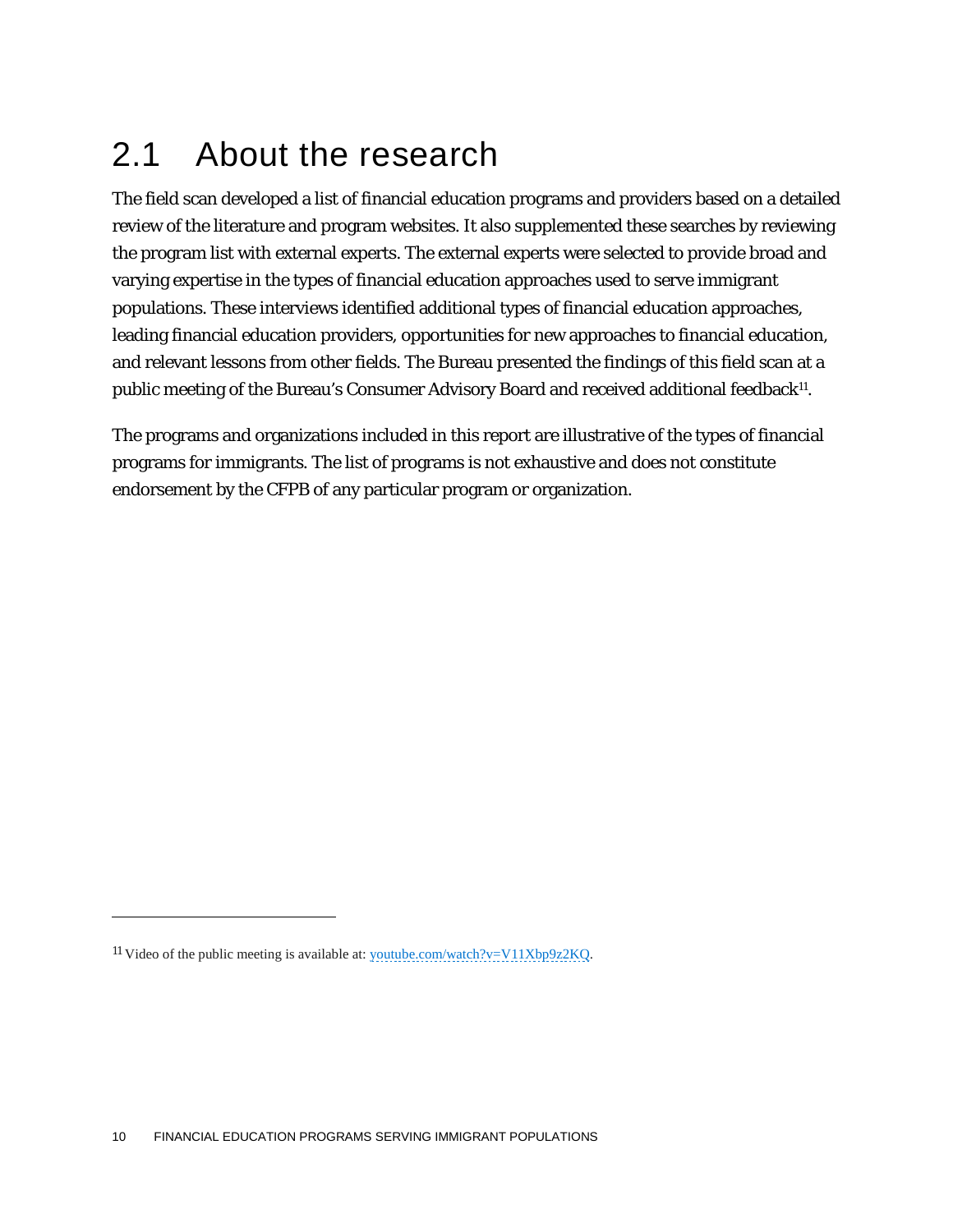# 3. Research findings

The research revealed a set of challenges that immigrants face in building financial well-being. It also found a set of challenges that financial educators and other service providers face in providing services to immigrant communities. Finally, the research describes examples of promising financial education approaches and programs, along with financial products, that are tailored to serve immigrant populations.

## 3.1 Challenges facing immigrant communities

The CFPB research found three different types of challenges that immigrants face when building financial well-being. One set of challenges is caused primarily by socioeconomic status and affects both immigrants and U.S.-born consumers. The second set of challenges is unique to immigrant populations, and may transcend socioeconomic factors.[12](#page-11-0) The third set of challenges is associated with having limited English proficiency.

### 3.1.1 Challenges caused primarily by socioeconomic status

Socioeconomic status can be just as important as the experience of being an immigrant when it comes to financial capability. Knowledge and understanding of the financial system, trust in

<span id="page-11-0"></span><sup>&</sup>lt;sup>12</sup> Research reveals that the immigrant population encompasses many subgroups with different needs and goals. Many immigrant populations face the issues described here, but within the subgroups, individual situations can and do vary considerably.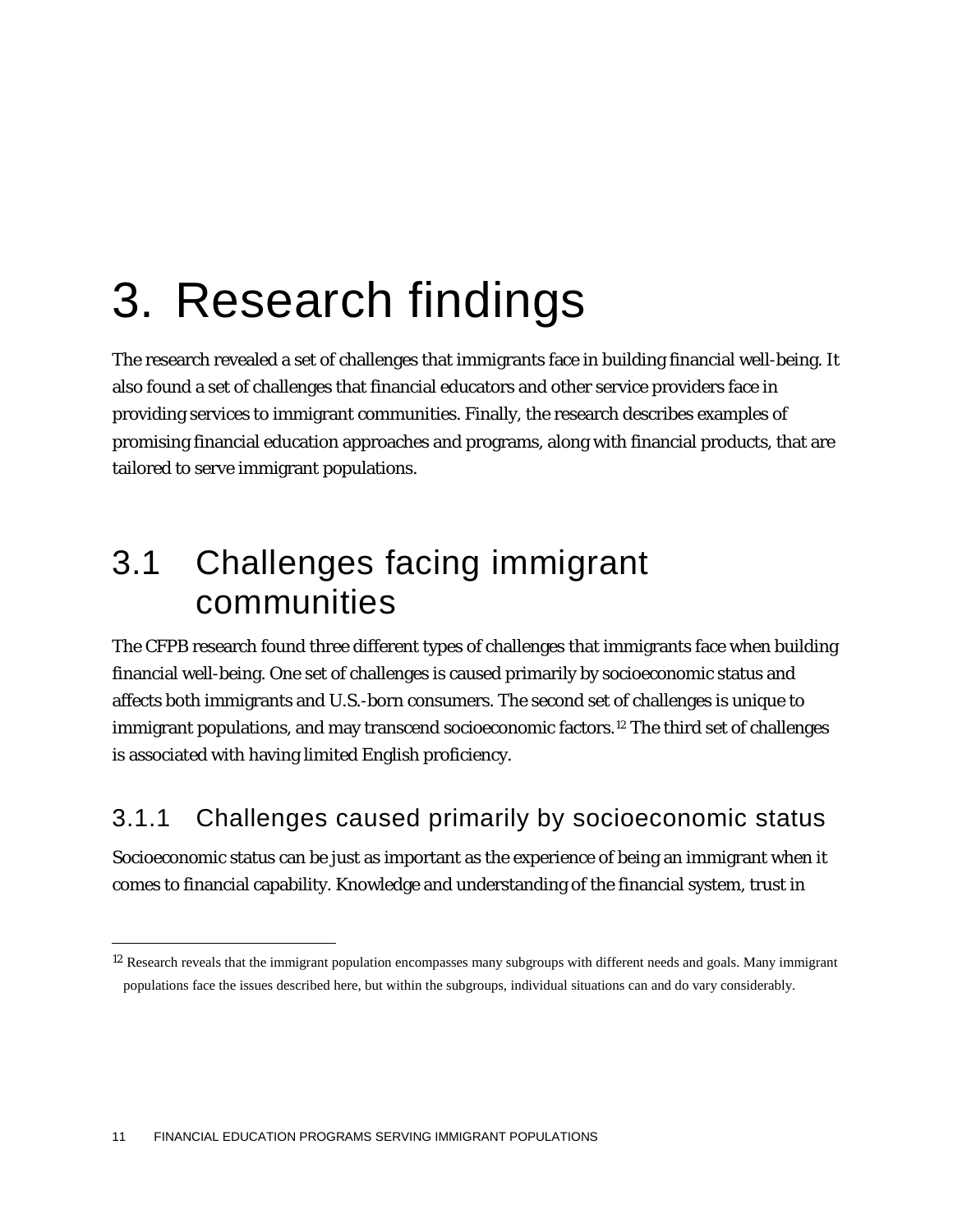financial institutions, and experience with financial products is highly correlated with socioeconomic status. Many low- and moderate-income immigrants encounter the same challenges to building financial well-being that households comprised of low- and moderateincome native-born persons face.

Such challenges include:

**Using mainstream financial services.** Many immigrant households do not trust financial institutions due to previous experiences with financial institutions in the U.S.[13](#page-12-0) In particular, instances in which consumers were not aware of, or did not understand the full set of potential fees or where consumers felt that fees were not adequately explained led some immigrants to express frustration about their experiences with retail banks.[14](#page-12-1)

While checking accounts have lower up-front costs than alternative financial products such as check cashers, bank accounts can have minimum balance requirements and other fees[.15](#page-12-2) A survey of Latin American immigrants found that negative perceptions of bank accounts were closely related to immigrants' perceptions about high minimum balance requirements.[16](#page-12-3) For households with low and unstable incomes, the potential savings from having bank accounts may be eliminated if the household does not understand the full set of possible fees and the steps required to avoid them if minimum balances are not met.

For households with low and unstable incomes, paying a check casher may feel easier and faster than managing a bank account with minimum balance requirements and fees. Additionally, a 2013 National Council of La Raza study found that the consumers it surveyed believed that

<span id="page-12-3"></span><sup>16</sup> Suro et al. 2002.

<span id="page-12-0"></span><sup>13</sup> Federal Deposit Insurance Corporation, *2011 FDIC Survey of Banks' Efforts to Serve the Unbanked and Underbanked* (December 2012), *available at* [fdic.gov/unbankedsurveys/2011survey/2011report.pdf;](https://www.fdic.gov/unbankedsurveys/2011survey/2011report.pdf) Barcellos et al. 2012; Suro et al. 2002.

<span id="page-12-1"></span><sup>&</sup>lt;sup>14</sup> Lutheran Immigration and Refugee Service, *Financial Literacy for Newcomers: Weaving Immigrant Needs Into Financial Education* (March 2006), *available at* [higheradvantage.org/wp-content/uploads/2012/05/rw\\_financial\\_literacy.pdf.](http://www.higheradvantage.org/wp-content/uploads/2012/05/rw_financial_literacy.pdf)

<span id="page-12-2"></span><sup>15</sup> Osili and Paulson 2007.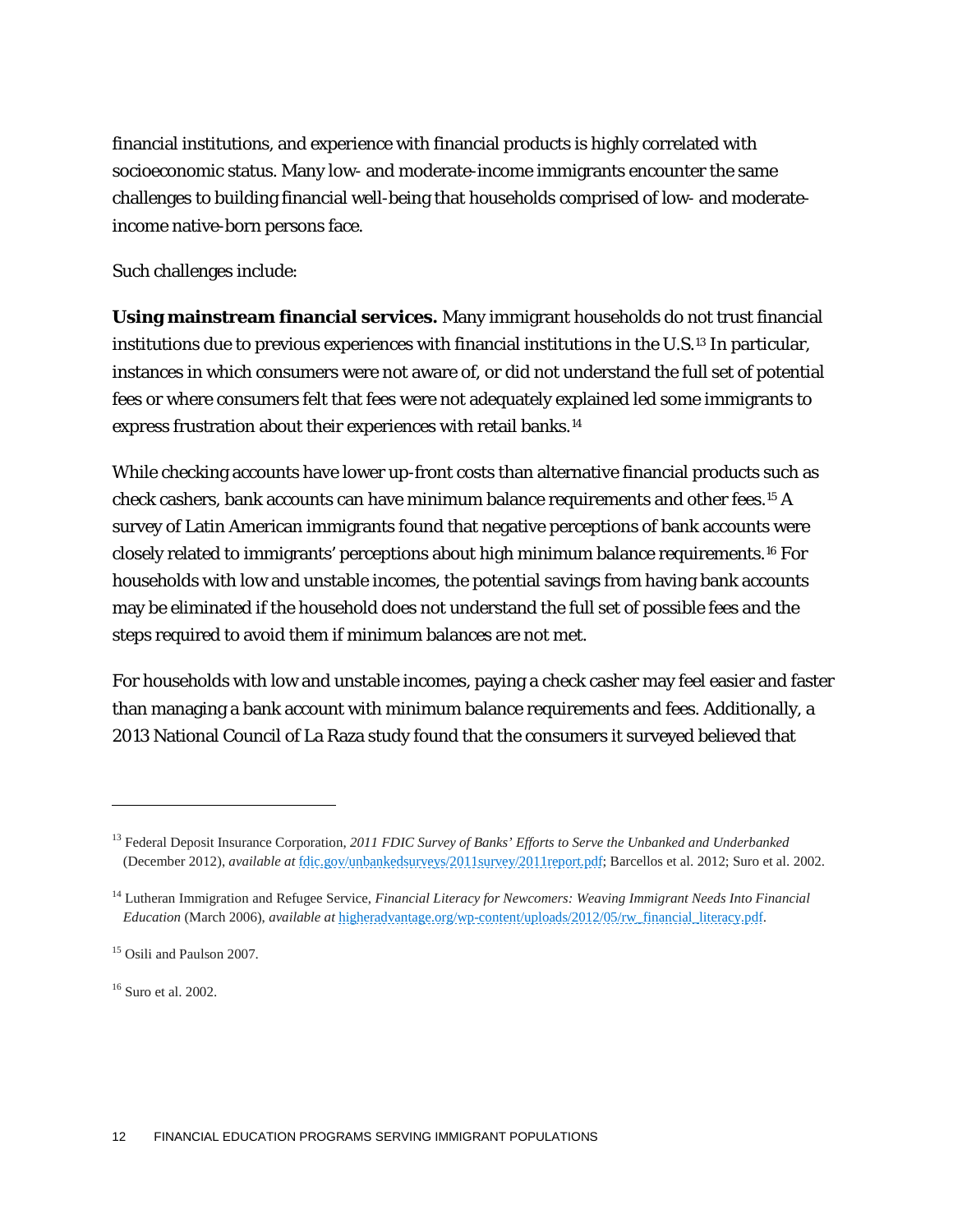check cashers offer more convenient hours and locations and are more likely to have bilingual staff, among other things.<sup>[17](#page-13-0)</sup> Some banks have taken steps to improve their services by investing in diverse staff, expanded hours, and installing multilingual ATMs.[18](#page-13-1)

**Lack of or poor credit history in the U.S.** Without access to information about a consumer's credit behavior, credit reporting companies (also known as consumer reporting agencies) cannot compile a credit history, resulting in a "thin" credit file or no file at all.<sup>[19](#page-13-2)</sup> This may be common among new immigrants who have not yet used credit products in the United States.

Damaged credit may also be a problem for immigrants who obtained credit without fully understanding the features of the products or without information about managing credit and debt. Similar to nonimmigrants, immigrants may also default due to a financial shock. Relative newcomers might not understand the costs or impact of missed payments and the importance of credit scores in obtaining credit, job and rental applications, and other circumstances.

**Limited loans for small businesses.** According to the Small Business Administration, immigrants have higher business ownership and formation rates than nonimmigrants. Approximately one in 10 immigrant workers owns a business.[20](#page-13-3) However, small business owners often experience trouble borrowing money beyond credit cards and personal loans. Lack of access to credit can present barriers to starting and expanding businesses. [21](#page-13-4)

<span id="page-13-0"></span><sup>17</sup> National Council of La Raza, *Latino Financial Access and Inclusion in California* (June 2013), *available at* [publications.nclr.org/handle/123456789/1123.](http://publications.nclr.org/handle/123456789/1123) This report is based on a financial survey of Latinos in California.

<span id="page-13-1"></span><sup>18</sup> Paulson et al. 2006.

<span id="page-13-2"></span><sup>19</sup> Consumer Financial Protection Bureau Office of Research, *Data Point: Credit Invisibles* (May 2015), *available at* [files.consumerfinance.gov/f/201505\\_cfpb\\_data-point-credit-invisibles.pdf.](http://files.consumerfinance.gov/f/201505_cfpb_data-point-credit-invisibles.pdf)

<span id="page-13-3"></span><sup>20</sup> Small Business Administration Office of Advocacy, *Immigrant Entrepreneurs and Small Business Owners, and Their Access to Financial Capital* (May 2012), *available at* [sba.gov/sites/default/files/rs396tot.pdf.](https://www.sba.gov/sites/default/files/rs396tot.pdf)

<span id="page-13-4"></span><sup>&</sup>lt;sup>21</sup> Lofstrom and Wang 2009.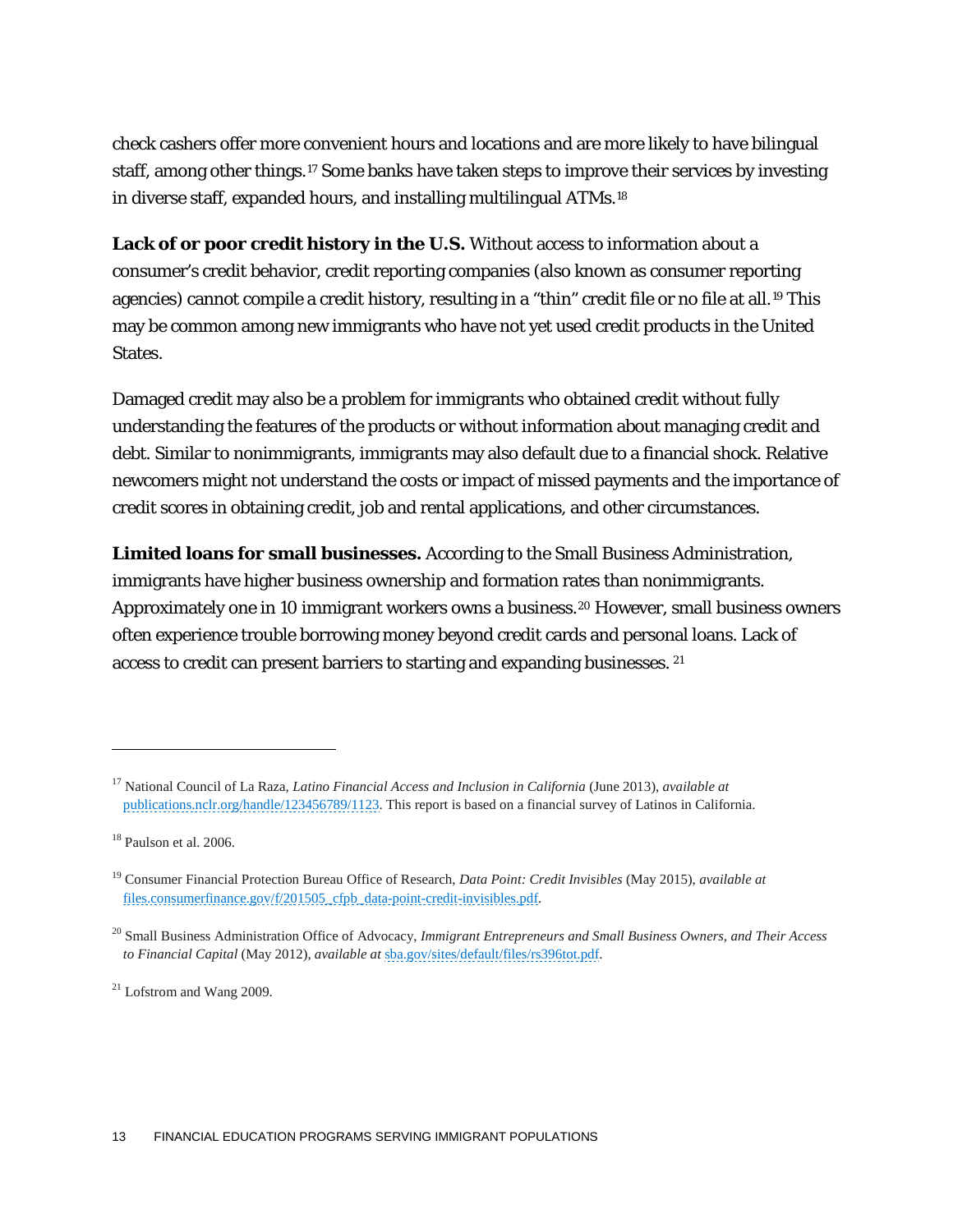### 3.1.2 Challenges unique to immigrant households

Immigrants face unique challenges, such as navigating the immigration process, potentially learning a new language, and assimilating to a new (or different) financial system. Some of the difficulties get easier with time, but building financial well-being can be a long process.

**Documentation and identification requirements.** There appears to be confusion about the documents needed to open accounts among both immigrants and financial institutions and concerns about immigration status among immigrants. A national survey of Latin American immigrants found that 25 percent believed that opening a bank account required a Social Security number or a driver's license.<sup>[22](#page-14-0)</sup> In fact, some, but not all, banks and credit unions accept foreign passports, consular IDs, or other alternative forms of identification and train their staff effectively on identification requirements.[23](#page-14-1) The USA PATRIOT Act allows financial institutions to accept both forms of identification, enabling insured financial institutions to serve unbanked immigrants who live and work in the United States. <sup>[24](#page-14-2)</sup>

Some immigrants may have, for example, a Matricula Consular. This is a card that countries such as Mexico, Guatemala, and Argentina issue as identification. A 2012 FDIC survey found that a majority of banks accepted a non-U.S. passport or some other nontraditional form of identification from prospective customers. Among respondents, 58 percent of banks accepted a non-U.S. passport, 40 percent accepted identification from a foreign consulate, and 73 percent accepted an Individual Taxpayer Identification Number (ITIN) as an alternative to a Social Security number at account opening.<sup>[25](#page-14-3)</sup>

<span id="page-14-0"></span> $22$  Suro et al. 2002.

<span id="page-14-1"></span> $23$  National Council of La Raza 2013; Paulson et al. 2006.

<span id="page-14-2"></span><sup>24</sup> Federal Deposit Insurance Corporation, *Linking International Remittance Flows to Financial Services: Tapping the Latino Immigrant Market* (December 2004)*, available at* [fdic.gov/regulations/examinations/supervisory/insights/siwin04/latino\\_mkt.html.](https://www.fdic.gov/regulations/examinations/supervisory/insights/siwin04/latino_mkt.html)

<span id="page-14-3"></span><sup>&</sup>lt;sup>25</sup> Federal Deposit Insurance Corporation 2012.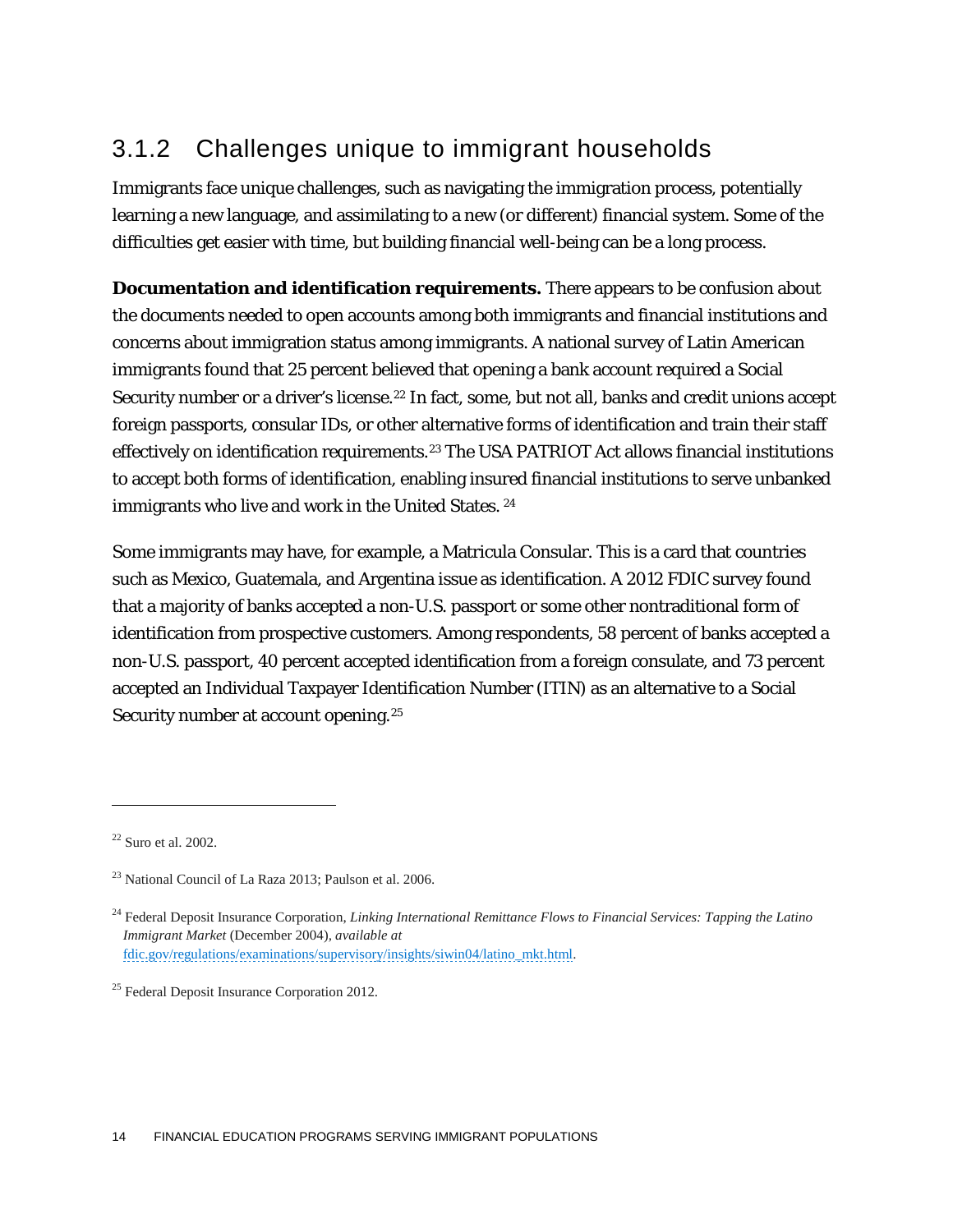In addition to some confusion about identification requirements, immigrants sometimes worry that banks will investigate immigration status or share customer information with immigration authorities. Some fear losing the money in their account if the identification they used to open the account expires or if they are deported.<sup>[26](#page-15-0)</sup> New York City's Office of Financial Empowerment found that documentation status is one of the strongest determinants of banking status.<sup>[27](#page-15-1)</sup>

**Unfamiliarity with the U.S. financial system.** Recent immigrants may be unfamiliar with financial products and fees in the United States. In addition, the U.S. tax system can be a major challenge, because taxes in their country of origin may have been very different.<sup>[28](#page-15-2)</sup>

In terms of financial products, even if immigrants find products that suit their immediate needs for managing money, it may take longer for them to take advantage of the full scope of financial products and services – insurance, credit products and credit counseling services, Individual Development Accounts (IDAs), credit reports and scores, down payment assistance, mortgages, retirement accounts, and more. While gaps in checking account use between immigrants and native-born households disappear with time in the United States,<sup>29</sup> gaps in longer-term assets and overall wealth persist into retirement[.30](#page-15-4)

**Lack of trust in financial institutions.** Immigrants may bring with them a distrust of financial institutions based on experiences in their countries of origin. One study found that after controlling for income, education, race, and marital status, most of the gap between immigrants and native-born use of mainstream banking can be explained by the quality of

<span id="page-15-0"></span><sup>26</sup> Paulson et al. 2006.

<span id="page-15-1"></span><sup>27</sup> New York City Department of Consumer Affairs Office of Financial Empowerment, *Immigrant Financial Services Study* (November 2013), *available at* [www1.nyc.gov/assets/dca/downloads/pdf/partners/Research-ImmigrantFinancialStudy-](http://www1.nyc.gov/assets/dca/downloads/pdf/partners/Research-ImmigrantFinancialStudy-FullReport.pdf)[FullReport.pdf.](http://www1.nyc.gov/assets/dca/downloads/pdf/partners/Research-ImmigrantFinancialStudy-FullReport.pdf)

<span id="page-15-2"></span><sup>28</sup> GAO 2010, p12.

<span id="page-15-3"></span><sup>29</sup> Osili and Paulson 2007.

<span id="page-15-4"></span><sup>30</sup> See, for example, Love and Schmidt 2014; Heim et al. 2011; Sevak and Schmidt 2007.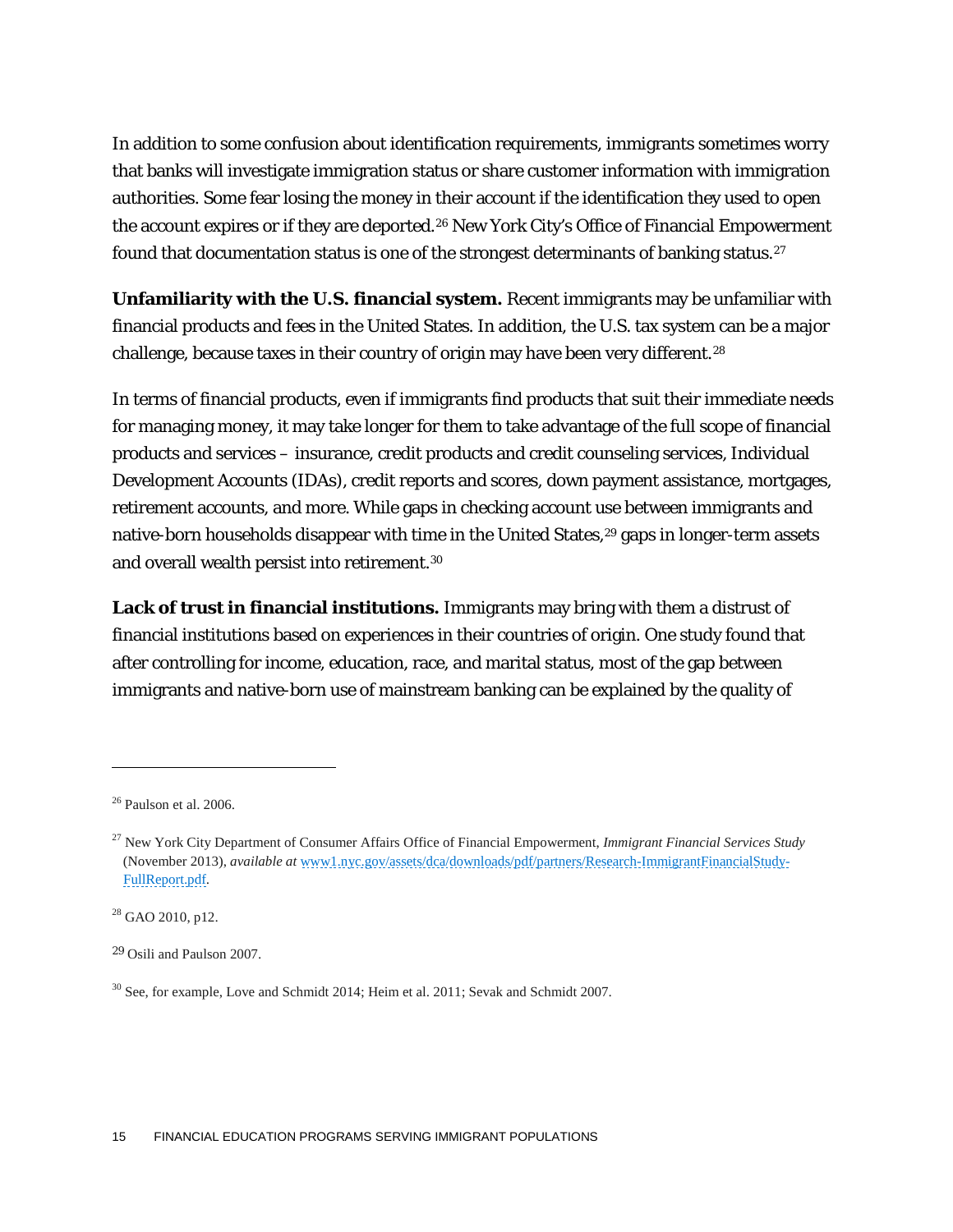banking in an immigrant's home country.[31](#page-16-0)

**Expectations of returning home.** Immigrants who expect to be in the United States for only a short time may be motivated to accumulate savings while they are in the United States. However, at the same time, they may feel that they have less need to learn about the U.S. financial system and make longer-term investments like homeownership or retirement savings.<sup>[32](#page-16-1)</sup> This may create an inherent tension where some immigrants may not be able to attain or access wealth-building capability without becoming more immersed in the system.

**Ethnically concentrated neighborhoods.** A study suggests that immigrants living in more ethnically concentrated neighborhoods are sometimes less likely to join the financial mainstream because they listen to their neighbors and families and are unfamiliar with the U.S. financial systems.[33](#page-16-2) Anecdotal evidence suggests that ethnically concentrated neighborhoods may turn to more familiar methods for taking care of financial needs<sup>[34](#page-16-3)</sup> like rotating savings and credit associations (ROSCAs), notaries, and money transfer providers.

### 3.1.3 Challenges associated with having limited English proficiency

**Language challenges.** Households with limited English skills face multiple obstacles to understanding and accessing financial products and services. Financial disclosures and other written documents may be available only in English.

Many financial institutions do not have bilingual employees available to serve individuals with

<span id="page-16-0"></span><sup>&</sup>lt;sup>31</sup> Osili and Paulson 2008.

<span id="page-16-1"></span><sup>32</sup> Barcellos et al. 2012.

<span id="page-16-2"></span><sup>33</sup> Osili and Paulson 2007.

<span id="page-16-3"></span><sup>&</sup>lt;sup>34</sup> Osili and Paulson 2007.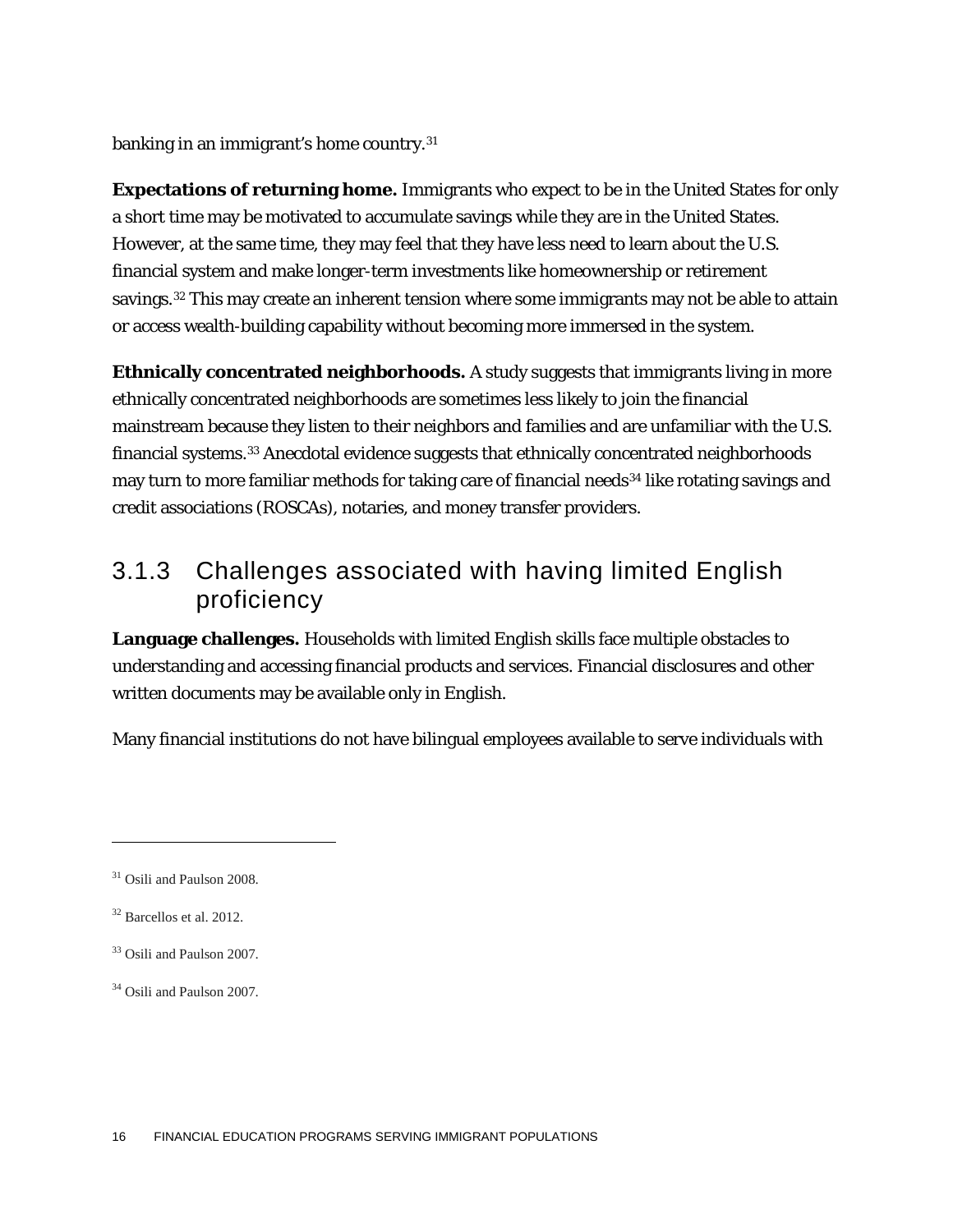limited English proficiency, particularly for languages other than Spanish.<sup>[35](#page-17-0)</sup> Even when bilingual bank employees are available, they may not be familiar with all financial products the institution offers. This means individuals with limited English can have trouble getting information about products, comparing costs, and correcting errors.

Technical terms in the U.S. financial system – e.g., "subprime," "overdraft protection," "balloon payment," " $401(k)$ " – may not have equivalent terms in some languages. Even if equivalent terms exist, translations may create more confusion than clarity.<sup>36</sup> For example, when targeting materials and products to Latinos, financial education materials often are translated from English to their literal equivalent in Spanish, which may be unintelligible or difficult for the reader to understand.[37](#page-17-2)

Individuals with limited English skills may rely on friends and family – often their minor  $children - to serve as interpreters during financial transactions.$ <sup>[38](#page-17-3)</sup> These individuals, particularly children, may not be expert about the financial topics being discussed or may not be able to translate complex financial or legal concepts.

**Scams and deceptive practices.** At some point during their initial years in the United States, many immigrants deal with scams or deceptive practices. These include many of the same concerns that exist for native-born households. However, there are scams designed to exploit the specific vulnerabilities of immigrants. For example, service providers that work with LEP communities indicated that in some cases, individuals use their ability to converse fluently in someone's native language to build trust and then take advantage of the person. Other service

<span id="page-17-3"></span><sup>38</sup> GAO 2010, p11.

<span id="page-17-0"></span><sup>&</sup>lt;sup>35</sup> Lutheran Immigration and Refugee Service 2006, p11.

<span id="page-17-1"></span> $36$  For a glossary of how the CFPB translates key financial terms into Spanish and Chinese, see [files.consumerfinance.gov/f/201510\\_cfpb\\_spanish-style-guide-glossary.pdf](http://files.consumerfinance.gov/f/201510_cfpb_spanish-style-guide-glossary.pdf) and [files.consumerfinance.gov/f/201510\\_cfpb\\_chinese-style-guide-glossary.pdf.](http://files.consumerfinance.gov/f/201510_cfpb_chinese-style-guide-glossary.pdf)

<span id="page-17-2"></span><sup>37</sup> National Council of La Raza, *Financial Education in Latino Communities: An Analysis of Programs, Products, and Results/Effects* (December 2004), *available at* [publications.nclr.org/handle/123456789/1394,](http://publications.nclr.org/handle/123456789/1394) p11.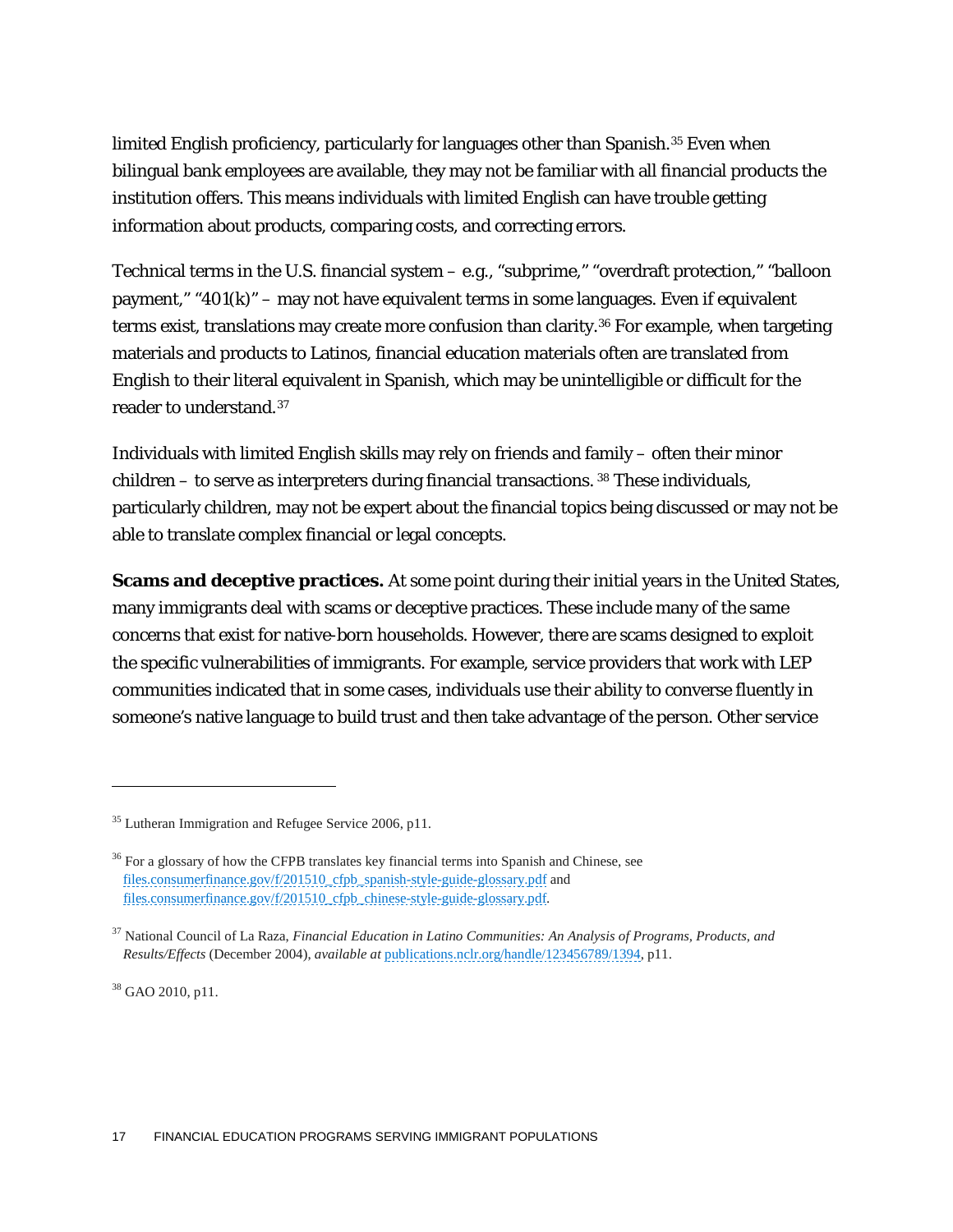providers described scams in which LEP individuals are told the terms of an agreement orally in their native language and then asked to sign a written contract in English that is purported to memorialize that agreement, but that, in fact, contains entirely different and less favorable terms.[39](#page-18-0) Language barriers may also make it harder for those with limited English skills to register a complaint about a practice or product,<sup>[40](#page-18-1)</sup> where complaint-taking is limited to English.

## 3.2 Challenges facing financial educators

Our research found that those who provide financial education face corresponding challenges in helping immigrant communities improve their financial capability. The field scan identified the following challenges when tailoring programs to help immigrant populations:

### 3.2.1 Hard-to-reach target populations

As with most consumers, <sup>[41](#page-18-2)</sup> for many immigrants, their families and friends serve as the primary source of information about financial products and providers, even though they may not have complete information themselves.[42](#page-18-3) Those immigrants who lack documentation may not trust offers of help coming from outside their social networks.

### 3.2.2 Inaccessibility and inconvenience

Many immigrants work long and nonstandard hours. Thus, access to flexible options, along with

<span id="page-18-0"></span><sup>&</sup>lt;sup>39</sup> GAO 2010.

<span id="page-18-1"></span><sup>40</sup> Appleseed, *Expanding and Improving Financial Services for Low- and Moderate-Income Immigrant Communities: Next Steps, available at* [texasappleseed.org/sites/default/files/101-FinancialServices-](https://www.texasappleseed.org/sites/default/files/101-FinancialServices-ExpandingandImprovingCommunitiesNext%20Steps.pdf)[ExpandingandImprovingCommunitiesNext%20Steps.pdf.](https://www.texasappleseed.org/sites/default/files/101-FinancialServices-ExpandingandImprovingCommunitiesNext%20Steps.pdf)

<span id="page-18-2"></span><sup>41</sup> Consumer Financial Protection Bureau, *Financial Well-Being: The Goal of Financial Education,* p27.

<span id="page-18-3"></span><sup>42</sup> Lutheran Immigration and Refugee Service 2006.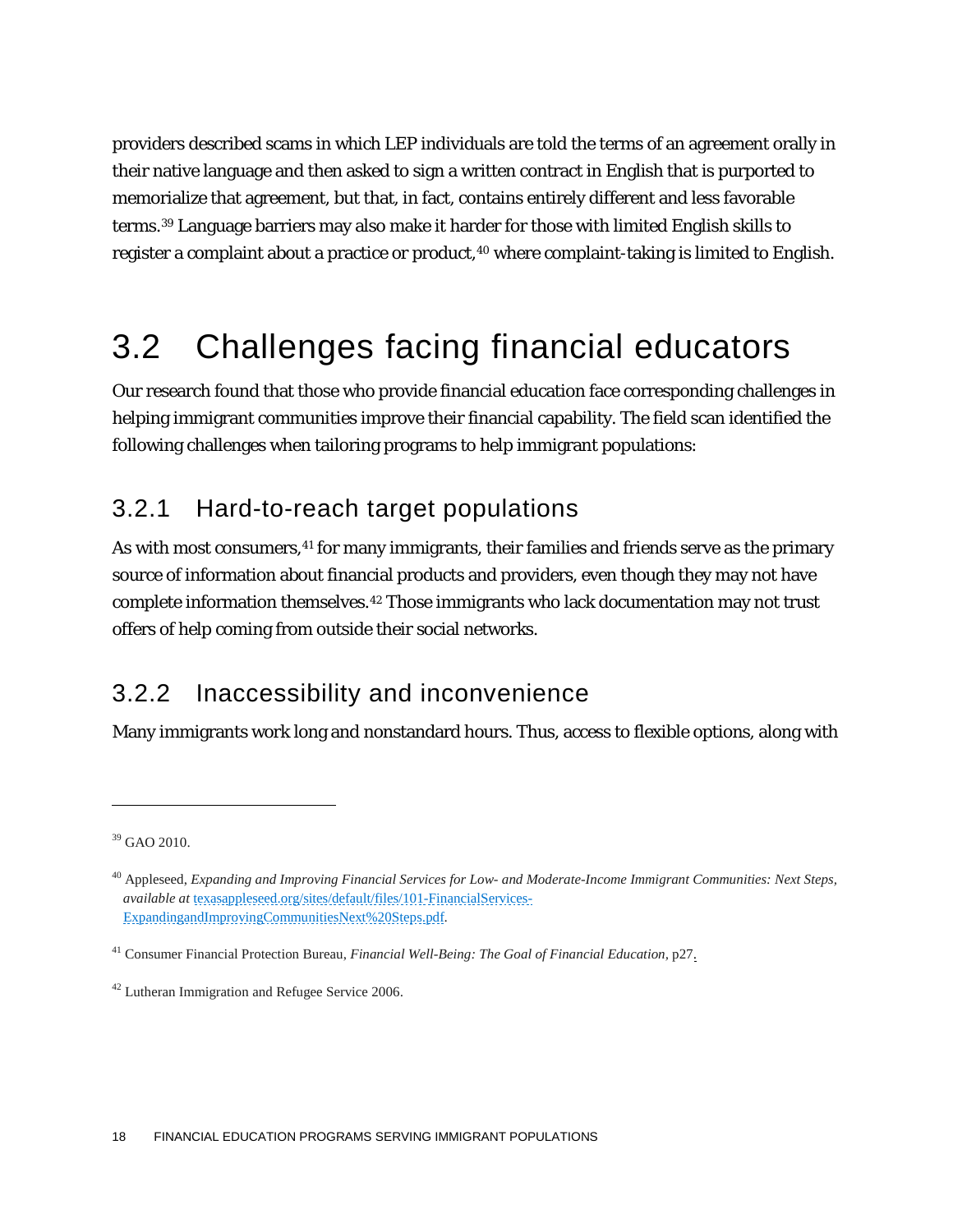financial education programs tailored to nontraditional schedules, are important.[43](#page-19-0)

### 3.2.3 Lack of targeted materials

In terms of language accessibility, it may be hard to find financial education materials translated into less common languages.

Experts noted that to be effective, translated materials often need to be "transcreated"; that is, conveying an image or message in another language effectively but not necessarily using a literal translation. Idioms and culturally relevant examples are important.[44](#page-19-1) In some cases, it can be more effective to keep financial terms in English, if translated terms do not perfectly communicate the meaning. There also may be benefits to helping immigrants learn the English terms. Some refugee service providers also prefer picture-based materials, which may not be available for all topics or languages. Some picture-based materials are based on experiential learning that combines visual aids, pictorial stories, games, life skills, and concrete examples to help participants manage their finances and improve their financial self-sufficiency.<sup>[45](#page-19-2)</sup>

Additional information or modules may be needed on specific topics that are important to an organization's clients – for example, remittance transfers or identification requirements.

### 3.2.4 Hiring and retaining appropriate staff

Staff turnover is a common challenge for financial education providers, and it can be even harder for financial education providers to hire qualified bilingual and bicultural instructors and counselors. One study reports that access to Spanish-language instruction is an issue in many

<span id="page-19-0"></span><sup>43</sup> National Council of La Raza 2004.

<span id="page-19-1"></span><sup>44</sup> National Council of La Raza 2004.

<span id="page-19-2"></span><sup>&</sup>lt;sup>45</sup> See the Institute for Social and Economic Development's Picture This! program at: [isedsolutions.org/programs/picture-this.](http://www.isedsolutions.org/programs/picture-this)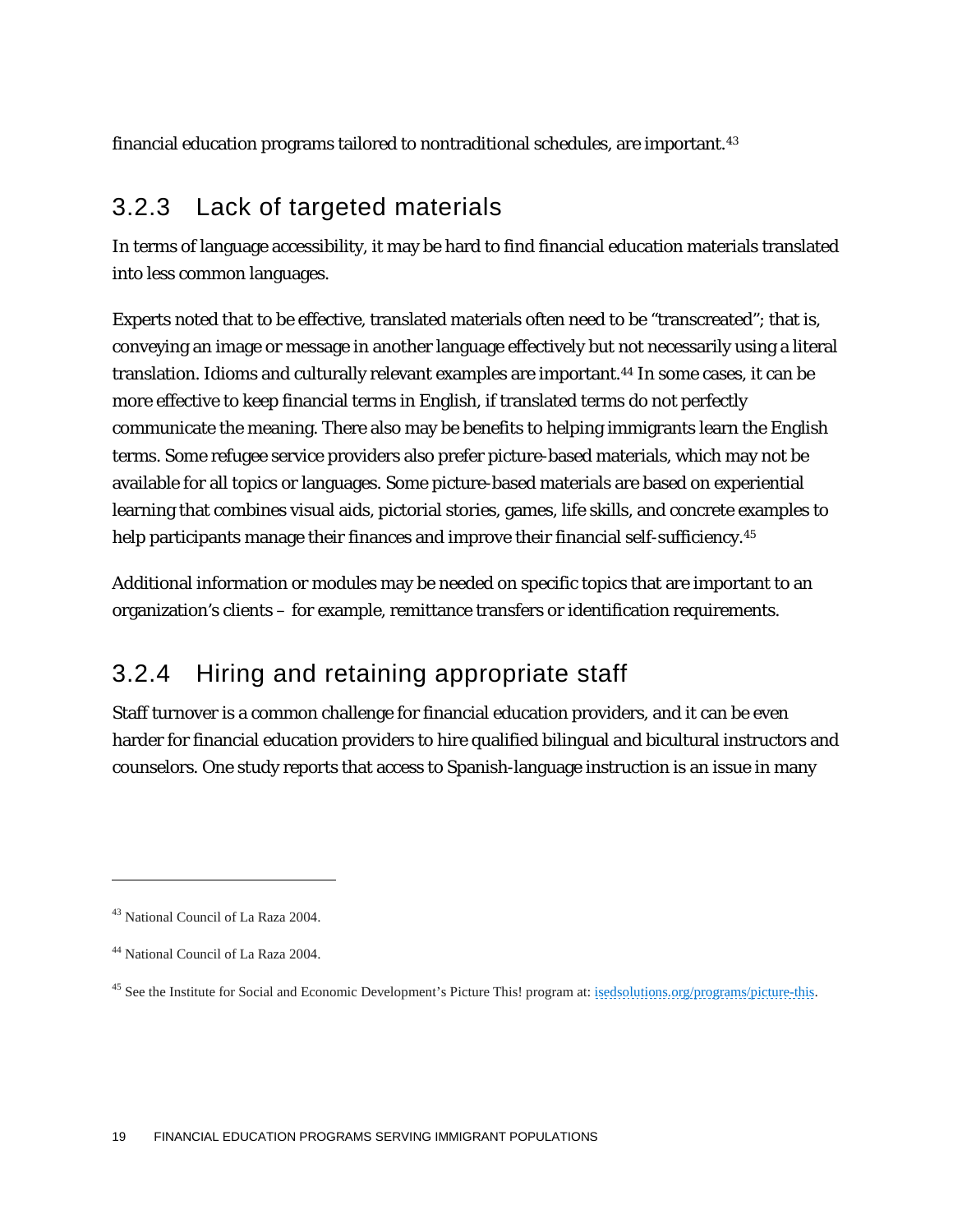cities.[46](#page-20-0)

### 3.2.5 Status and financial goals in the United States

For immigrants, programs may also need to consider the length of time spent in the United States and the stage of the acculturation process. Identification requirements can be confusing for financial educators as well. For example, documentation considerations for the use of financial services can vary depending on country of origin, status of client, nature of financial transaction, and banking practices in the community. Similarly, information about ITIN mortgages may not be relevant to immigrants who are simply looking to understand how to open a bank account or transfer money to family residing elsewhere. Financial educators may find it complicated to address the many overlapping issues.

<span id="page-20-0"></span><sup>46</sup> National Council of La Raza 2004.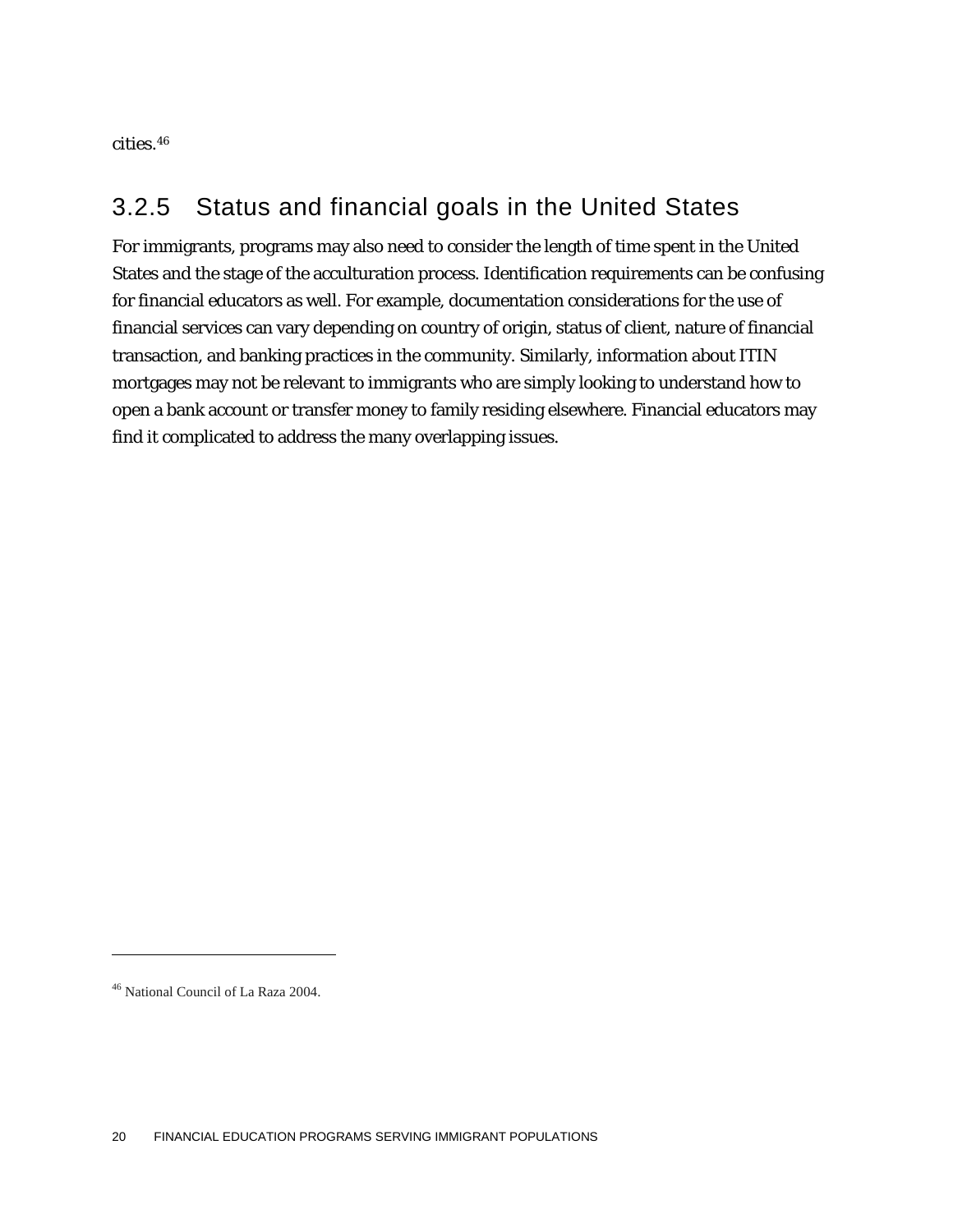# 4. Approaches to helping immigrants build financial well-being

The CFPB's research on financial well-being suggests that to be effective, financial education should address the particular situation, goals, and needs of each consumer. [47](#page-21-0) The CFPB's framework of factors and behaviors that improve financial well-being suggests that in order to take a particular course of action, individuals need to:

- Feel motivated and confident in their ability to act effectively
- Have the necessary knowledge and skills
- Have the opportunity to act

 $\overline{a}$ 

Consumer interviews conducted for the CFPB research on financial well-being suggest that people get most of their factual and normative knowledge about financial topics from their family, friends, and community. Financial educators can be a trusted resource within the community. However, as noted earlier, reaching immigrants can be challenging.

A GAO report also found that, for some immigrants, a lack of basic knowledge about U.S.

<span id="page-21-0"></span><sup>47</sup> Consumer Financial Protection Bureau, *Financial Well-Being: The Goal of Financial Education.*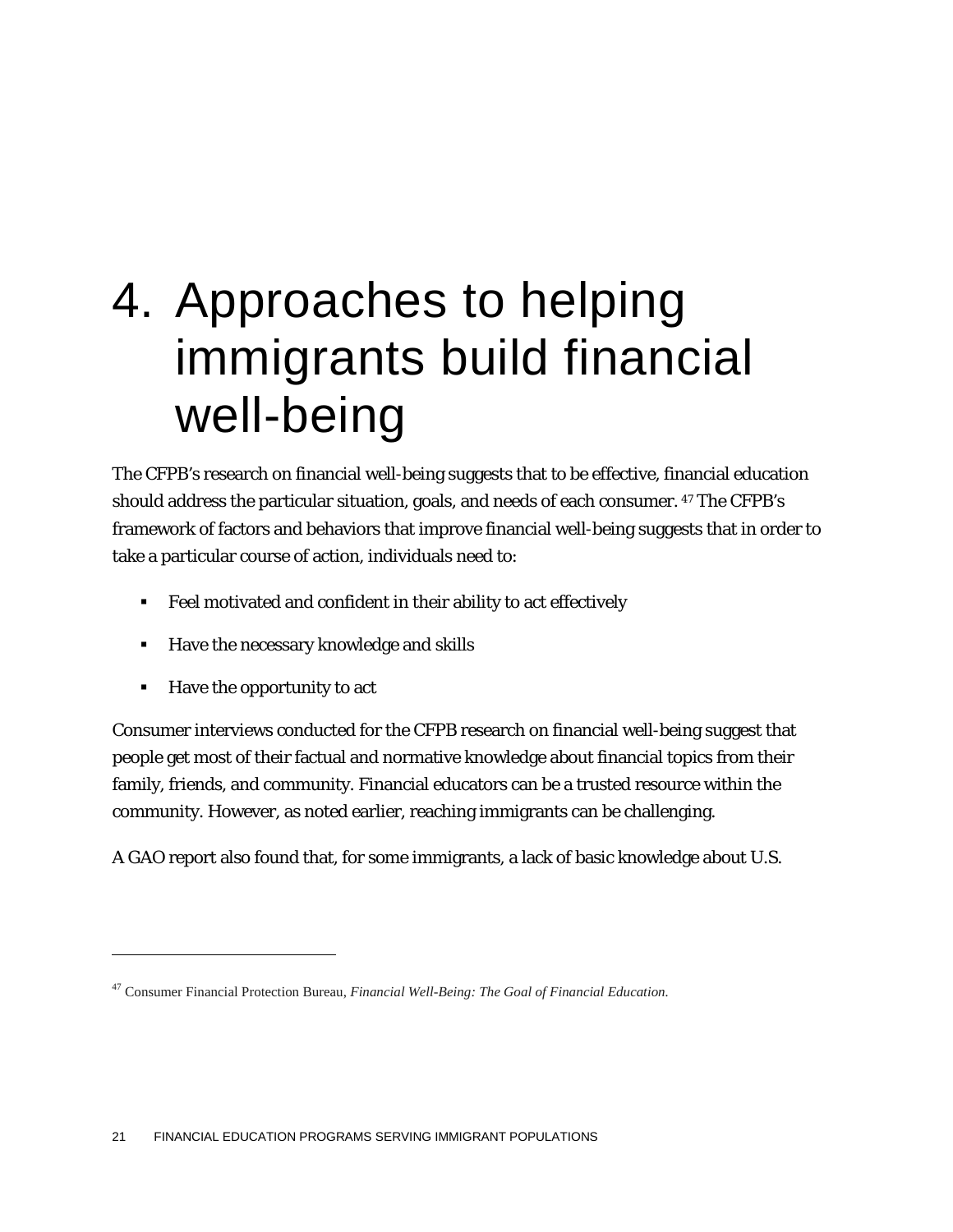financial services is a barrier.[48](#page-22-0) Therefore, for these individuals, traditional financial education, particularly if tailored to their language and culture and relevant to their situation, is a critical component of any program or initiative.

For other immigrants and in other situations, a barrier may well be lack of opportunities to act. In this case, educators will likely want to support providing financial products and services that help build financial capability.

The scan identified promising practices in these three main categories:

- **•** Outreach and awareness campaigns
- Financial education programs
- Targeted financial products and services

Some of these strategies tailor existing programs, products, and services to immigrants, while others entail creating new programs, products, and services specifically designed for immigrants. Examples of all of these strategies can be found in the Appendix.

## 4.1 Outreach and awareness campaigns

Several organizations use awareness campaigns and mass media to bring unbanked and underbanked immigrant consumers into the financial mainstream by raising awareness about the landscape of U.S. financial institutions, trustworthy sources of financial education, and other topics relevant to navigating the U.S. financial system. These campaigns typically create partnerships between financial institutions, such as banks and credit unions, and community-

<span id="page-22-0"></span><sup>48</sup> GAO 2010, p12.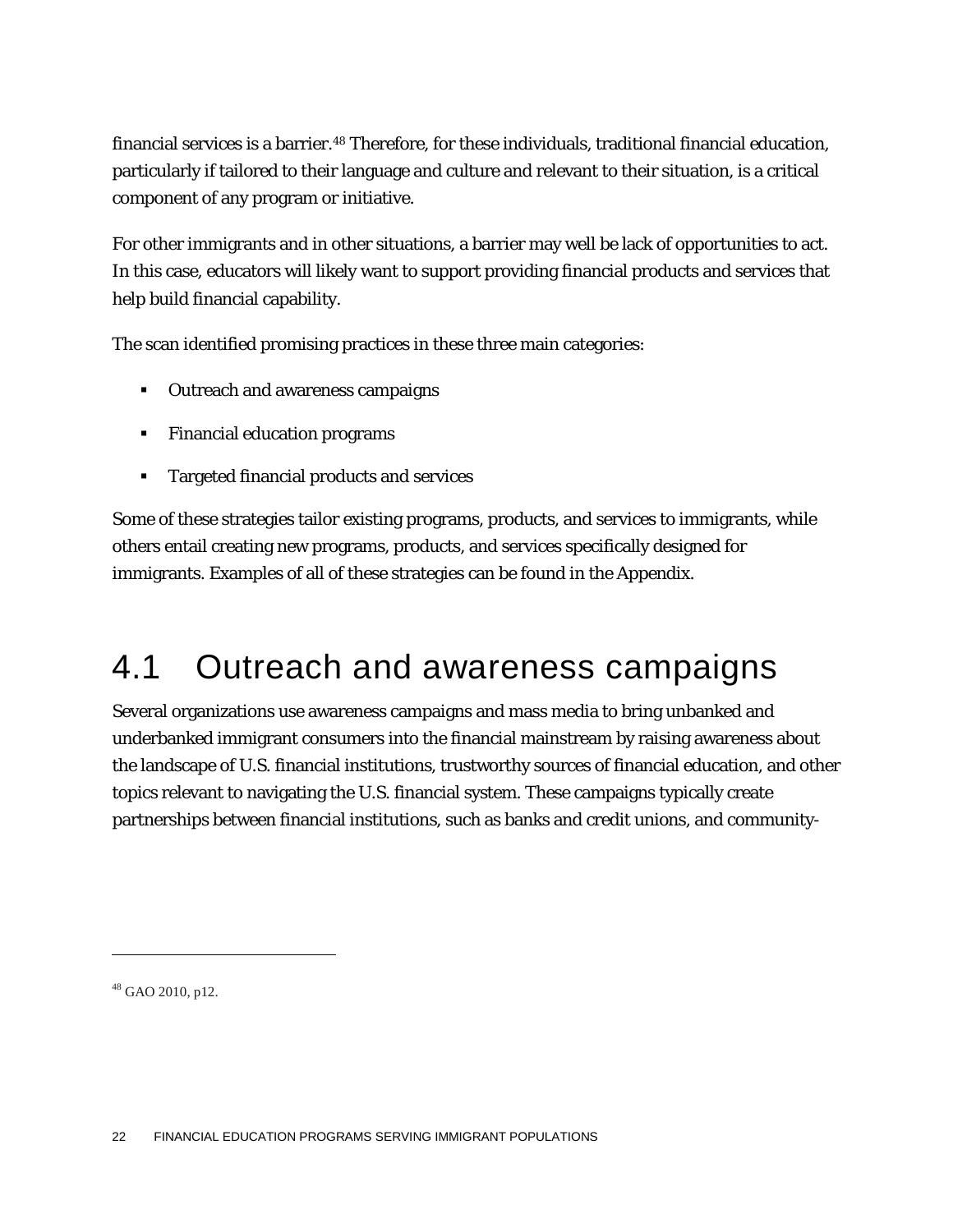based organizations and nonprofits.[49](#page-23-0)

Some organizations also use "edutainment" with embedded educational content in programs to reach immigrant communities and provide financial education. Such "edutainment" may be effective at raising awareness among populations that might not otherwise seek financial education. <sup>[50](#page-23-1)</sup> For example, a telenovela<sup>[51](#page-23-2)</sup> was developed to provide both entertainment and financial literacy to English- and Spanish-speaking audiences.

## 4.2 Financial education programs

Financial educators have found several different pathways to delivering financial education to immigrants.

**Direct financial education.** Many community-based organizations offer financial education, among other services. Financial education can be offered through classes or individualized coaching, or integrated into the organization's other services. These organizations often tailor their financial education to the unique needs of their immigrant clients.

**Culturally appropriate and language-accessible materials.** For many consumers for whom English is not their native language, receiving materials in their native language is essential to increasing financial knowledge and access. A survey showed that Latinos who did not own a traditional mainstream bank account were overwhelmingly (66 percent) Spanishspeaking. When asked to identify the top factors they considered when choosing a bank, the

<span id="page-23-0"></span><sup>&</sup>lt;sup>49</sup> Other examples include Bank On, locally led partnerships between local public officials; city, state, and federal government agencies; financial institutions; and community organizations that work together to help improve the financial stability of unbanked and underbanked individuals and families in their communities. See: [joinbankon.org/#/about.](http://www.joinbankon.org/#/about)

<span id="page-23-1"></span><sup>50</sup> Spader et al. 2009.

<span id="page-23-2"></span><sup>&</sup>lt;sup>51</sup> A telenovela is a soap opera produced in and televised in or from many Latin American countries. For example, Nuestro Barrio is a telenovela miniseries that provides both entertainment and financial literacy. See: [reinvestmentpartners.org/nuestro-barrio](http://www.reinvestmentpartners.org/nuestro-barrio-homeowner-education-campaign/)[homeowner-education-campaign.](http://www.reinvestmentpartners.org/nuestro-barrio-homeowner-education-campaign/)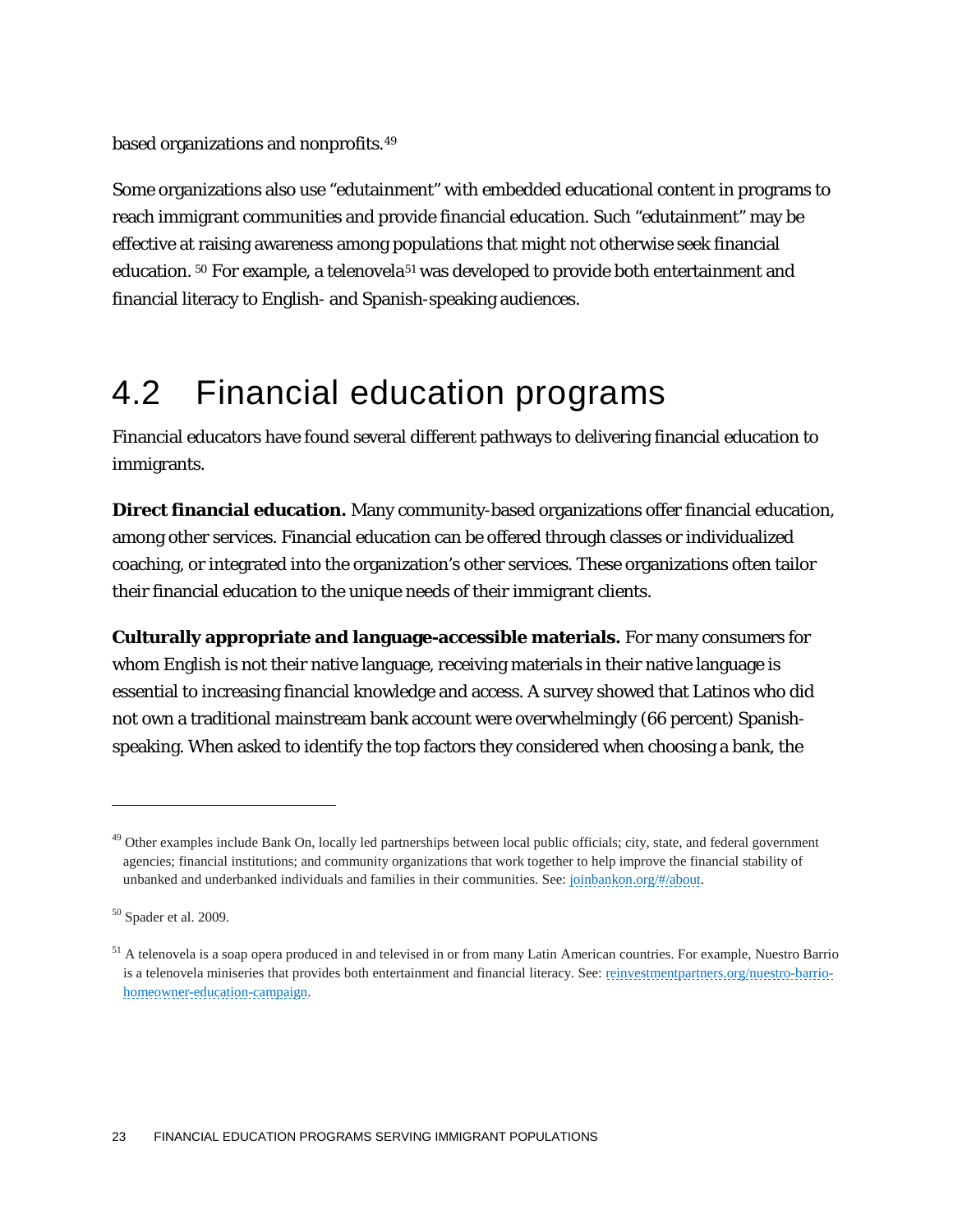ability to communicate in Spanish was a top consideration for them.[52](#page-24-0)

**Integration into social-services organizations.** Incorporating financial education into resettlement services for new refugees has recently become more widespread. Some providers have advocated for financial education to be integrated into curricula provided to adult English as a Second Language (ESL) students.

**Employer-based programs.** Though employer-based financial education programs generally do not specifically target immigrants, these programs hold promise for their ability to reach immigrants working for large organizations. These programs typically couple financial education with retirement savings accounts and other employer-based financial products and services.

**School-based programs.** School-based financial education can engage children and youth to increase financial capability and promote asset building. In addition to improving the financial capability of young people, school-based programs may also help the parents, to the extent that students share what they learn with their families. Anecdotal evidence shows that recent immigrant parents have a high level of trust in their children's school and look to their schools for a variety of information and connections to community resources. For example, the experience of opening a savings account for a child through programs offered at their school may make parents more comfortable with financial institutions and more likely to open an account. [53](#page-24-1)

**Individual Development Account (IDA) programs.** IDA programs combine matched savings accounts with financial education to help low- and moderate-income individuals save

<span id="page-24-0"></span><sup>52</sup> National Council of La Raza 2013.

<span id="page-24-1"></span><sup>53</sup> The *Financial Education & Account Access Among Elementary Students* (April 2014) study commissioned by the U.S. Department of the Treasury and conducted by the Corporation for Enterprise Development assessed the interplay of classroom financial education and access to a savings account for school-aged children. The study is available at: [cfed.org/assets/pdfs/AFCO\\_Youth\\_Full\\_Report\\_Final.pdf.](http://cfed.org/assets/pdfs/AFCO_Youth_Full_Report_Final.pdf)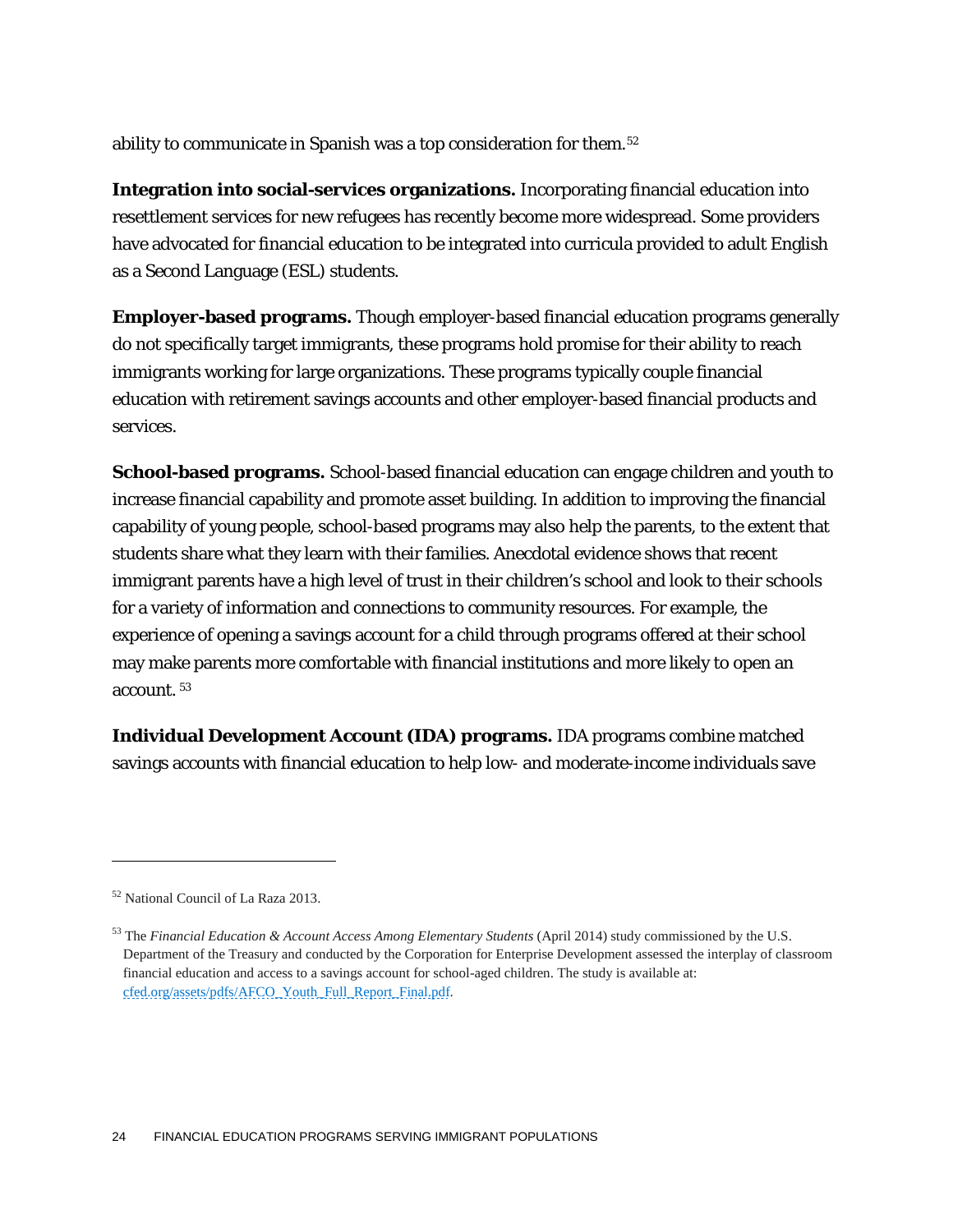for short- and long-term asset-building purchases. The Assets for Independence<sup>[54](#page-25-0)</sup> (AFI) program is a major funder of IDAs available to the broader U.S. population. The Office of Refugee Resettlement administers a closely related program that focuses on making IDA accounts available to refugees.[55](#page-25-1) Many organizations implement matched savings programs similar to IDAs for immigrants and other disadvantaged groups.

## 4.3 Targeted financial products and services

Beyond financial education, financial institutions have developed an array of products and services tailored to immigrants. Financial products and services can improve immigrants' financial capabilities by helping them to establish credit or build assets. Immigrants may prefer financial products they are familiar with from their country of origin, or products that have been developed to meet the unique needs of immigrants in the United States.

Innovative banking services include lending circles, citizenship and Deferred Action for Childhood Arrivals (DACA) loans, as well as other small and credit-building loans. Programs can be designed to cater to the unique needs or experiences of immigrants, such as ROSCAs and products that meet specific religious requirements, which are described in more detail below. While there are many responsible lenders in this space, immigrants and financial educators who serve immigrants should be aware they may be exposed to scams and deceptive practices.

**Remittances transfers.** Many immigrants choose to use money transfer operators for remittances. The choice of organization is frequently driven by the preference of the receiver,

<span id="page-25-0"></span><sup>54</sup> U.S. Department of Health and Human Services Office of the Administration for Children & Families – Office of Community Services[: acf.hhs.gov/programs/ocs/programs/afi.](http://www.acf.hhs.gov/programs/ocs/programs/afi)

<span id="page-25-1"></span><sup>55</sup> U.S. Department of Health and Human Services Office of the Administration for Children & Families – Office of Refugee Resettlement: [acf.hhs.gov/programs/orr/resource/individual-development-accounts-idas.](http://www.acf.hhs.gov/programs/orr/resource/individual-development-accounts-idas)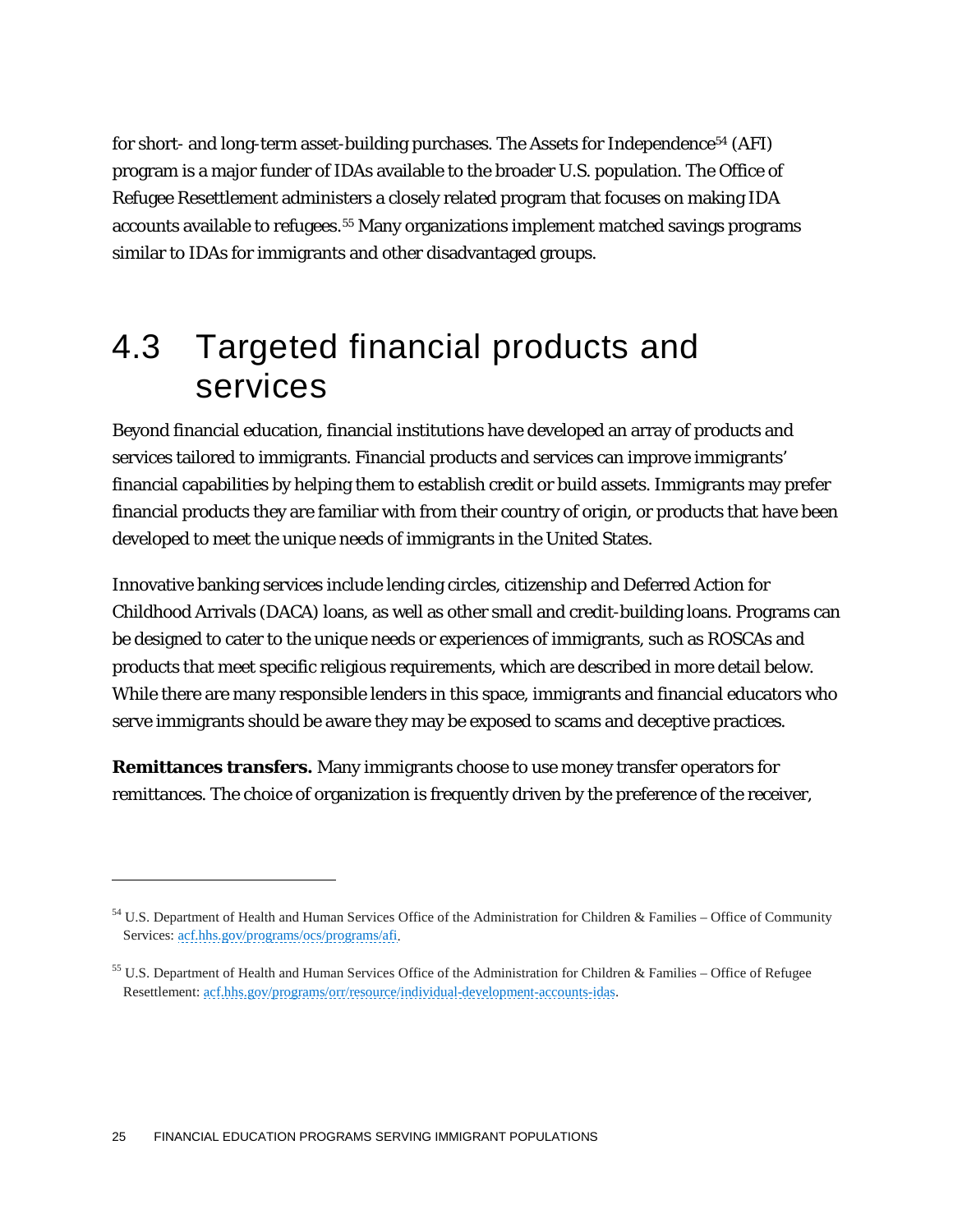rather than the costs to the sender.<sup>56</sup> Some senders with bank accounts choose not to use the bank, even when the cost is lower, because the receiver is geographically remote from an ATM or is concerned about theft at the ATM. Other senders may not be aware the bank offers the service.<sup>[57](#page-26-1)</sup>

**Lending circles, ROSCAs, and related products.** Lending circles are social loan programs based on traditional practices of informal group lending around the world. In these programs, participants typically receive financial training and then are placed in groups of participants. Each participant makes monthly contributions and then receives a loan on a rotating basis. The lending circles serve as a mechanism for individuals to access capital and in some cases build or improve credit. Lending circles have increasingly been adopted as a tool for engaging immigrants with financial services, helping them to save and to establish a credit history. Similarly, ROSCAs provide informal savings and credit where participants contribute weekly to a group fund and then receive payouts when their turn arises. ROSCAs differ in the structure of contributions, payouts, and communications among members. Examples include tandas (Latin America), susus (West Africa), and trust banks (China).

**Customer service and locations.** While many transactions are available online, studies indicate that many immigrants still like to bank in person, and the customer service experience matters to them. The National Council of La Raza conducted a survey that showed customer service ranked as one of the most significant factors when survey respondents were asked what they were looking for in a banking institution.<sup>[58](#page-26-2)</sup>

**Products that meet religious requirements.** Some immigrants prefer to finance purchases in ways that meet religious requirements with respect to credit or interest. Some consumers

<span id="page-26-0"></span><sup>56</sup> *Banking on Remittances: Increasing Market Efficiencies for Consumers and Financial Institutions,* p19, *available at* [econpapers.repec.org/paper/fipfedhpr/967.htm.](http://econpapers.repec.org/paper/fipfedhpr/967.htm)

<span id="page-26-1"></span><sup>57</sup> Paulson et al. 2006.

<span id="page-26-2"></span><sup>58</sup> National Council of La Raza, *Banking in Color: New Findings on Financial Access for Low- and Moderate-Income Communities* (May 2014), *available at* [publications.nclr.org/handle/123456789/1203.](http://publications.nclr.org/handle/123456789/1203)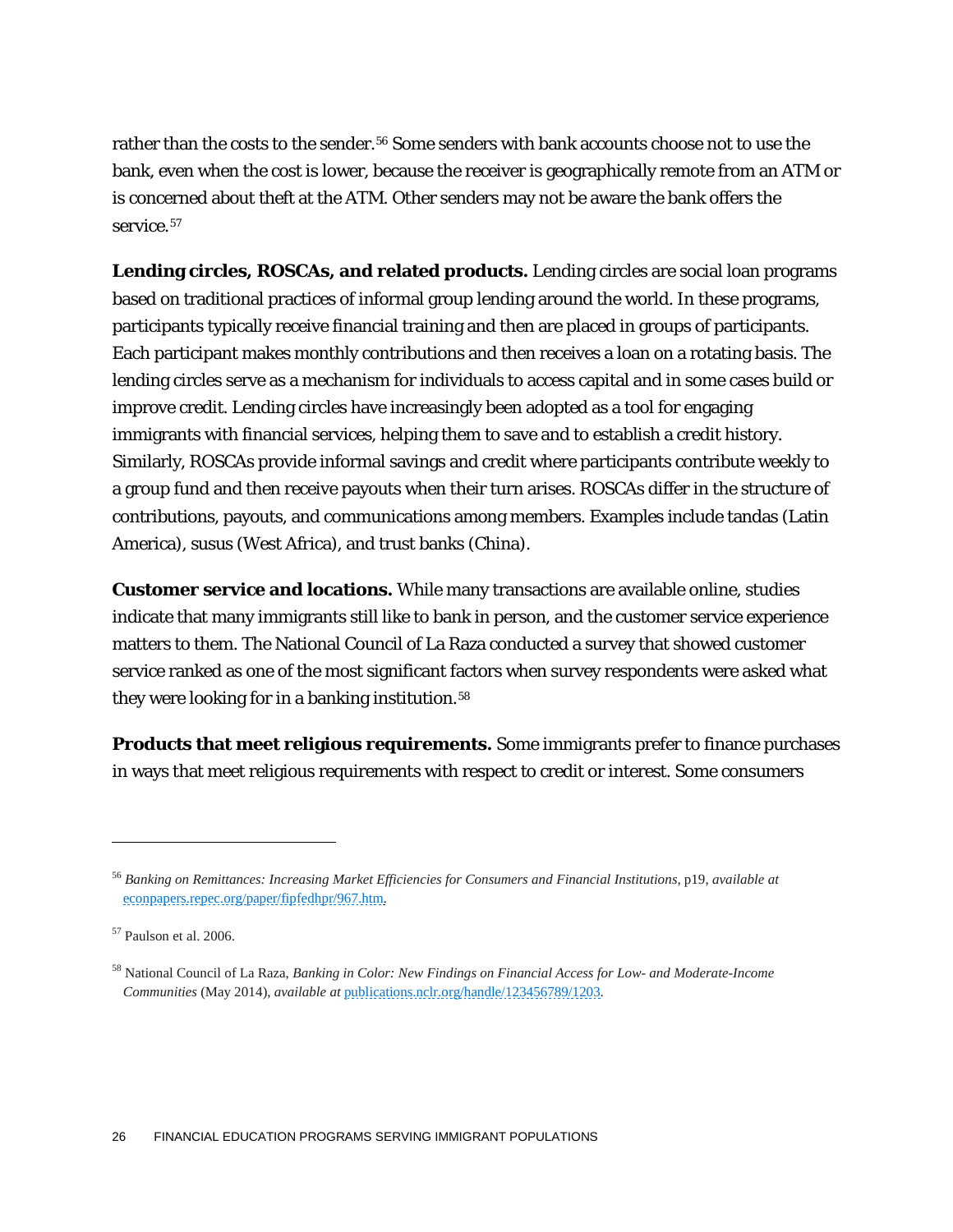from a variety of religion faiths face such constraints, but most demands come from Islamic consumers. For example, for home purchases, Islamic homebuyers have three common financing options:

**Murabaha:** The financial institution buys the house and gradually sells it to the buyer for an amount that includes a preset profit.

**Ijara:** The financial institution buys the house and leases it to the buyer, who gradually pays off the home plus a market-based rent.

**Musharakah:** The buyer and the financial institution share equity as the buyer gradually purchases the home and both parties share in gains and losses.

Similar principles in modifying credit options to accommodate religious constraints also apply to small business, auto, and other loans. Islamic financing options in the United States have been primarily offered through specialized financial institutions. A small number of financial educators have also experimented with pilot programs.

**Mortgages for ITIN holders.** ITINs allow banks to meet identification requirements for customers – both documented and undocumented immigrants – who file taxes with the Internal Revenue Service but who do not have a Social Security number.[59](#page-27-0) Though not all mortgage lenders offer loans to ITIN holders, many financial institutions do.

**Citizenship loans and DACA loans.** For people eligible to apply for citizenship, the application cost is one of the main barriers to citizenship.[60](#page-27-1) The cost to obtain U.S. citizenship is

<span id="page-27-0"></span><sup>59</sup> Effective Jan. 1, 2013, the Internal Revenue Service updated procedures that affect the ITIN application process. See: [irs.gov/Individuals/General-ITIN-Information.](http://www.irs.gov/Individuals/General-ITIN-Information)

<span id="page-27-1"></span><sup>60</sup> American Immigration Council, *The Cost of Citizenship Is a Barrier for Some Immigrant* (January 2015), *available at* [immigrationimpact.com/2015/01/09/cost-citizenship-barrier-immigrants/.](http://immigrationimpact.com/2015/01/09/cost-citizenship-barrier-immigrants/)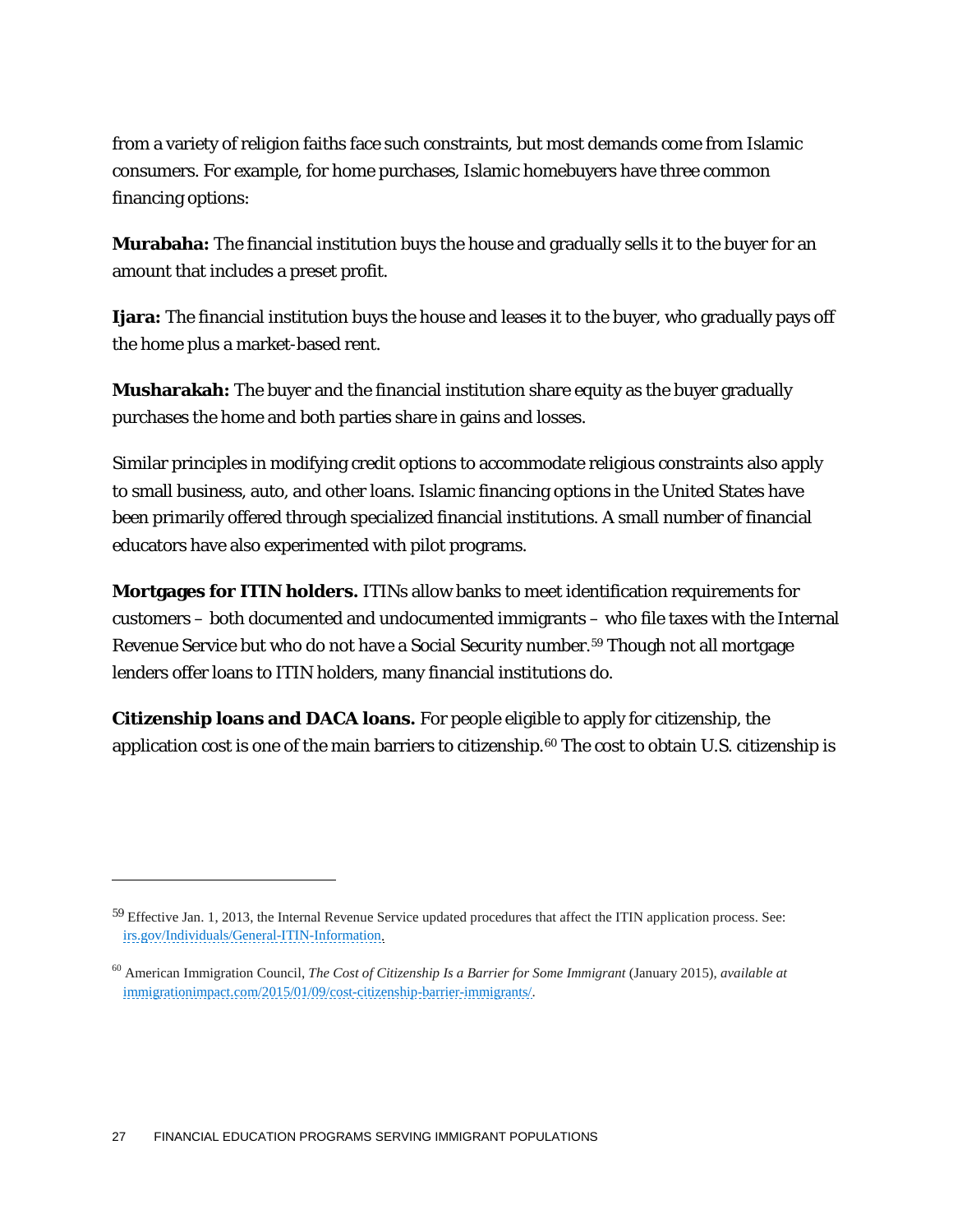about \$680 per individual and to apply for the DACA program[61](#page-28-0) is about \$465 per individual. Because many immigrants need to borrow these sums, sometimes for several family members, several credit unions, community development financial institutions, and community-based organizations offer small, low-cost loans. These loans are designed to help eligible immigrants apply for citizenship or the DACA program. Sometimes the loans are coupled with financial education.

**Credit-building loans.** Several organizations offer small credit-building loans whose primary function is to help immigrants establish or repair their credit history. Immigrants may also establish a credit history. Payments for ITIN mortgages and Islamic financing products are reported to the credit bureaus. Some providers of citizenship loans, DACA loans, and ROSCAs also make credit building an objective of their loans.

<span id="page-28-0"></span><sup>&</sup>lt;sup>61</sup> DACA allows certain people who came to the United States as children and meet several key guidelines to request consideration of deferred action for two years, subject to renewal, and who would then be eligible for work authorization. See: [uscis.gov/humanitarian/consideration-deferred-action-childhood-arrivals-daca.](http://www.uscis.gov/humanitarian/consideration-deferred-action-childhood-arrivals-daca)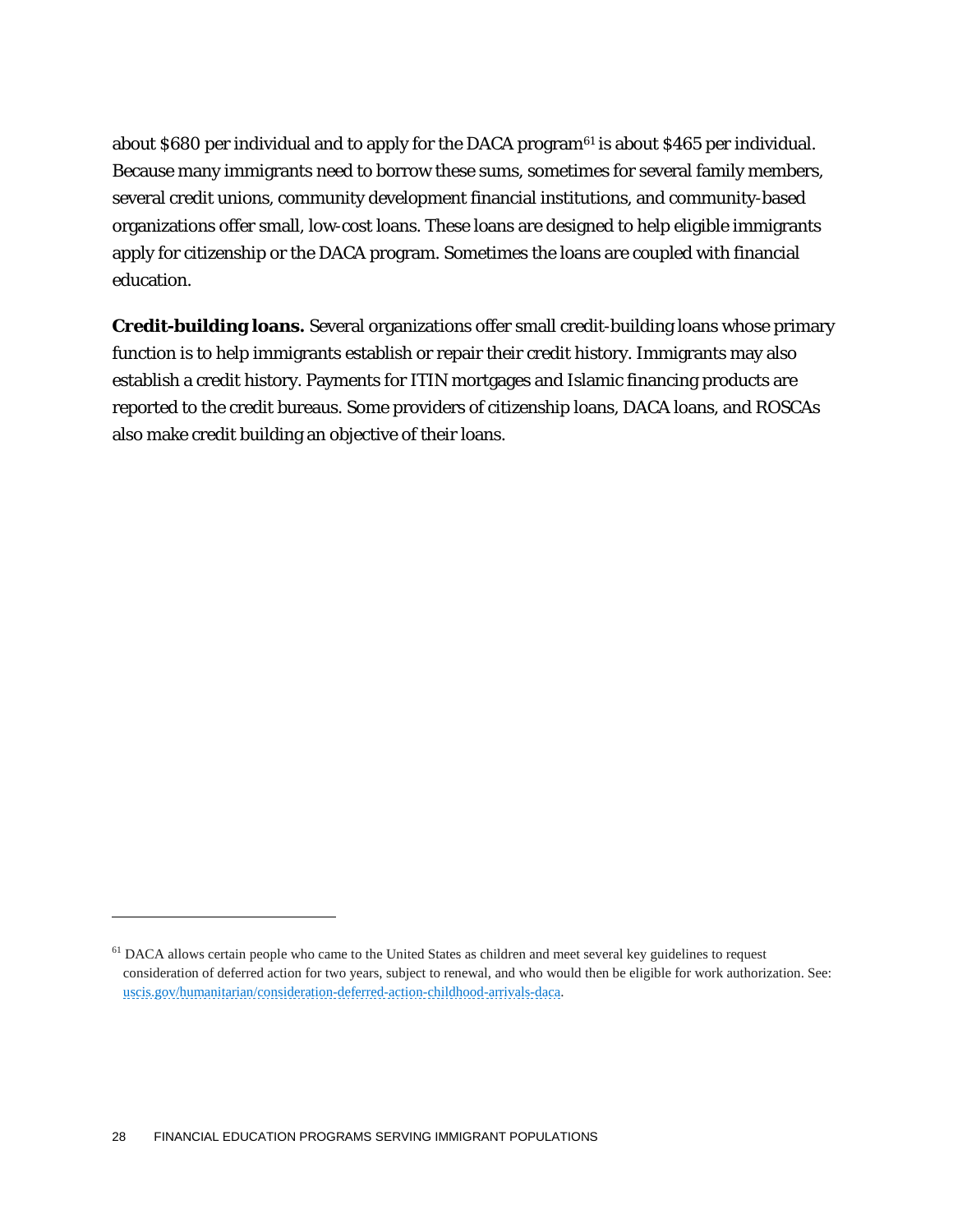# 5. The CFPB's actions to assist LEP and immigrant consumers

The CFPB is committed to providing persons with LEP meaningful access to its programs and services and to help immigrants and LEP consumers manage their financial lives.

## 5.1 Access to Bureau services

The CFPB's contact centers (855-411-2372) can assist consumers with complaints in more than 180 languages. Consumers who speak Spanish have the option of receiving written communications in Spanish. Last year, the CFPB Office of Consumer Response added direct selection of Russian, Arabic, Haitian Creole, Mandarin, Korean, Vietnamese, and Tagalog in addition to English and Spanish. Reports show that the number of calls in these languages has consistently increased month over month. Currently, about 16% of consumer complaints/inquiries are conducted in Spanish each month.

## 5.2 Consumer education resources

The CFPB offers free financial education materials targeted to LEP consumers that can be downloaded for use or reprinting, or ordered in bulk. Selected materials are available in Spanish, Haitian Creole, Mandarin, Korean, Vietnamese, French, Tagalog, Arabic, and Russian. These financial education materials can be found at <u>promotions.usa.gov/cfpbpubs.html</u>.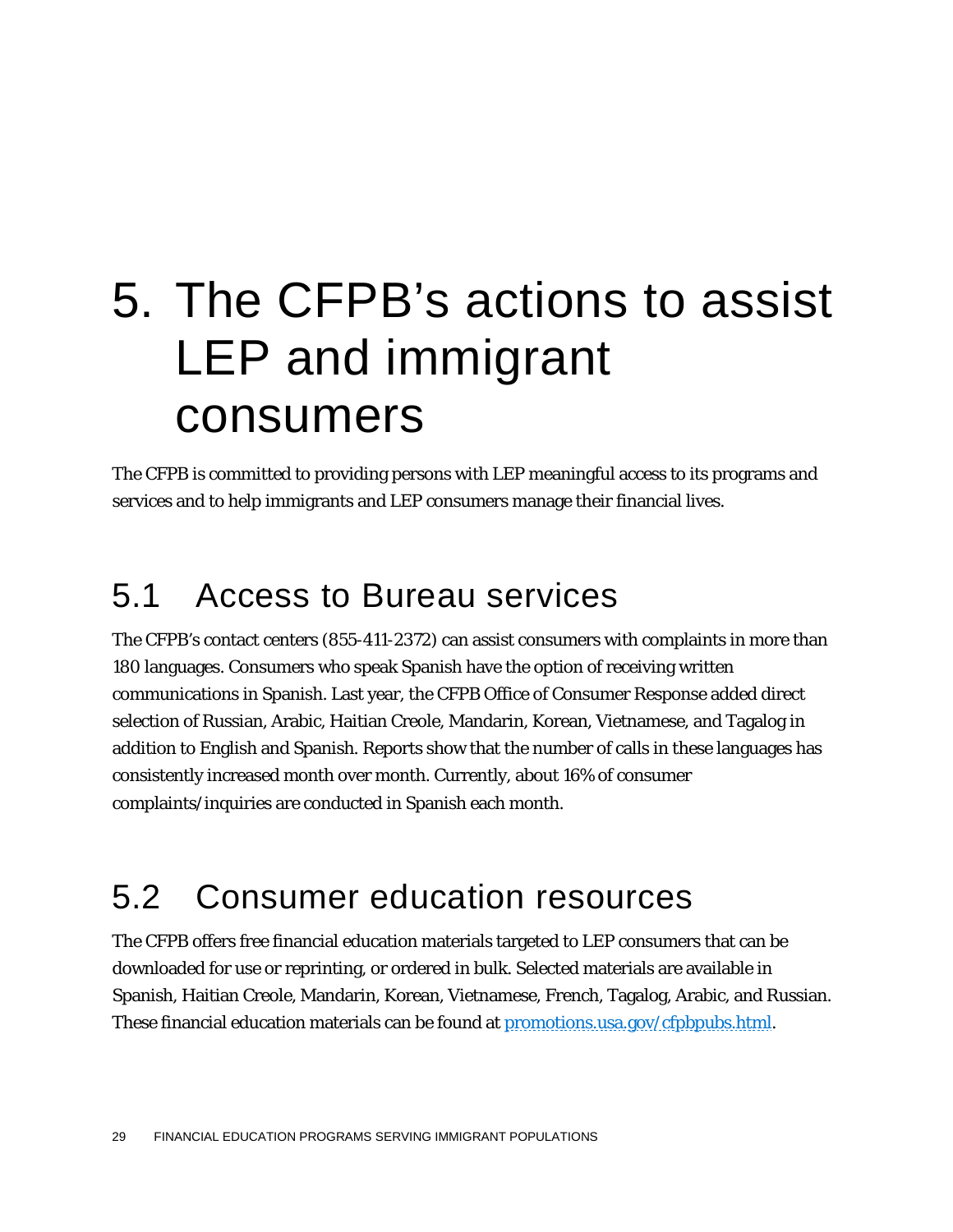The CPFB has also developed *The Newcomer's Guides to Managing Money*. The guides provide recent immigrants with straightforward information about basic money decisions. The four guides focus on these topics:

- Ways to receive your money
- Ways to pay your bills
- Checklist for opening an account
- Selecting financial products and services

The guides and other financial education publications can be ordered for free in bulk here: [consumerfinance.gov/blog/the-newcomers-guides-to-managing-money.](http://www.consumerfinance.gov/blog/the-newcomers-guides-to-managing-money)

**Glossaries in Spanish and Chinese.** In 2015, the Bureau published its glossaries of financial terms translated from English into Spanish and Chinese as a resource tool. Stakeholders that may be interested in using this tool include, but are certainly not limited to, financial educators, government agencies, financial service providers, and other organizations serving LEP consumers. The glossary of terms is not a mandate, guidance, or a requirement.

The glossaries can be found at:

- **Spanish: [consumerfinance.gov/f/201510\\_cfpb\\_spanish-style-guide-glossary.pdf](http://www.consumerfinance.gov/f/201510_cfpb_spanish-style-guide-glossary.pdf)**
- **Chinese:** [consumerfinance.gov/f/201510\\_cfpb\\_chinese-style-guide-glossary.pdf](http://www.consumerfinance.gov/f/201510_cfpb_chinese-style-guide-glossary.pdf)

**CFPB website.** The Bureau's website [\(consumerfinance.gov\)](http://www.consumerfinance.gov/) offers information to consumers in eight languages in addition to English: Spanish, Russian, Arabic, Haitian Creole, Mandarin, Korean, Vietnamese, and Tagalog. Links to these pages can be found on the CFPB home page. They include information about the CFPB, complaint line information, and remittance rule information.

**Ask CFPB.** Ask CFPB is an interactive online tool that gives clear, unbiased answers to common financial questions.

**Ask CFPB en Español.** In May 2013, the Bureau launched Ask CFPB in Spanish. Ask CFPB is an interactive online tool that gives consumers answers to questions about financial products and services.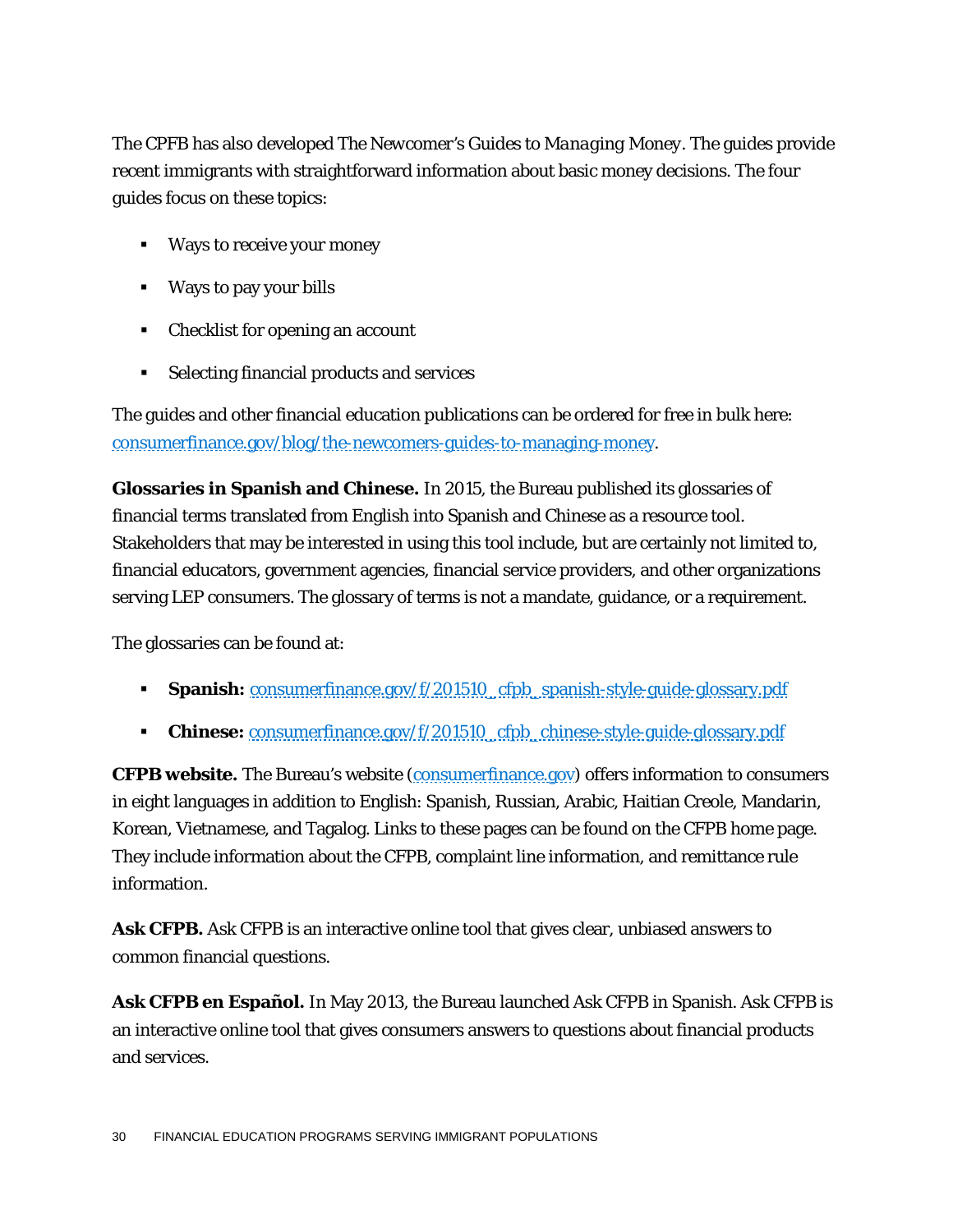**Planning for Retirement Tool.** In 2015, the Bureau launched this interactive tool to help consumers make informed decisions about when to claim their Social Security benefits. The tool gives estimates of the expected monthly benefits at different ages, and shows how monthly benefits change depending on the age at which consumers claim. The tool also provides claiming tips relevant to specific consumer situations. The English version can be found at [consumerfinance.gov/retirement](http://www.consumerfinance.gov/retirement/) and the Spanish version at [consumerfinance.gov/jubilacion.](http://www.consumerfinance.gov/jubilacion)

**Your Money, Your Goals.** Your Money, Your Goals is a toolkit that social-services organizations can use to help their clients set goals; choose financial products; and build skills in managing money, credit, and debt. The toolkit is available in Spanish. The Your Money, Your Goals toolkit can be found at [consumerfinance.gov/your-money-your-goals/.](http://www.consumerfinance.gov/your-money-your-goals/)

## 5.3 Regulation

**Remittance Transfer Rule (Electronic Fund Transfer Act).** The Bureau amended Regulation E, which implements the Electronic Fund Transfer Act, and the official interpretation to the regulation. The amendments took effect in October 2013, as subpart B of Regulation E. The amendments provide new protections, including disclosure requirements, error resolution, and cancellation rights, to consumers who send remittance transfers to other consumers or businesses in a foreign country. The amendments implement statutory requirements set forth in the Dodd-Frank Act. For more information and educational materials, see [consumerfinance.gov/blog/category/remittances/.](http://www.consumerfinance.gov/blog/category/remittances/)

**Mortgages.** The Bureau announced the availability of a Spanish-language translation of the homebuying information booklet, a consumer publication also known as the special information booklet or the settlement cost booklet required under the Real Estate Settlement Procedures Act, Regulation X, and Regulation Z. The title of this publication is *Su conjunto de herramientas para préstamos hipotecarios: Guía paso a paso* (English title: *Your home loan toolkit: A stepby-step guide*). You can find the publication here:

[files.consumerfinance.gov/f/201507\\_cfpb\\_your-home-loan-toolkit-print-spanish.pdf.](http://files.consumerfinance.gov/f/201507_cfpb_your-home-loan-toolkit-print-spanish.pdf)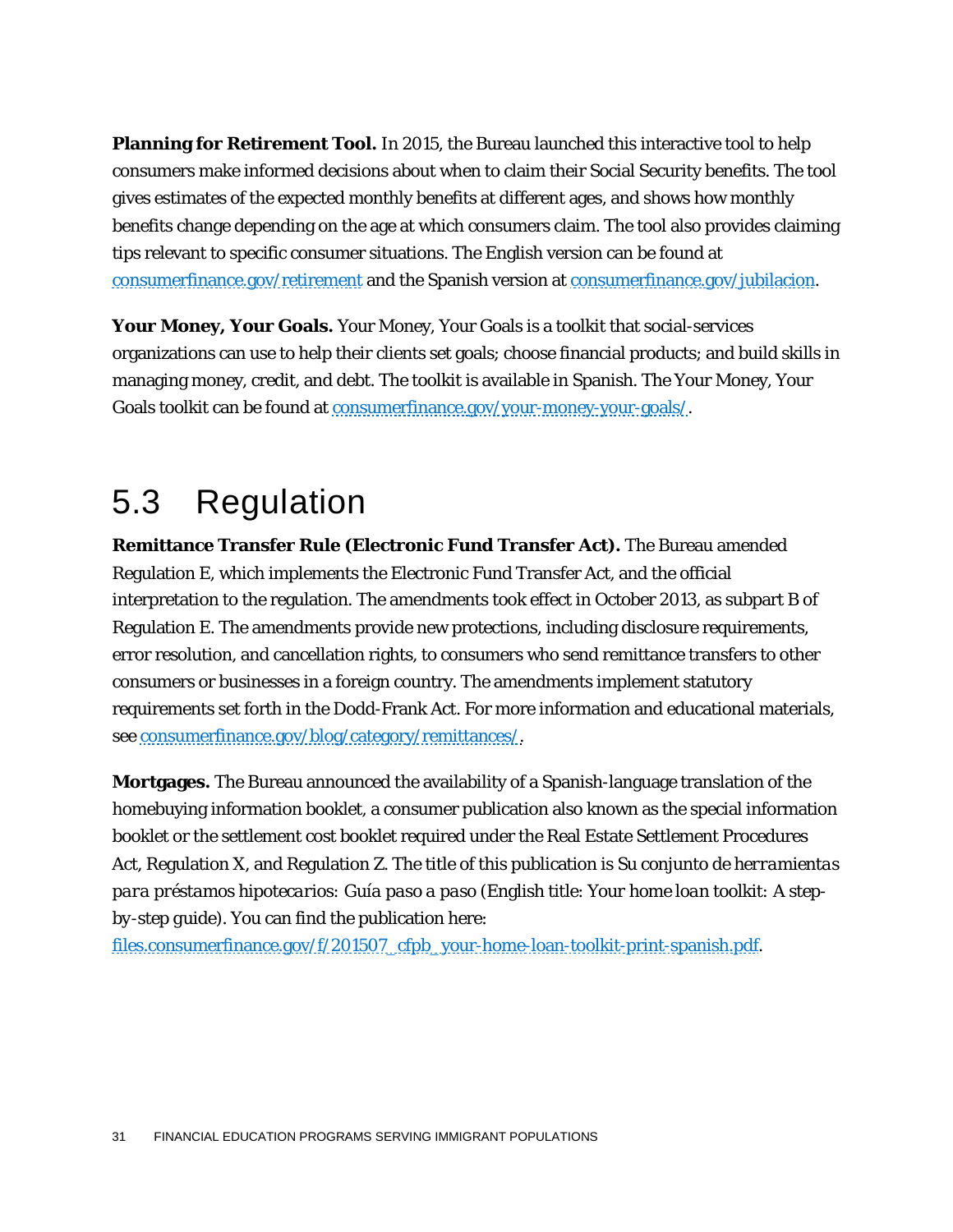# 6. Conclusion and implications

Immigrant consumers make up an important and growing share of consumers in this country. Many immigrants face particular challenges when it comes to accessing, understanding, and thriving in the consumer financial services marketplace. These challenges vary from person to person, depending on many factors including socioeconomic status, language, and financial experiences from their country and culture of origin.

Financial educators have a valuable role to play in helping to meet these diverse challenges. The results of the CFPB's research and field scan suggest that financial educators and service providers have many promising strategies to use to help immigrants improve their financial well-being. However, few of these strategies are widespread and immigrants still face many challenges in navigating the U.S. financial system.

The CFPB, along with policymakers, financial educators, and others concerned with consumer financial well-being, can use these research findings to develop, spread, and scale targeted approaches to help immigrants with financial decision-making.

Financial educators who are interested in expanding their services to immigrants can use the list of promising practices to explore providing these services to their clients, or partnering with or learning from other organizations to make these products and services more widely available.

Ultimately, the CFPB hopes to raise broad visibility about the financial education challenges facing immigrant populations. In addition, the Bureau hopes to encourage policymakers and practitioners to use the findings of this research to better understand what types of financial education and empowerment programs and practices may improve financial decision-making skills and outcomes for consumers of all backgrounds to help consumers reach their life goals.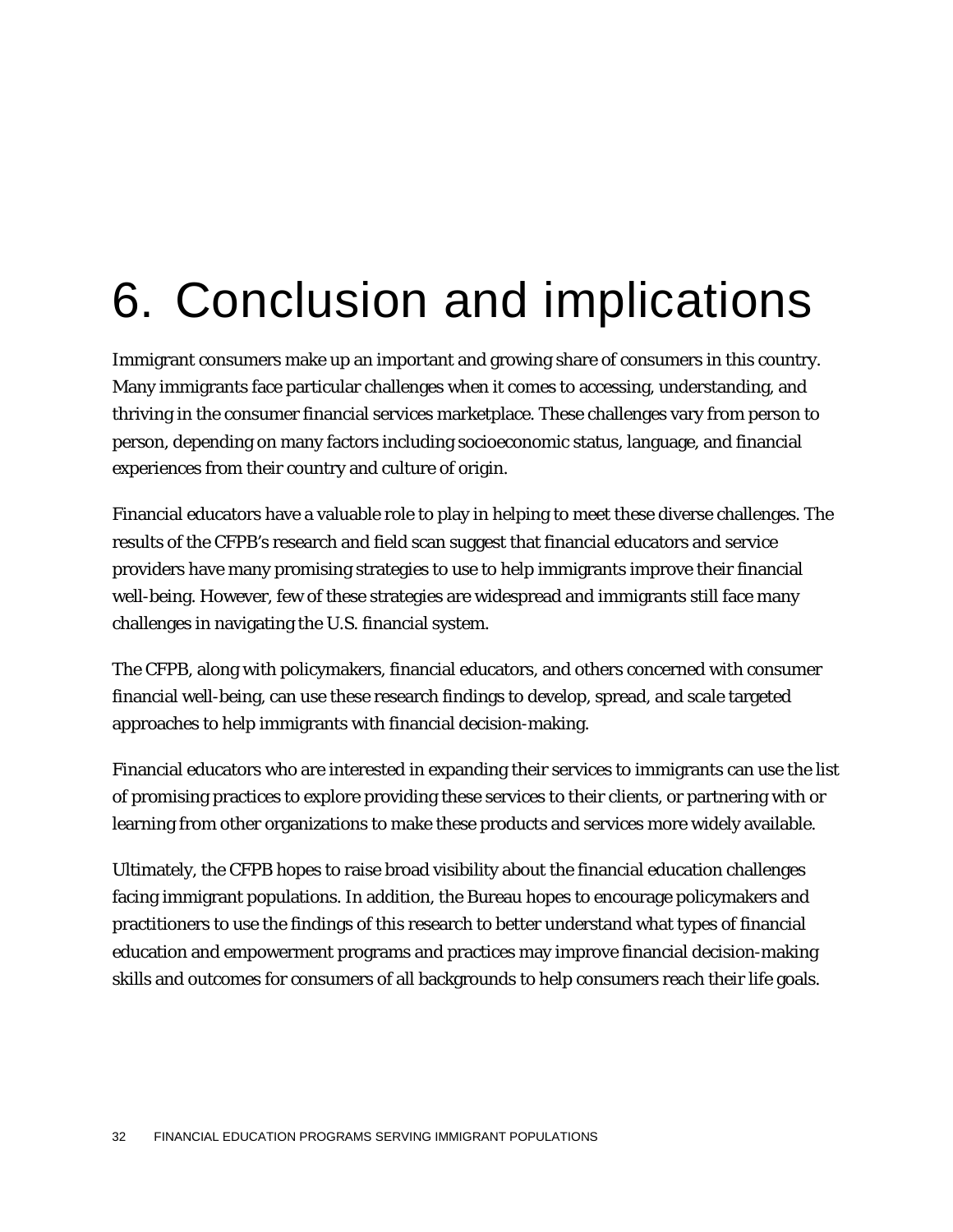# References

American Immigration Council. 2015. "The Cost of Citizenship Is a Barrier for Some Immigrants." January 2015.

Appleseed. 2006. "Expanding and Improving Financial Services for Low- and Moderate-Income Immigrant Communities: Next Steps," p8.

Barcellos, Silvia Helena, James P. Smith, Joanne K. Yoong, and Leandro Carvalho. 2012. "Barriers to Immigrant Use of Financial Services: The Role of Language Skills, U.S. Experience, and Return Migration Expectations." RAND Financial Literacy Center Working Paper #WR-923-SSA. February 2012.

Berg, Gunhild and Bilal Zia. 2013. "Harnessing Emotional Connections to Improve Financial Decisions: Evaluating the Impact of Financial Education in Mainstream Media." World Bank Policy Research Working Paper #6407. April 2013.

Chiu, Shirley, Robin Newberger, and Anna Paulson. 2005. "Islamic Finance in the United States: A Small but Growing Industry." *Chicago Fed Letter: Number 214*, May 2005.

Consumer Financial Protection Bureau. 2015. "Financial Well-Being: The Goal of Financial Education." January 2015.

Consumer Financial Protection Bureau. Office of Research. 2015. "Data Point: Credit Invisibles." May 2015.

Corporation for Enterprise Development. 2014. "Financial Education & Account Access Among Elementary Students." U.S. Department of the Treasury Report. April 2014.

Durana, Jamie. 2010. "Financial Literacy Programs for Immigrants." National League of Cities Municipal Action Guide. Winter 2010.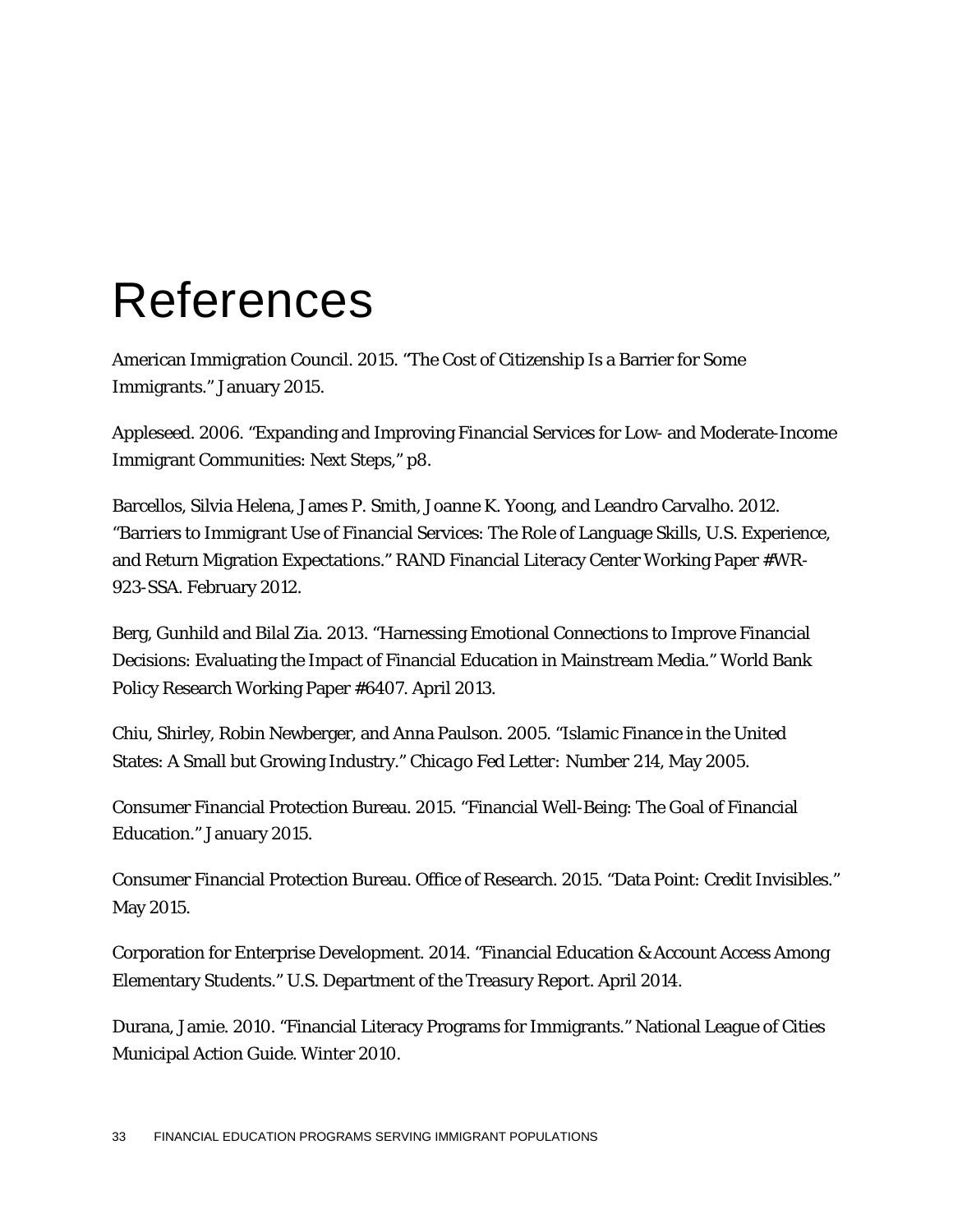Employee Benefits Research Institute, American Savings Education Council, and Matthew Greenwald and Associates Inc. 2003. "The 2003 Retirement Confidence Survey Summary of Findings." Employee Benefits Research Institute Report. 2003.

Federal Deposit Insurance Corporation. 2012. "2011 FDIC Survey of Banks' Efforts to Serve the Unbanked and Underbanked." December 2012.

Federal Deposit Insurance Corporation. 2004. "Linking International Remittance Flows to Financial Services: Tapping the Latino Immigrant Market." December 2004.

Federal Deposit Insurance Corporation. 2014. "2013 FDIC National Survey of Unbanked and Underbanked Households." October 2014.

Frentzel, Elizabeth, Deepa Ganachari, Megan Bookhout, Marilyn Moon, Julia Galdo, and Sandra Robinson. 2010. "Consumer Education Initiatives in Financial and Health Literacy." American Institutes for Research. December 2010.

Garon, Thea and Karen Biddle Andres. 2014. "Investing in the American Dream: How Financial Institutions Can Build Long-Term Relationships With Immigrants Before and After Immigration Reform." Center for Financial Services Innovation Report. July 2014.

Grieco, Elizabeth M., Yesenia D. Acosta, G. Patricia de la Cruz, Christine Gambino, Thomas Gryn, Luke J. Larson, Edward N. Trevelyan, and Nathan P. Walters. 2012. "The Foreign-Born Population in the United States: 2010." U.S. Census Bureau. May 2012.

Heim, Bradley T., Ithai Z. Lurie, and Shanthi P. Ramnath. 2011. "Immigrant-Native Differences in Employment-Based Retirement Plan Participation." Working Paper. June 2011.

Khimm, Suzy. 2014. "The American Dream, Undocumented." MSNBC, Aug. 28, 2014.

Kosse, Anneke and David-Jan Jansen. 2011. "Choosing How to Pay: The Influence of Home Country Habits." De Nederlansche Bank Working Paper #328. December 2011.

Latino Community Credit Union. 2008. "Financial Education for Immigrants: A Guide for Developing a Program to Integrate Recent Immigrants Into the U.S. Financial System." Latino Community Credit Union. 2008.

Lofstrom, Magnus and Chunbei Wang. "Hispanic Self-Employment: A Dynamic Analysis of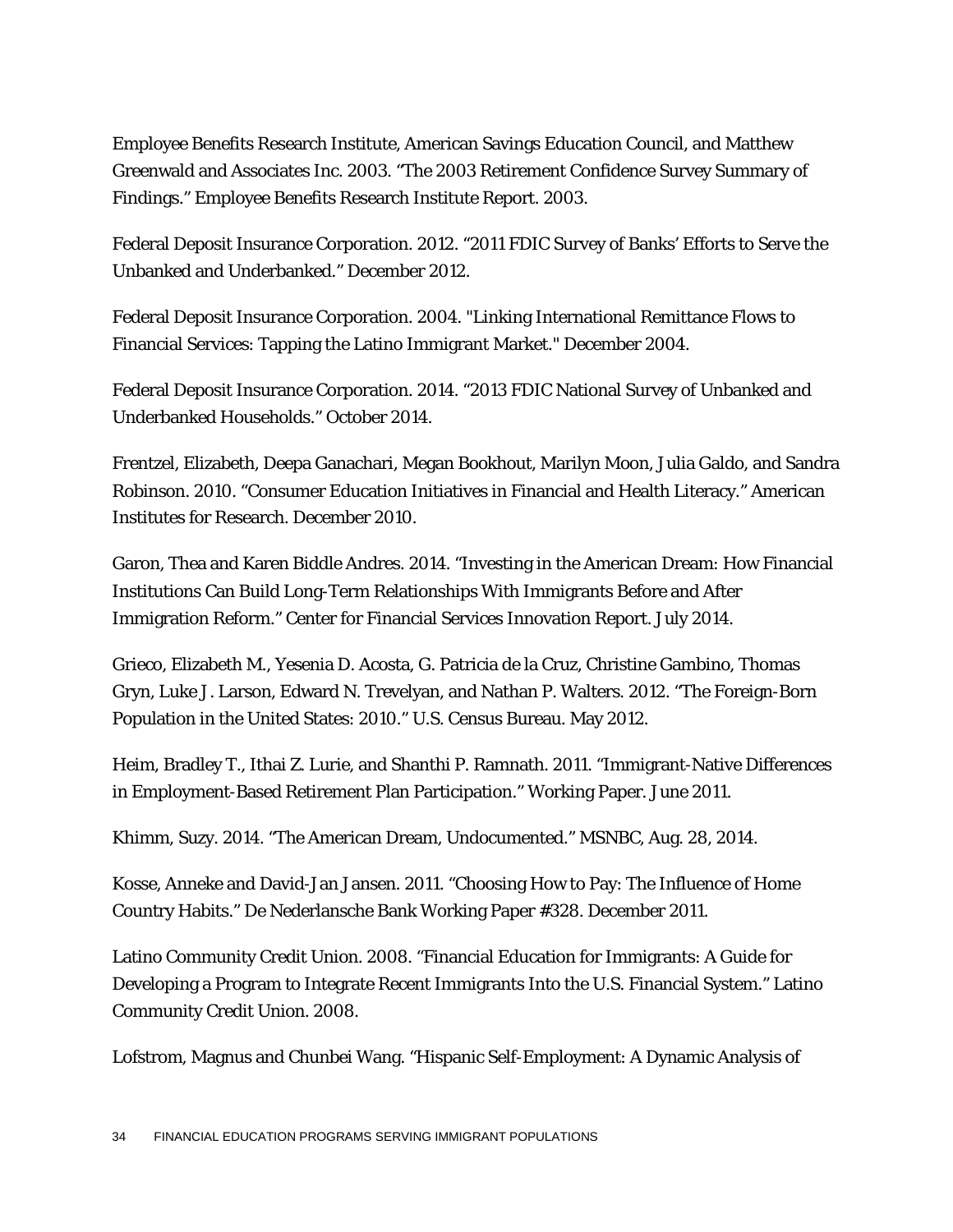Business Ownership." *Research in Labor Economics* 29 (2009): 197-227.

Love, David and Schmidt, Lucie. 2015. **"**Comprehensive Wealth of Immigrants and Natives." University of Michigan Retirement Research Center. September 2015.

Lutheran Immigration and Refugee Service. 2006. "Financial Literacy for Newcomers: Weaving Immigrant Needs Into Financial Education." Lutheran Immigration and Refugee Service Report. March 2006.

National Council of La Raza. 2004. "Financial Education in Latino Communities: An Analysis of Programs, Products, and Results/Effects." National Council of La Raza Report. December 2004.

National Council of La Raza. 2013. "Latino Financial Access and Inclusion in California." National Council of La Raza Report. June 2013.

National Council of La Raza. 2014. "Banking in Color: New Findings on Financial Access for Low- and Moderate-Income Communities." National Council of La Raza Report. May 2014.

New York City Department of Consumer Affairs. Office of Financial Empowerment. 2013. "Immigrant Financial Services Study." November 2013.

Office of the Inspector General. 2012. "Safety and Soundness: Failed Bank Review of Second Federal Savings and Loan Association of Chicago." U.S. Department of the Treasury. Dec. 20, 2012.

Osili, Una Okonkwo and Anna Paulson. 2007. "Immigrants' Access to Financial Services and Asset Accumulation." National Poverty Center Working Paper. October 2007.

Osili, Una Okonkwo and Anna Paulson. "What Can We Learn About Financial Access From U.S. Immigrants? The Role of Country of Origin Institutions and Immigrant Beliefs." *World Bank Economic Review* 22.3 (2008): 431-455.

Paulson, Anna, Audrey Singer, Robin Newberger, and Jeremy Smith. 2006. "Financial Access for Immigrants: Lessons from Diverse Perspectives." Federal Reserve Bank of Chicago and The Brookings Institution. May 2006.

Sevak, Purvi and Lucie Schmidt. 2007. "How Do Immigrants Fare in Retirement?" University of Michigan Retirement Research Center Working Paper #2007-169. October 2007.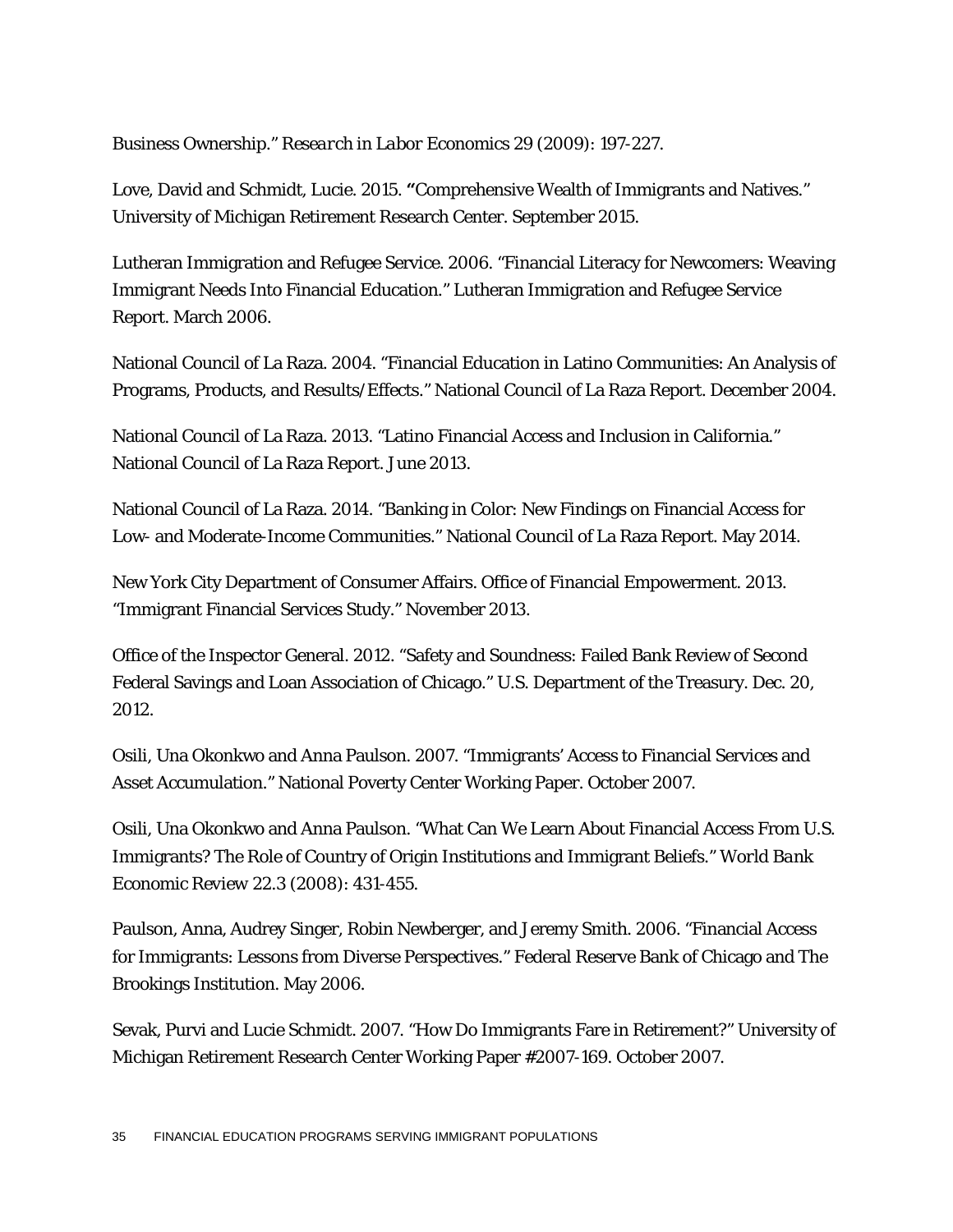Small Business Administration. Office of Advocacy. 2012. "Immigrant Entrepreneurs and Small Business Owners, and Their Access to Financial Capital." May 2012.

Spader, Jonathan, Janneke Ratcliffe, Jorge Montoya, and Peter Skillern. "The Bold and the Bankable: How the Nuestro Barrio Soap Opera Effectively Delivers Financial Education to Latino Immigrants." *Journal of Consumer Affairs* 43.1 (2009): 56-79.

Suro, Roberto, Sergio Bendixen, B. Lindsay Lowell, and Dulce C. Benavides. 2002. "Billions in Motion: Latino Immigrants, Remittances, and Banking." Pew Hispanic Center. November 2002.

U.S. Department of the Treasury. Office of Financial Education and Financial Access. 2011. "Banking on Opportunity: A Scan of the Evolving Field of Bank On Initiatives."

U.S. Government Accountability Office. 2010. "Consumer Finance: Factors Affecting the Financial Literacy of Individuals With Limited English Proficiency." Report to Congressional Committees. #GAO-10-518. May 2010.

Vohra, Arefa and Jane Duong. 2012. "Integrated Financial Education and Asset Development Services Within the Asian American and Pacific Islander Community." National Coalition for Asian Pacific American Community Development. October 2012.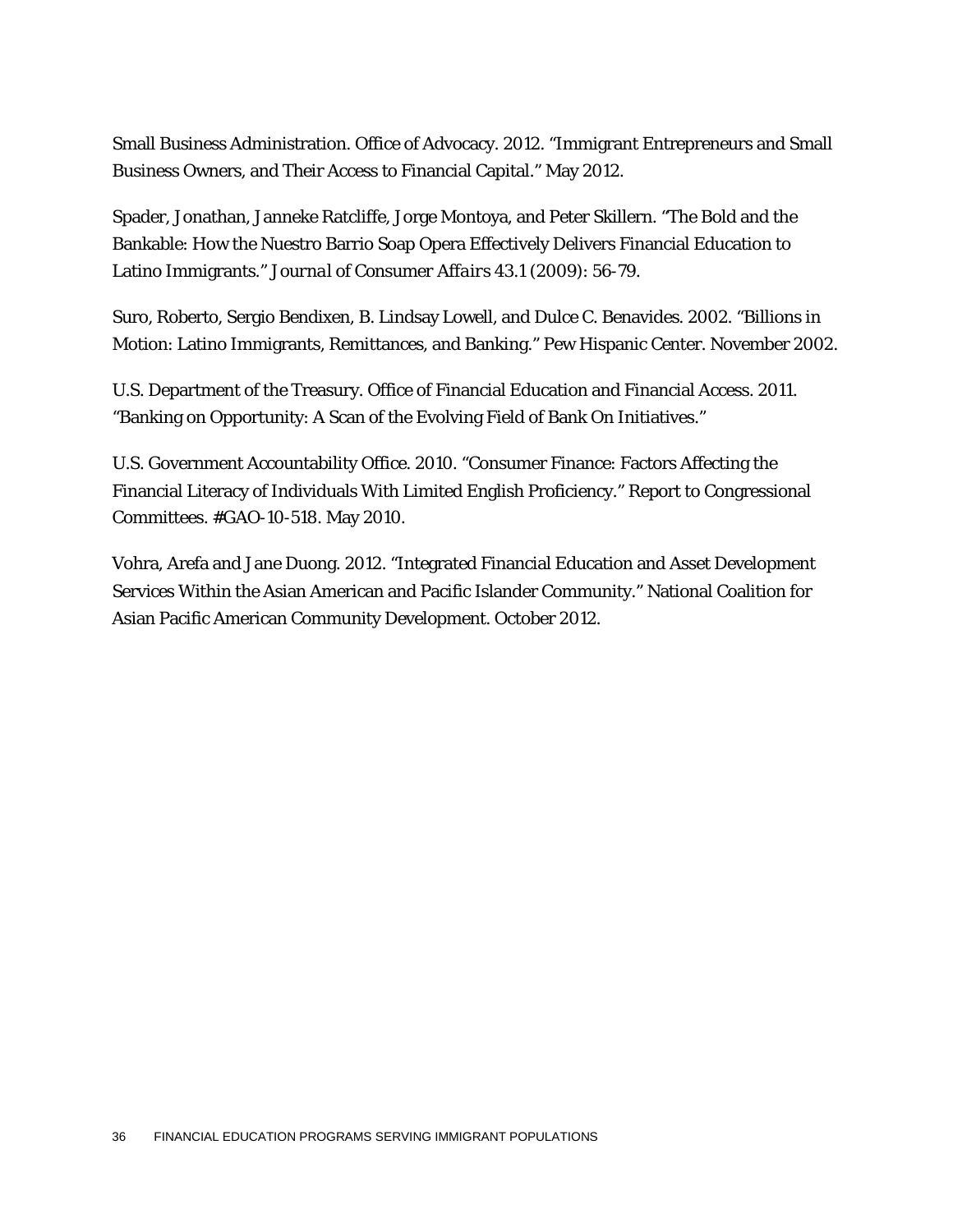## APPENDIX A:

# Field scan of programs and practices

Below are the results of the field scan of financial education programs and practices that serve immigrant populations. The scan identifies common types of financial education interventions and provides examples of programs that illustrate each approach.

This list is intended to provide policymakers and financial educators with examples and ideas on how to help immigrant consumers. It is not exhaustive and does not constitute endorsement by the CFPB of any particular program or organization. Rather, the field scan is designed to provide a broad view of the types of financial education programs and practices that are commonly used to serve immigrant populations.

#### **TABLE 1:** AWARENESS CAMPAIGNS

| Organization                | Program or resource | Description <sup>62</sup>              |
|-----------------------------|---------------------|----------------------------------------|
| El Paso Affordable          | El Paso Saves       | El Paso Saves, in partnership with the |
| <b>Housing Credit Union</b> |                     | national Hispanic America Saves        |
| Service Organization        |                     | campaign, encourages low-income        |
|                             |                     | households "to save money, reduce      |
|                             |                     | debt, and build wealth." El Paso has   |
|                             |                     | partnered with the Credit Unions of El |
|                             |                     | Paso, city and county officials, and   |

<span id="page-37-0"></span><sup>&</sup>lt;sup>62</sup> The descriptions were copied from the organizations' websites unless indicated otherwise.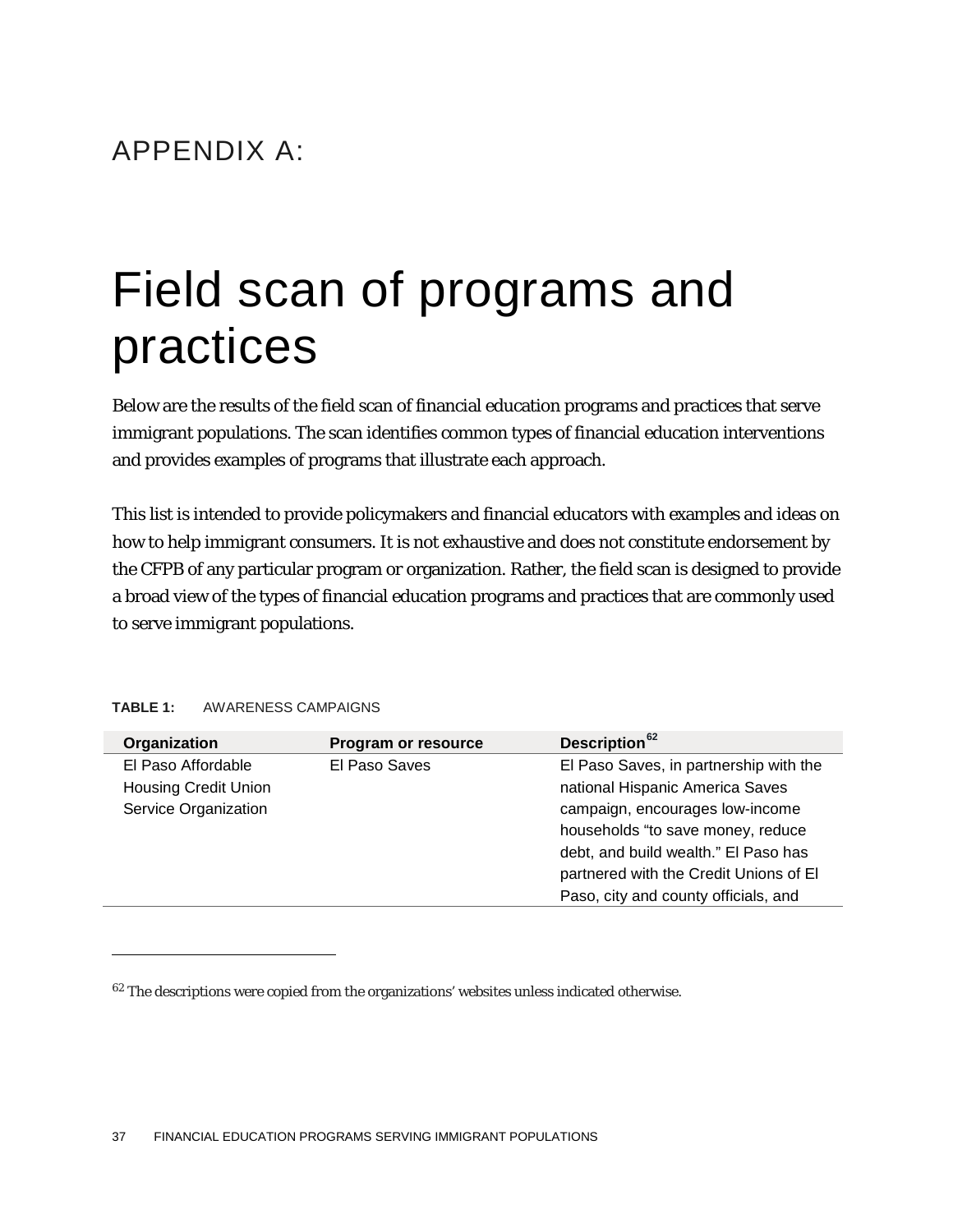| Organization       | Program or resource            | Description <sup>62</sup>                                                                                                                                                                                                                                                                                                                                                                                                                                                                                                                                                                                                                                                                                                                                                                                                                              |
|--------------------|--------------------------------|--------------------------------------------------------------------------------------------------------------------------------------------------------------------------------------------------------------------------------------------------------------------------------------------------------------------------------------------------------------------------------------------------------------------------------------------------------------------------------------------------------------------------------------------------------------------------------------------------------------------------------------------------------------------------------------------------------------------------------------------------------------------------------------------------------------------------------------------------------|
|                    |                                | elected officials to offer "free financial<br>education, asset development creation<br>workshops, and low-balance, no-fee<br>savings accounts at participating credit<br>unions."<br>The El Paso Saves initiative has<br>tailored many of its materials and<br>messages to target Spanish speakers<br>in the El Paso area, which includes a<br>large population of Hispanic<br>immigrants. (elpasosaves.com)                                                                                                                                                                                                                                                                                                                                                                                                                                           |
| <b>Freddie Mac</b> | Don't Borrow Trouble           | The Don't Borrow Trouble campaign is<br>a major awareness effort, supported by<br>Freddie Mac, to help individuals avoid<br>predatory mortgage lending practices<br>that can strip away home equity.<br>Pioneered in Boston, the campaign has<br>expanded to several cities. As part of<br>this effort, Don't Borrow Trouble<br>integrates financial education and<br>counseling services to help individuals<br>identify and avoid predatory lending<br>practices.<br>The Don't Borrow Trouble campaign<br>broadly targets Spanish speakers, with<br>some specific topics tailored to issues<br>that are primarily relevant to<br>immigrants. The campaign includes<br>brochures, posters, transit ads,<br>television commercials, and public<br>service announcements, all of which<br>have been translated into Spanish.<br>(dontborrowtrouble.com) |
| Bank On            | Bank On Seattle-King<br>County | The Bank On initiative is a broad-based<br>outreach campaign that exists in many<br>cities throughout the country. Bank On<br>Seattle-King County identified the<br>region's immigrant and refugee<br>population as primary target audiences<br>for the Bank On initiative. Marketing<br>and outreach relied extensively on the<br>member organizations of the Seattle-                                                                                                                                                                                                                                                                                                                                                                                                                                                                                |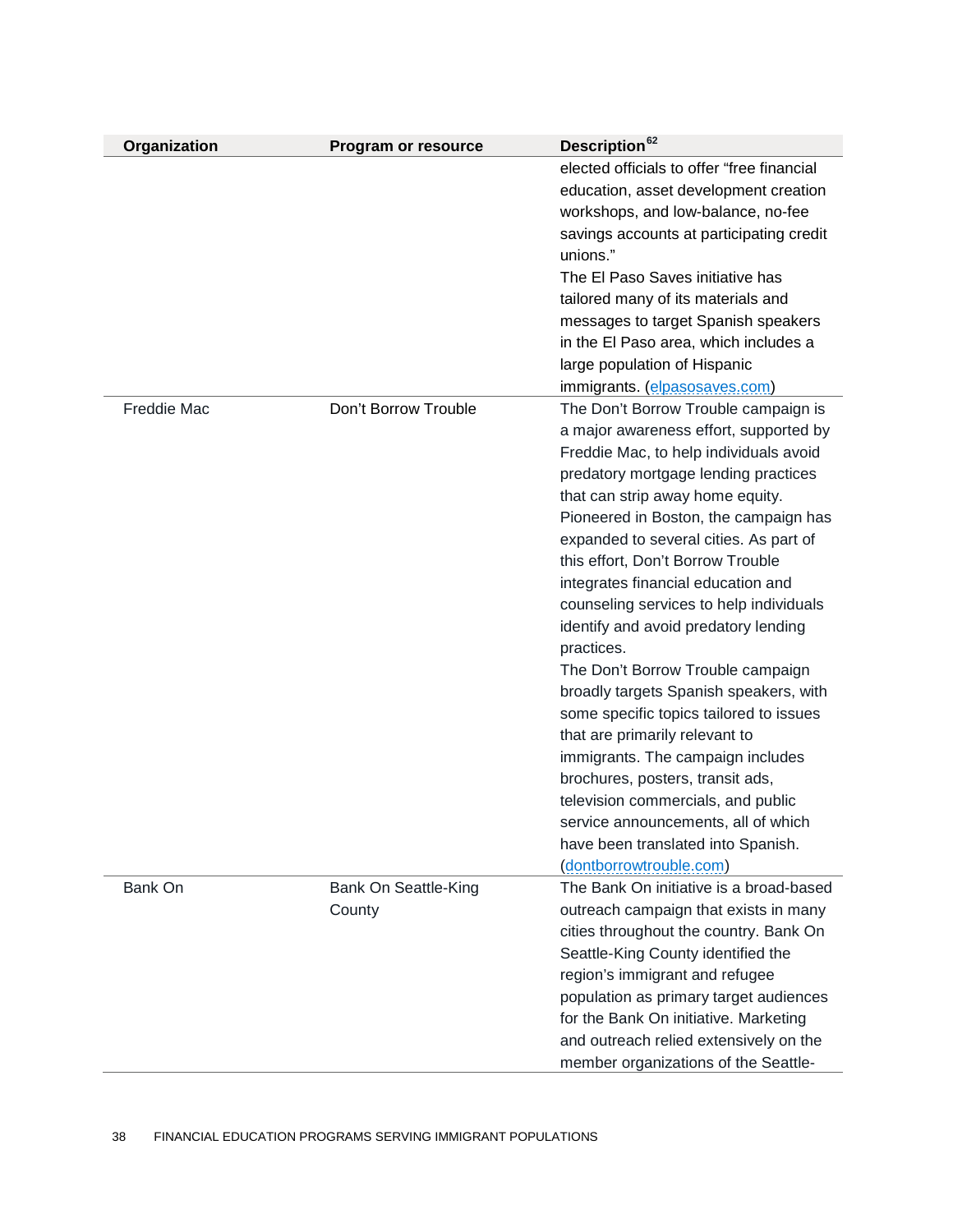| Organization | <b>Program or resource</b> | Description <sup>62</sup>                 |
|--------------|----------------------------|-------------------------------------------|
|              |                            | King County Asset Building Coalition,     |
|              |                            | which serves a number of immigrant        |
|              |                            | and refugee communities in the region.    |
|              |                            | Materials were translated into 12         |
|              |                            | languages. The Bank On initiative also    |
|              |                            | connected its awareness campaign to       |
|              |                            | resources that linked potential           |
|              |                            | participants to the financial education   |
|              |                            | offered through the Financial Education   |
|              |                            | Providers Network in the region. This     |
|              |                            | network links participants to a range of  |
|              |                            | financial education offerings on multiple |
|              |                            | topics that are offered through           |
|              |                            | community-based organizations serving     |
|              |                            | different immigrant and refugee           |
|              |                            | populations.                              |
|              |                            | (everyoneiswelcome.org/bank-on)           |

### **TABLE 2:** TELENOVELAS

| Organization                 | <b>Program or resource</b> | Description <sup>63</sup>               |
|------------------------------|----------------------------|-----------------------------------------|
| <b>Reinvestment Partners</b> | Nuestro Barrio             | Nuestro Barrio is a telenovela that was |
| Inc. and Freddie Mac         |                            | developed to provide both               |
|                              |                            | entertainment and financial literacy to |
|                              |                            | English- and Spanish-speaking           |
|                              |                            | audiences. The show is a television     |
|                              |                            | series that uses "character-driven      |
|                              |                            | dramatic storylines" to expose viewers  |
|                              |                            | to concepts traditionally covered in    |
|                              |                            | financial literacy and homeownership    |
|                              |                            | courses, such as owning a home,         |
|                              |                            | building credit, and the dangers of     |
|                              |                            | predatory lending. The show has aired   |

<span id="page-39-0"></span> $^{63}$  The descriptions were copied from the organizations' websites unless indicated otherwise.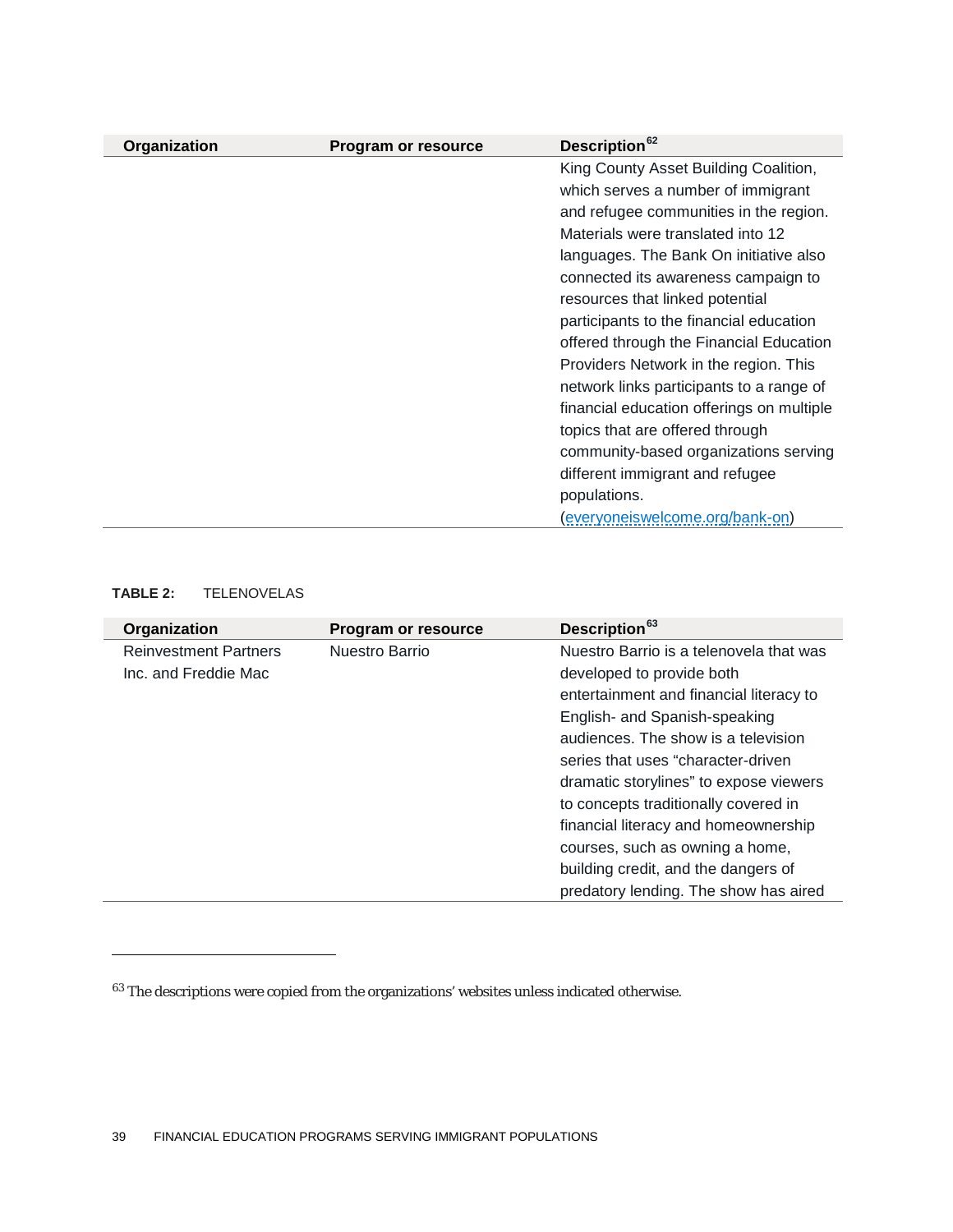| Organization                                                                                        | <b>Program or resource</b>             | Description <sup>63</sup>                                                                                                                                                                                                                                                                                                                                                                                                                                                                                                                                                                                                                                                                                                                                                                                                                   |
|-----------------------------------------------------------------------------------------------------|----------------------------------------|---------------------------------------------------------------------------------------------------------------------------------------------------------------------------------------------------------------------------------------------------------------------------------------------------------------------------------------------------------------------------------------------------------------------------------------------------------------------------------------------------------------------------------------------------------------------------------------------------------------------------------------------------------------------------------------------------------------------------------------------------------------------------------------------------------------------------------------------|
|                                                                                                     |                                        | in media markets of North Carolina,<br>South Carolina, Chicago, and Boston.<br>By maintaining competitive<br>entertainment value, Nuestro Barrio<br>seeks to attract viewers who otherwise<br>might not be exposed to financial<br>education topics. The plot and<br>storylines integrate information that<br>raises awareness about the landscape<br>of U.S. financial institutions, trustworthy<br>sources of financial education, and<br>other topics relevant to navigating the<br>financial system in the U.S.<br>(reinvestmentpartners.org/nuestro-<br>barrio)                                                                                                                                                                                                                                                                        |
| <b>Latino Community Credit</b><br>Union (LCCU) and Latino<br><b>Community Development</b><br>Center | <b>LCCU Knowledge Center</b><br>Videos | The Latino Community Credit Union<br>(LCCU) was founded in 2000 in direct<br>response to a wave of robberies that<br>targeted Latino immigrants in Durham,<br>N.C. Since 2000, LCCU has evolved<br>into a national model for credit unions<br>and community financial institutions<br>seeking to serve unbanked immigrant<br>communities. In collaboration with the<br>Latino Community Development<br>Center, LCCU has developed several<br>entertaining financial literacy videos<br>that are designed to help Latinos<br>navigate the U.S. financial system.<br>Films and videos such as "Reymundo's<br>World" or "Angelica's Dreams" not only<br>mix comedy with drama to entertain<br>viewers, but also provide viewers with<br>knowledge and tools to buy a home or<br>to start a small business.<br>(latinoccu.org/knowledge-center) |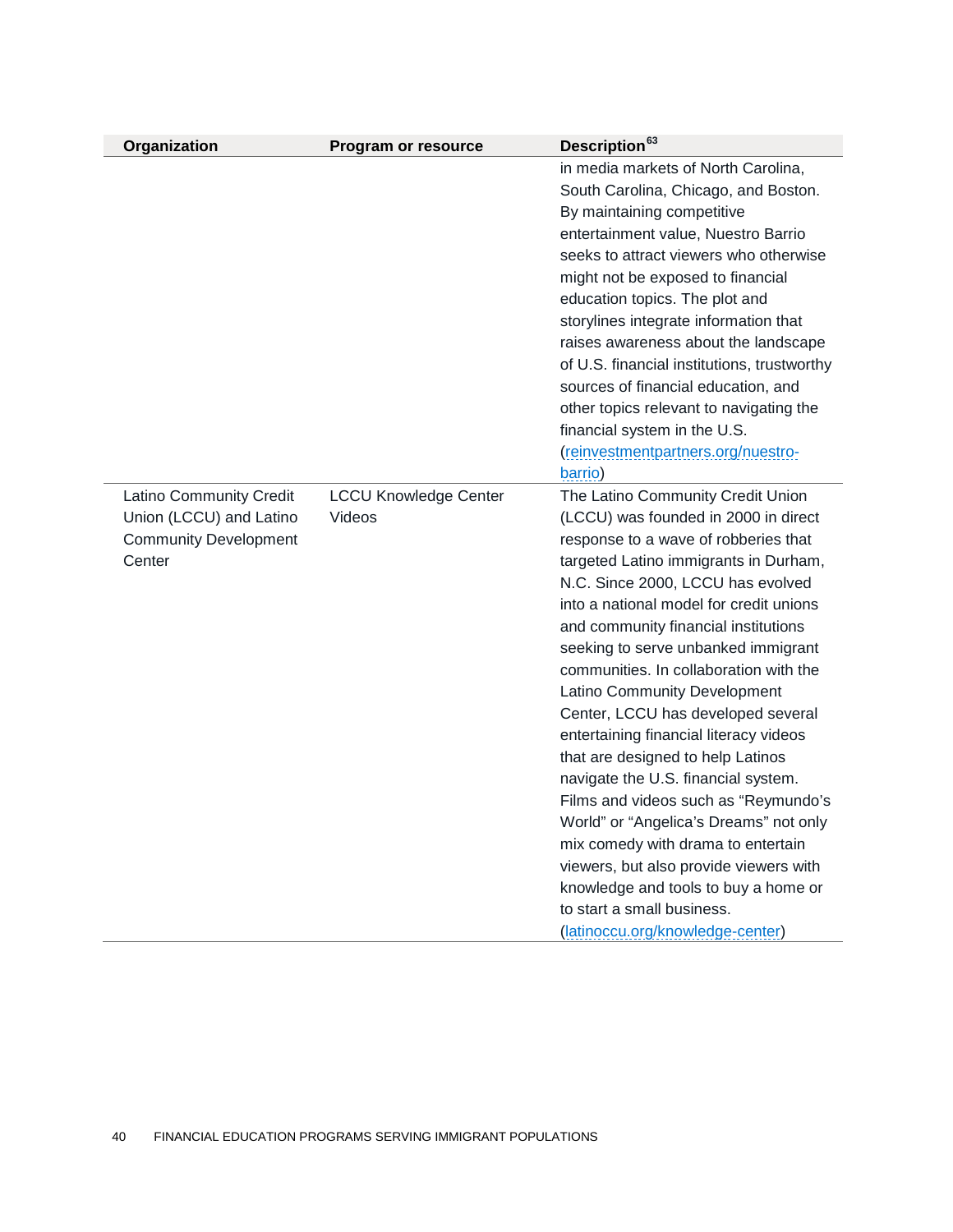$\overline{a}$ 

| Organization                                                      | Program or resource                                                        | Description <sup>64</sup>                                                                                                                                                                                                                                                                                                                                                                                                                                                                                                                                                                                                                                                                                                              |
|-------------------------------------------------------------------|----------------------------------------------------------------------------|----------------------------------------------------------------------------------------------------------------------------------------------------------------------------------------------------------------------------------------------------------------------------------------------------------------------------------------------------------------------------------------------------------------------------------------------------------------------------------------------------------------------------------------------------------------------------------------------------------------------------------------------------------------------------------------------------------------------------------------|
| <b>Consumer Action</b>                                            | Online Clearinghouse for<br><b>Financial Education</b><br><b>Resources</b> | Consumer Action provides a<br>clearinghouse for multilingual financial<br>education materials and other<br>translated documents. The online<br>materials are available in many<br>languages, including English, Spanish,<br>Chinese, Korean, and Vietnamese. The<br>MoneyWi\$e financial education<br>curriculum is available through<br><b>Consumer Action's website, Consumer</b><br>Action also offers translation services<br>and operates a toll-free hotline that<br>provides information, nonlegal advice,<br>and referrals to other agencies.<br>Together, these resources provide a<br>resource library for both financial<br>education providers and consumers<br>seeking financial education materials.<br>(money-wise.org) |
| Institute for Social and<br><b>Economic Development</b><br>(ISED) | <b>Picture This! Curriculum</b>                                            | The Institute for Social and Economic<br>Development (ISED) is a national<br>organization that uses multiple<br>approaches to train organizations and<br>staff on financial literacy curricula for<br>limited English speakers, refugees, and<br>immigrants. ISED also developed the<br>Picture This! Curriculum - a picture-<br>based financial education curriculum<br>designed to help new immigrants and<br>refugees build basic financial skills. It is                                                                                                                                                                                                                                                                           |

<span id="page-41-0"></span> $\rm ^{64}$  The descriptions were copied from the organizations' websites unless indicated otherwise.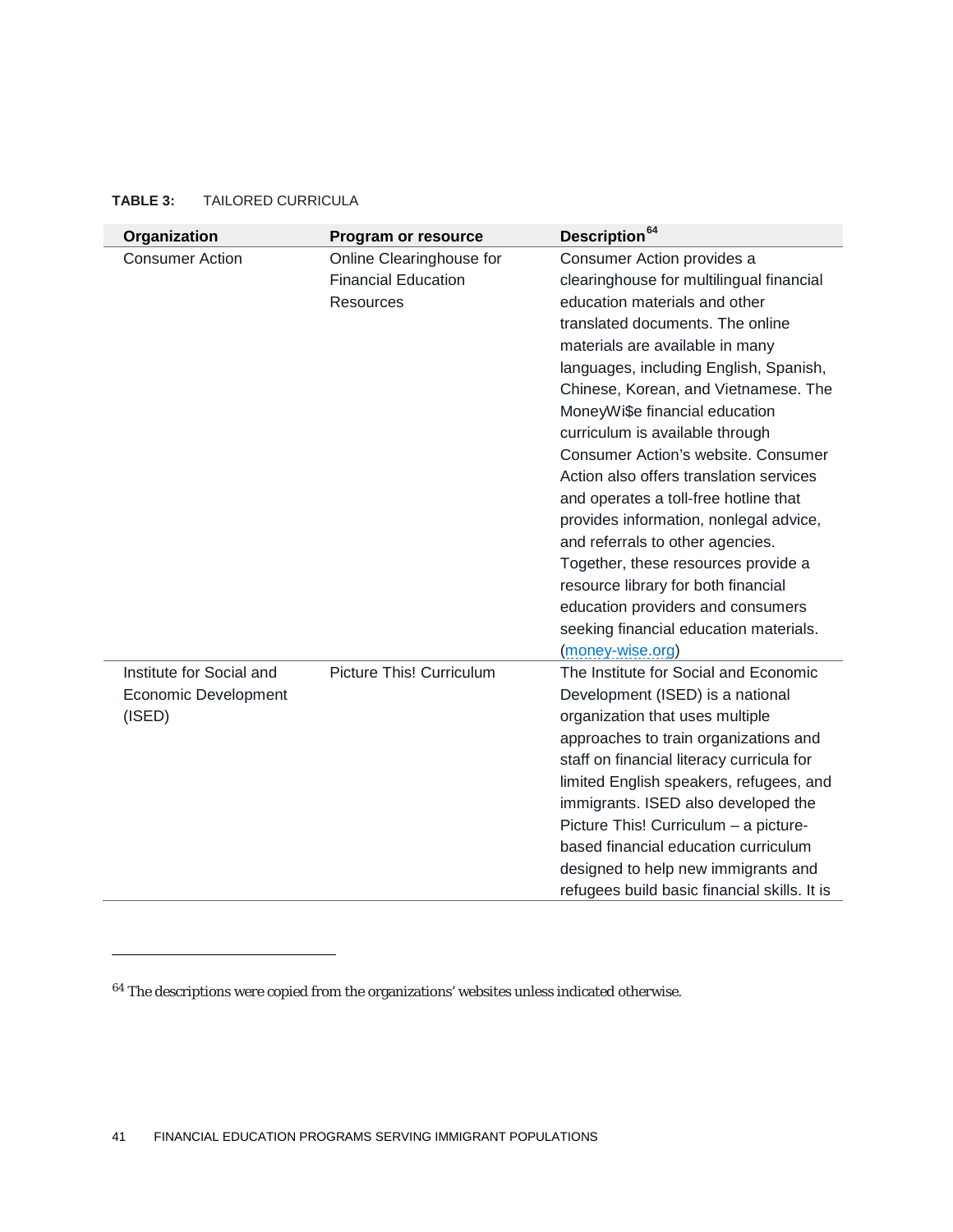| Organization                | Program or resource              | Description <sup>64</sup>                                                 |
|-----------------------------|----------------------------------|---------------------------------------------------------------------------|
|                             |                                  | based on experiential learning that                                       |
|                             |                                  | combines visual aids, pictorial stories,                                  |
|                             |                                  | games, life skills, and concrete                                          |
|                             |                                  | examples to help participants manage                                      |
|                             |                                  | their finances and improve their                                          |
|                             |                                  | financial self-sufficiency. It is currently<br>available in 11 languages. |
|                             |                                  | (isedsolutions.org/programs/picture-<br>this)                             |
| El Paso Collaborative for   | <b>Financial Literacy Manual</b> | The El Paso Collaborative for                                             |
| Community and               |                                  | Community and Economic                                                    |
| <b>Economic Development</b> |                                  | Development provides resources and                                        |
|                             |                                  | educational materials to disadvantaged                                    |
|                             |                                  | communities. With a grant from the                                        |
|                             |                                  | <b>National Endowment for Financial</b>                                   |
|                             |                                  | Education, the Collaborative developed                                    |
|                             |                                  | its Financial Literacy Manual, a series                                   |
|                             |                                  | of financial education modules that                                       |
|                             |                                  | includes topics related to both general                                   |
|                             |                                  | financial education and housing                                           |
|                             |                                  | counseling. The modules are tailored to                                   |
|                             |                                  | meet the needs of colonia and rural                                       |
|                             |                                  | residents living on the U.S.-Mexico                                       |
|                             |                                  | border. For example, the housing<br>counseling modules include content    |
|                             |                                  | related to the unique requirements                                        |
|                             |                                  | associated with purchasing and owning                                     |
|                             |                                  | homes in colonias and Model                                               |
|                             |                                  | Subdivisions. (ep-                                                        |
|                             |                                  | collab.org/language/english/financial-                                    |
|                             |                                  | literacy-manual)                                                          |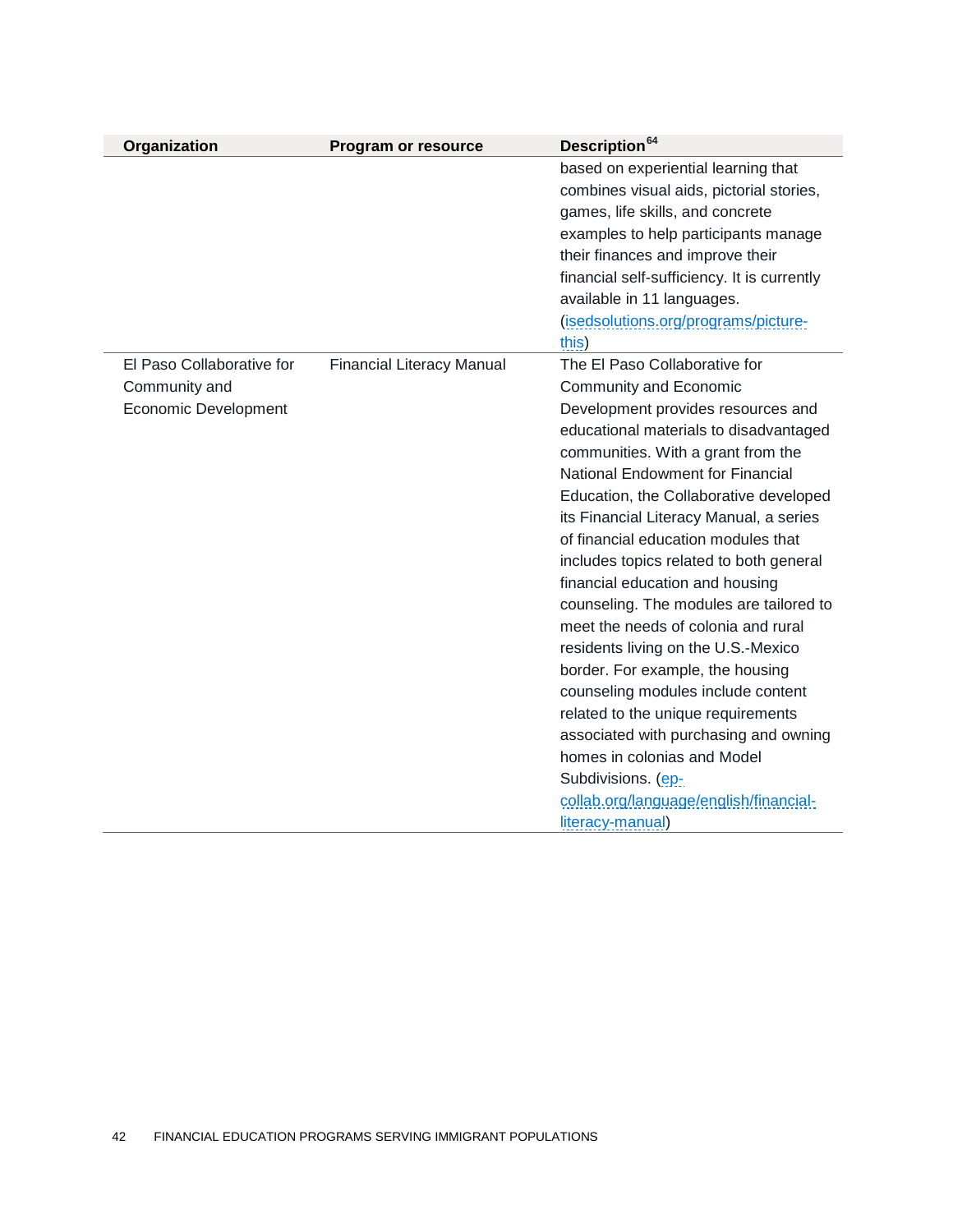| Organization              | Program or resource              | Description <sup>65</sup>                                          |
|---------------------------|----------------------------------|--------------------------------------------------------------------|
| Pacific Asian Consortium  | Multiple Financial Education     | The Pacific Asian Consortium in                                    |
| in Employment (PACE)      | <b>Services</b>                  | Employment (PACE) offers a wide                                    |
|                           |                                  | variety of programs and services to                                |
|                           |                                  | provide individuals with tools to develop                          |
|                           |                                  | sustainable business and to manage                                 |
|                           |                                  | their personal finances. PACE offers a                             |
|                           |                                  | Volunteer Income Tax Assistance site,                              |
|                           |                                  | an IDA program, and business                                       |
|                           |                                  | development center that provide a                                  |
|                           |                                  | range of services that support the                                 |
|                           |                                  | development of financial capability                                |
|                           |                                  | among its client population. As a                                  |
|                           |                                  | complement to these programs, PACE                                 |
|                           |                                  | also provides general financial                                    |
|                           |                                  | education workshops, credit                                        |
|                           |                                  | counseling, and homebuyer education.                               |
|                           |                                  | Together, these offerings provide a                                |
|                           |                                  | holistic set of financial education                                |
|                           |                                  | services. (pacelabdc.org)                                          |
| Latino Economic           | <b>Financial Fitness Program</b> | The goal of the Latino Economic                                    |
| <b>Development Center</b> |                                  | Development Center (LEDC) is to                                    |
| (LEDC)                    |                                  | increase the economic and social well-                             |
|                           |                                  | being of low- and moderate-income                                  |
|                           |                                  | Latinos by providing them with tools                               |
|                           |                                  | and skills to achieve financial                                    |
|                           |                                  | independence. As part of this larger                               |
|                           |                                  | mission, it has integrated financial                               |
|                           |                                  | education into its broader approach to<br>community-based economic |
|                           |                                  | development. The Financial Fitness                                 |
|                           |                                  | Program includes basic financial                                   |
|                           |                                  | education and credit-building services.                            |
|                           |                                  | The credit-building component includes                             |
|                           |                                  |                                                                    |

### **TABLE 4:** GENERAL FINANCIAL EDUCATION

<span id="page-43-0"></span> $\rm ^{65}$  The descriptions were copied from the organizations' websites unless indicated otherwise.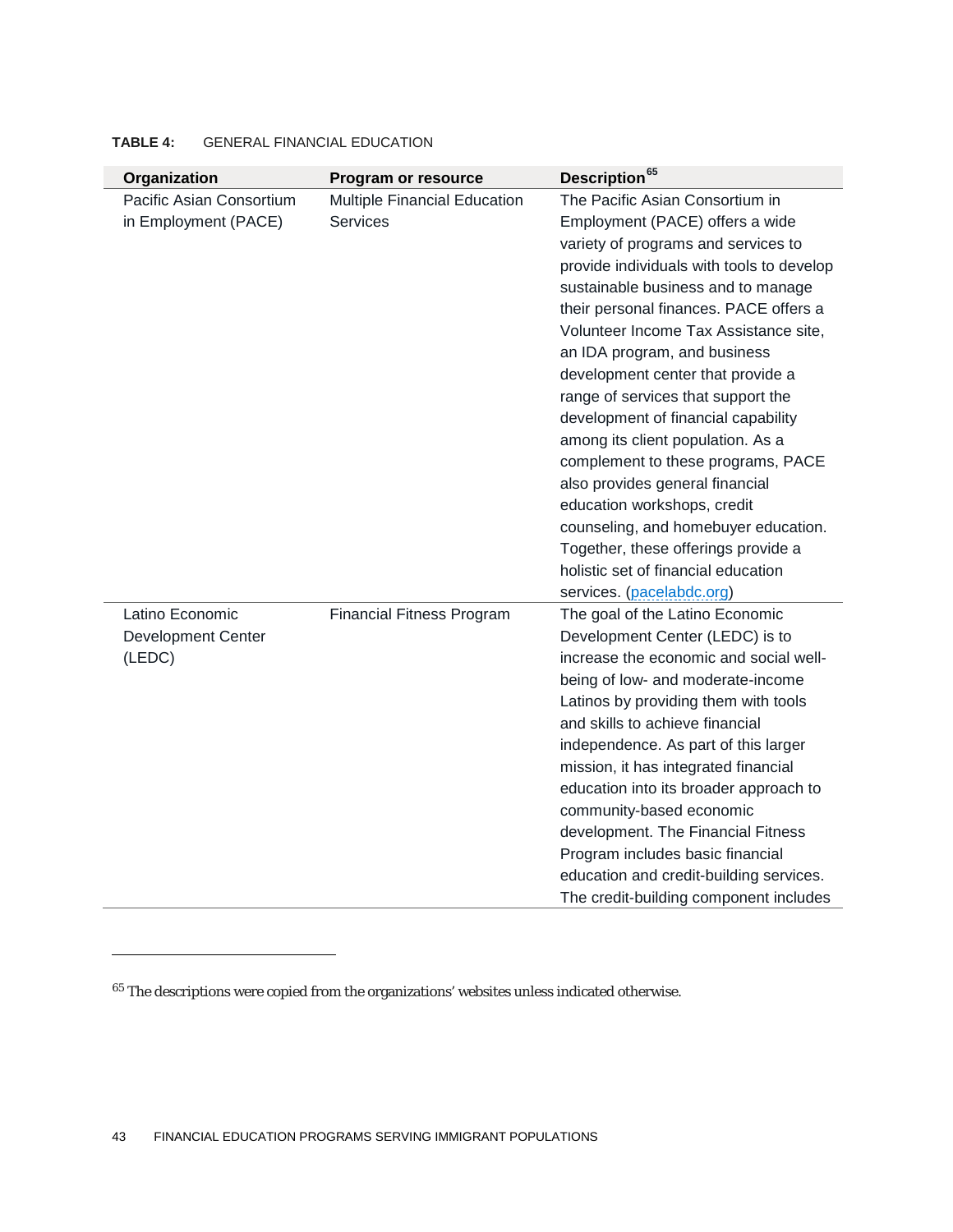| Organization | Program or resource | Description <sup>65</sup>                |
|--------------|---------------------|------------------------------------------|
|              |                     | credit-building seminars as well as      |
|              |                     | access to "safe financial products" that |
|              |                     | include secured credit cards.            |
|              |                     | (ledcmetro.org/financial-fitness)        |

### **TABLE 5:** FINANCIAL EDUCATION INTEGRATED INTO ESL/REFUGEE SERVICES

| Organization            | Program or resource   | Description <sup>66</sup>                 |
|-------------------------|-----------------------|-------------------------------------------|
| CASA de Maryland        |                       | CASA de Maryland provides a variety       |
|                         |                       | of services – including legal services,   |
|                         |                       | citizenship assistance, employment        |
|                         |                       | training, and other programs $-$ to help  |
|                         |                       | low- and moderate-income individuals      |
|                         |                       | and families achieve and sustain          |
|                         |                       | economic self-sufficiency. As part of its |
|                         |                       | financial literacy program, CASA          |
|                         |                       | provides tax preparation,                 |
|                         |                       | individualized counseling, and            |
|                         |                       | workshops to help individuals obtain      |
|                         |                       | identification documents to open a        |
|                         |                       | bank account or use basic U.S.            |
|                         |                       | financial services. This can include      |
|                         |                       | writing a check, using a debit card, or   |
|                         |                       | creating a budget. In addition, local     |
|                         |                       | banks in the Hyattsville area attend      |
|                         |                       | workshops at CASA's centers to help       |
|                         |                       | members open accounts.                    |
|                         |                       | (casademaryland.org)                      |
| U.S. Committee for      | Banking on the Future | The mission of the U.S. Committee for     |
| Refugees and Immigrants | Curriculum            | Refugees and Immigrants is to protect     |
|                         |                       | the rights and address the needs of       |
|                         |                       | refugees and immigrants by                |
|                         |                       | "advancing fair and humane public         |
|                         |                       | policy, facilitating and providing direct |
|                         |                       | professional services, and promoting      |

<span id="page-44-0"></span> $^{66}\!$  The descriptions were copied from the organizations' websites unless indicated otherwise.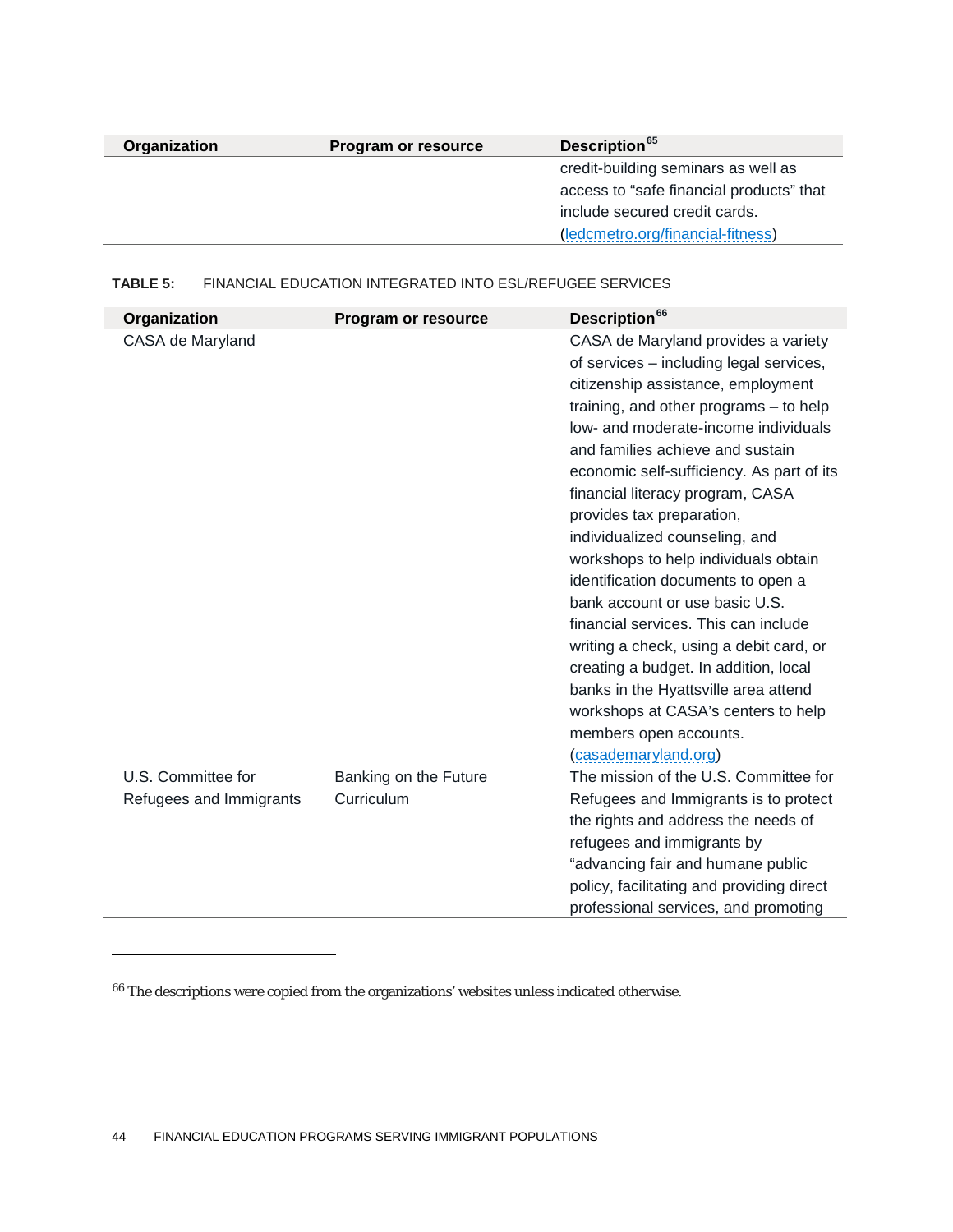| Organization                                                | <b>Program or resource</b>                                      | Description <sup>66</sup>                                                                                                                                                                                                                                                                                                                                                                                                                                                                                                                                                                                                                                                          |
|-------------------------------------------------------------|-----------------------------------------------------------------|------------------------------------------------------------------------------------------------------------------------------------------------------------------------------------------------------------------------------------------------------------------------------------------------------------------------------------------------------------------------------------------------------------------------------------------------------------------------------------------------------------------------------------------------------------------------------------------------------------------------------------------------------------------------------------|
|                                                             |                                                                 | the full participation of migrants in<br>community life." As part of that<br>mission, it has developed a culturally<br>appropriate financial literacy<br>curriculum known as "Banking on the<br>Future" that provides case managers<br>with tools to help refugees understand<br>the U.S. banking system and other<br>financial services. Banking on the<br>Future is widely used among refugee<br>service providers and is available in<br>six different languages.<br>(refugees.org/wp-<br>content/uploads/2016/02/Financial-<br>Literacy-Curriculum.pdf)                                                                                                                        |
| International Institute of<br>St. Louis                     | Refugee Resettlement<br>Services and the Assets for<br>Life IDA | The International Institute offers<br>comprehensive refugee resettlement<br>services that include basic financial<br>education to new refugees in the St.<br>Louis area. To complement these<br>services, the International Institute<br>also offers financial education and an<br>Individual Development Account (IDA)<br>program. The "Assets for Life" IDA is a<br>matched savings program that will<br>match up to \$3,000 of a refugee's<br>savings at a 2:1 match rate when the<br>savings are used for a home purchase<br>or repair, postsecondary education,<br>small business capitalization, or to<br>purchase a personal vehicle.<br>(iistl.org/financialliteracy.html) |
| Cambodian Mutual<br><b>Assistance Association</b><br>(CMAA) | Multiple Programs                                               | The Cambodian Mutual Assistance<br>Association (CMAA) is a multiservice<br>organization that offers financial<br>education as one of several longer-<br>term resources available for<br>Cambodian refugees settled in the<br>Lowell, Mass., area. CMAA's offerings<br>include English as a Second<br>Language classes, general financial<br>education classes, first-time                                                                                                                                                                                                                                                                                                          |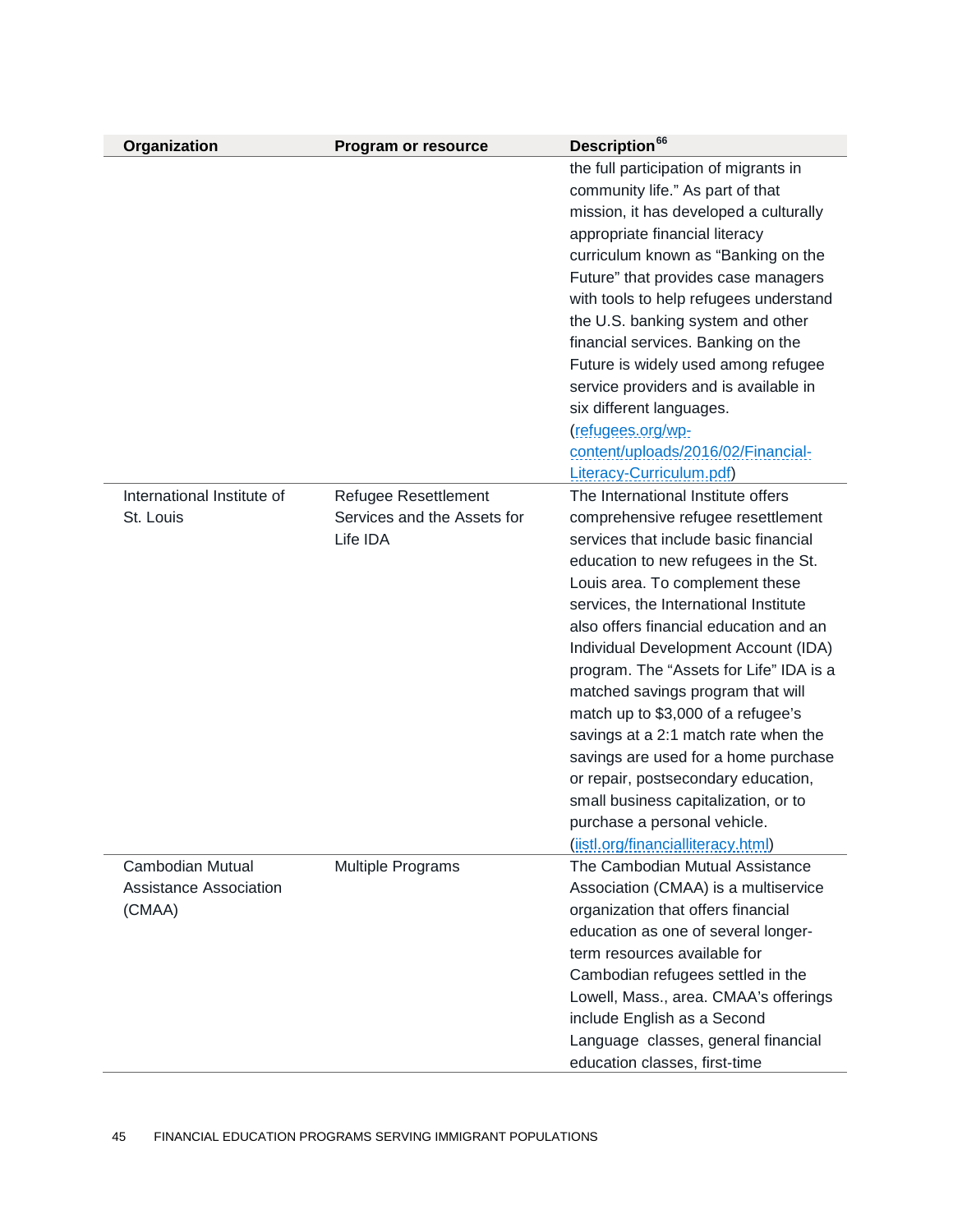| Organization | Program or resource | Description <sup>66</sup>             |
|--------------|---------------------|---------------------------------------|
|              |                     | homebuyer education, citizenship      |
|              |                     | assistance, translation services, and |
|              |                     | other programs. Together, these       |
|              |                     | offerings seek to provide longer-term |
|              |                     | assistance to support economic        |
|              |                     | security among the Cambodian          |
|              |                     | American community in Lowell.         |
|              |                     | (cmaalowell.org/wp)                   |

#### **TABLE 6:** EMPLOYER-BASED PROGRAMS

| Organization     | Program or resource                | Description <sup>67</sup>              |
|------------------|------------------------------------|----------------------------------------|
| Tyson Foods Inc. | <b>Tyson Workforce Home</b>        | Tyson Foods, headquartered in          |
|                  | <b>Benefit and Newcomers</b>       | Springdale, Ark., provided home        |
|                  | <b>Financial Literacy Programs</b> | ownership and financial education      |
|                  |                                    | assistance to its employees, many of   |
|                  |                                    | whom were immigrants. In February      |
|                  |                                    | 2004, Tyson Foods launched the         |
|                  |                                    | Tyson Workforce Home Benefit           |
|                  |                                    | Program to facilitate homeownership    |
|                  |                                    | among employees to promote             |
|                  |                                    | employee loyalty and retention. The    |
|                  |                                    | program provided assistance toward     |
|                  |                                    | down payments and closing costs.       |
|                  |                                    | Tyson also sponsored a Newcomers       |
|                  |                                    | Financial Literacy Program. At various |
|                  |                                    | locations across the country, Tyson    |
|                  |                                    | provided classes to workers on topics  |
|                  |                                    | including checking account             |
|                  |                                    | management, building a credit history, |
|                  |                                    | home purchase counseling, and          |
|                  |                                    | participating in the company's         |
|                  |                                    | retirement savings program. (Paulson   |
|                  |                                    | et al. 2006)                           |

<span id="page-46-0"></span> $\rm ^{67}$  The descriptions were copied from the organizations' websites unless indicated otherwise.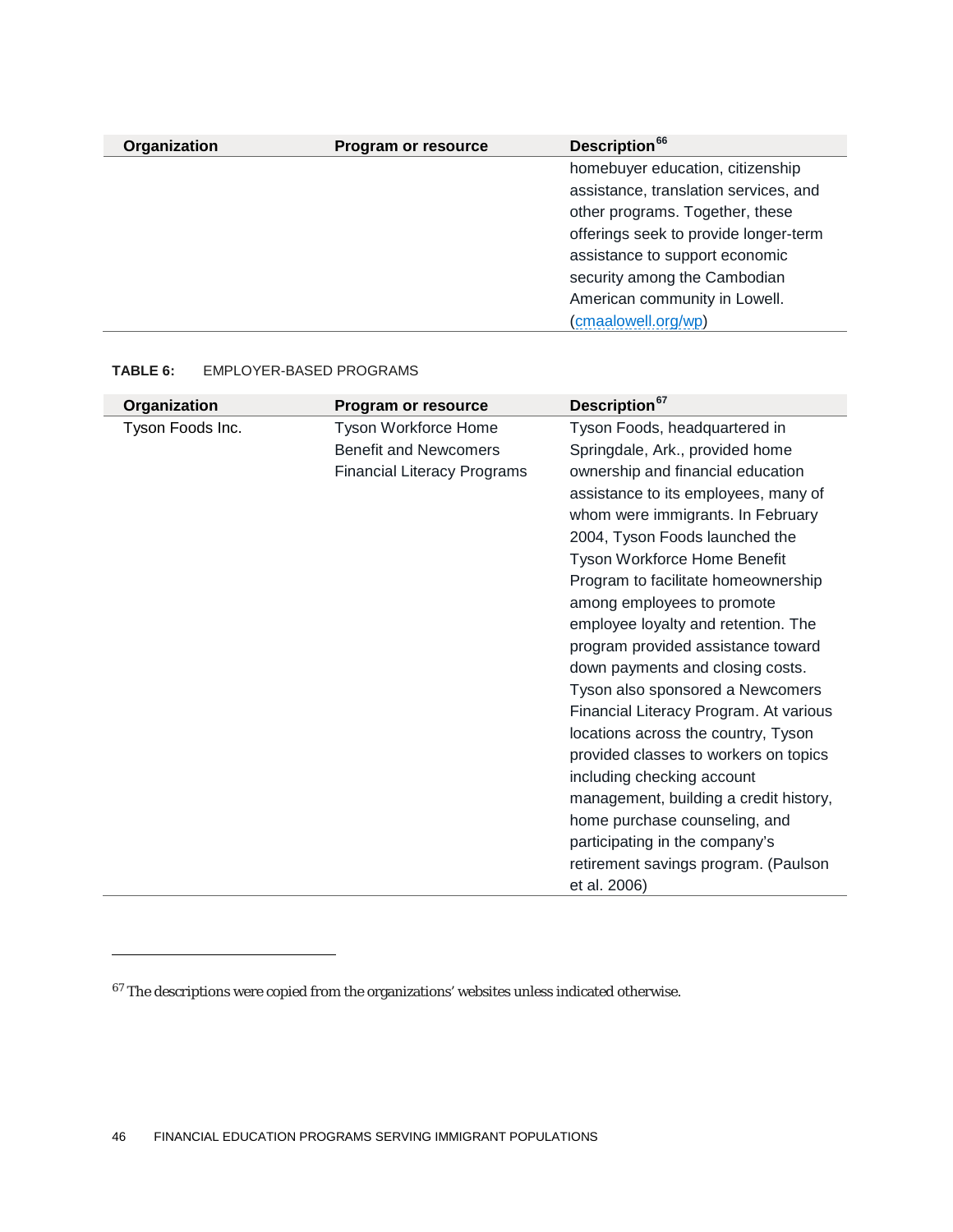| Organization                                           | Program or resource        | Description <sup>68</sup>                                                                                                                                                                                                                                                                                                                                                                                                                                                                                                                                                                                                                                                                                                               |
|--------------------------------------------------------|----------------------------|-----------------------------------------------------------------------------------------------------------------------------------------------------------------------------------------------------------------------------------------------------------------------------------------------------------------------------------------------------------------------------------------------------------------------------------------------------------------------------------------------------------------------------------------------------------------------------------------------------------------------------------------------------------------------------------------------------------------------------------------|
| <b>Mitchell Bank</b>                                   | South Division High School | In response to the dramatic increase in<br>the Latino population in Milwaukee,<br>Mitchell Bank opened a branch at<br>South Division High School. Cardinal<br>Bank, which operates out of South<br>Division High School, is a full-service<br>bank operated primarily by students in<br>the school, many of whom identify as<br>Latino or Hispanic. Students are<br>trained to manage the branch, such as<br>by opening accounts, balancing the<br>vault, and completing various<br>customer transactions. The students<br>serve as a central point of contact for<br>parents, students, and staff, and a<br>segment of the population who might<br>not otherwise visit a mainstream<br>financial institution. (Paulson et al.<br>2006) |
| East Bay Asian Local<br><b>Development Corporation</b> | Money Savvy Youth          | Money Savvy Youth is a financial<br>literacy program that provides<br>education to fourth- and fifth-graders in<br>Oakland on the basics of money<br>management, saving, credit, and<br>financial planning. The program is a<br>five-week financial education course<br>that is provided by the East Bay Asian<br>Local Development Corporation in<br>Oakland's public schools. While the<br>program is not specifically targeted to<br>immigrants, it is developed and<br>administered by an organization<br>whose mission includes a "historic and                                                                                                                                                                                    |

#### **TABLE 7:** SCHOOL-BASED PROGRAMS

<span id="page-47-0"></span> $^{68}$  The descriptions were copied from the organizations' websites unless indicated otherwise.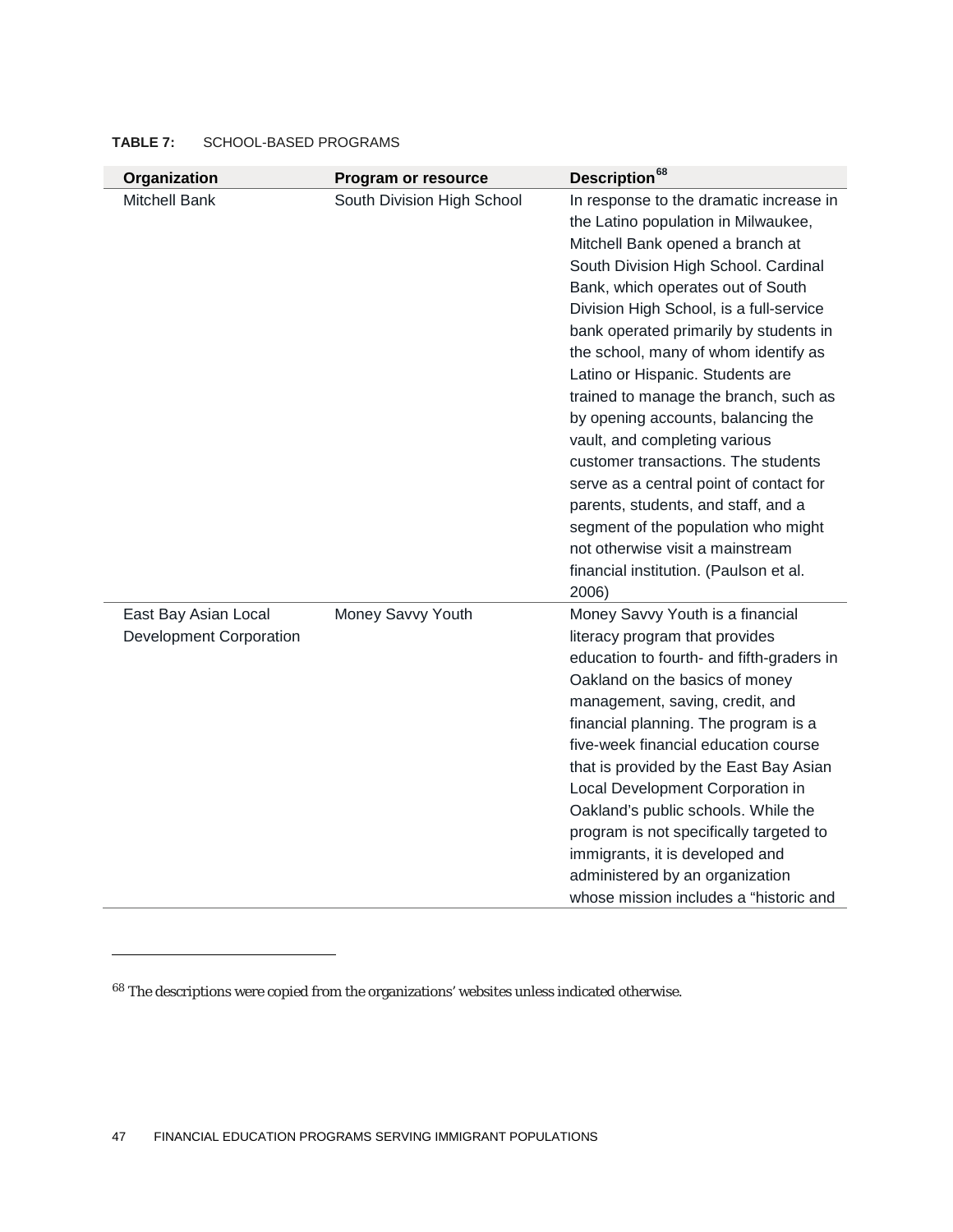| Organization          | Program or resource   | Description <sup>68</sup>               |
|-----------------------|-----------------------|-----------------------------------------|
|                       |                       | continuing commitment to Asian and      |
|                       |                       | Pacific Islander communities." To the   |
|                       |                       | extent that the program is offered in   |
|                       |                       | schools with large immigrant            |
|                       |                       | populations, it provides an opportunity |
|                       |                       | to understand the impact of school-     |
|                       |                       | based financial education on both       |
|                       |                       | children and parents. (ebaldc.org/our-  |
|                       |                       | programs)                               |
| <b>First Graduate</b> | <b>First Graduate</b> | First Graduate is a San Francisco-      |
|                       |                       | based nonprofit that helps high school  |
|                       |                       | students finish high school and         |
|                       |                       | become the first in their families to   |
|                       |                       | attend college. While First Graduate    |
|                       |                       | does not focus exclusively on financial |
|                       |                       | education, it provides guidance about   |
|                       |                       | college applications and college        |
|                       |                       | finance within a broader set of         |
|                       |                       | supports. It therefore provides a       |
|                       |                       | comprehensive model that includes       |
|                       |                       | coaching and guidance, academic         |
|                       |                       | support, mentoring, family              |
|                       |                       | engagement, and career exploration to   |
|                       |                       | engage immigrant youth and parents.     |
|                       |                       | Eighty-five percent of the students are |
|                       |                       | immigrants or the children of           |
|                       |                       | immigrants. (firstgraduate.org)         |

#### **TABLE 8:** CREDIT EDUCATION AND HOUSING COUNSELING

| Organization        | Program or resource            | Description <sup>69</sup>                |
|---------------------|--------------------------------|------------------------------------------|
| African Development | <b>ADC Financial Education</b> | The African Development Center (ADC)     |
| Center (ADC)        | and Counseling                 | seeks to serve the approximately 130,000 |

<span id="page-48-0"></span> $^{69}$  The descriptions were copied from the organizations' websites unless indicated otherwise.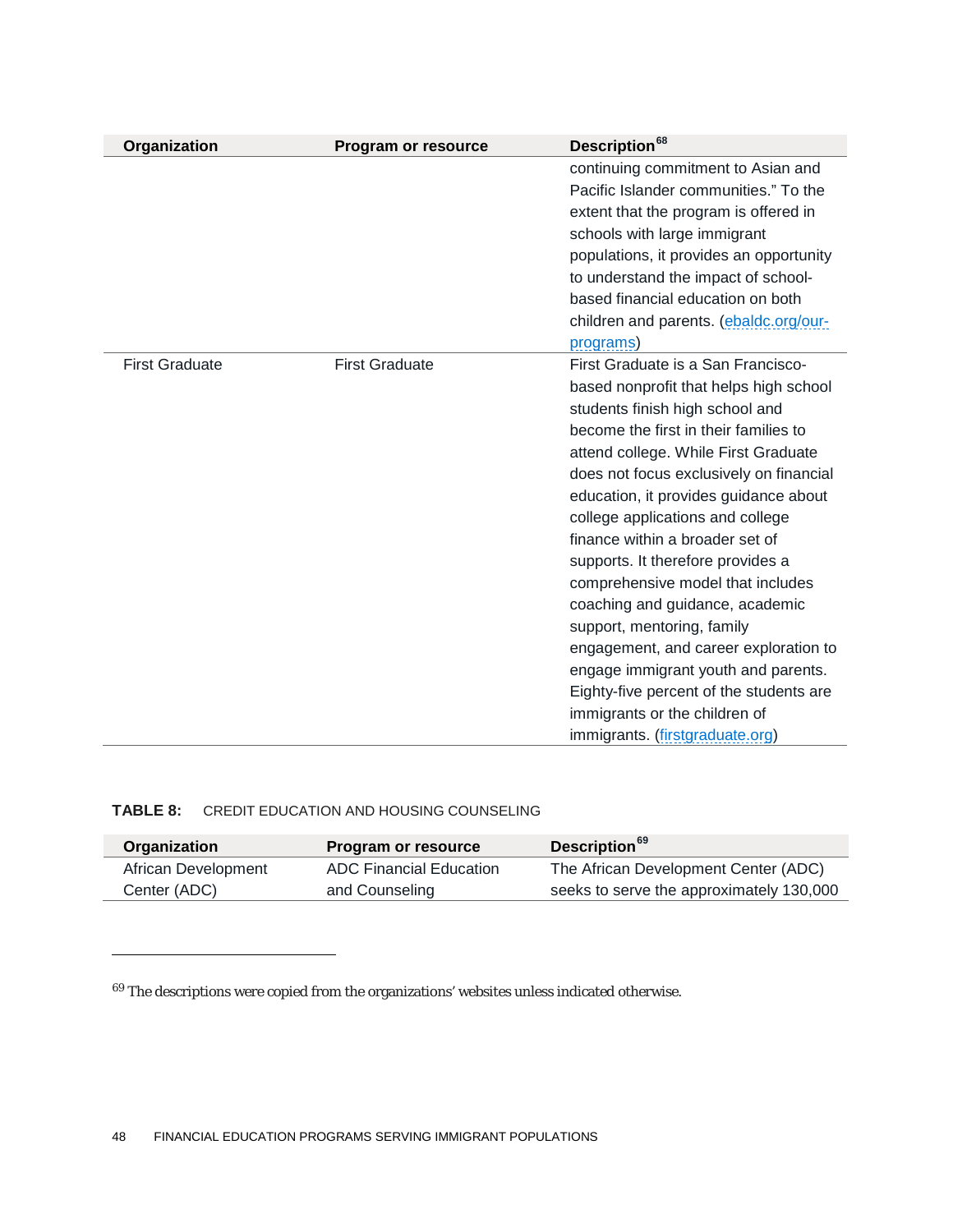| Organization                | Program or resource     | Description <sup>69</sup>                     |
|-----------------------------|-------------------------|-----------------------------------------------|
|                             |                         | African immigrants and refugees in the        |
|                             |                         | Minneapolis region. Its services, including   |
|                             |                         | credit education and housing counseling,      |
|                             |                         | closely mirror services offered to the        |
|                             |                         | broader U.S. population. ADC's credit         |
|                             |                         | education provides credit report reviews,     |
|                             |                         | one-on-one counseling, and debt               |
|                             |                         | management services. ADC's housing            |
|                             |                         | counseling program has "adapted leading       |
|                             |                         | first-time homebuyer education programs       |
|                             |                         | to suit the cultural needs" of their clients. |
|                             |                         | In both cases, ADC's innovation is to         |
|                             |                         | ensure that the service it delivers is        |
|                             |                         | culturally compatible with the needs of the   |
|                             |                         | immigrant and refugee populations in the      |
|                             |                         | Minneapolis area. For example, ADC            |
|                             |                         | experimented with a pilot program that        |
|                             |                         | offered home purchase financing using         |
|                             |                         | Islamic financing principles to better serve  |
|                             |                         | Muslim immigrants in their client             |
|                             |                         | population. (adcminnesota.org)                |
| El Paso Collaborative for   | Deed Conversion Program | The El Paso Collaborative for Community       |
| Community and               |                         | and Economic Development provides             |
| <b>Economic Development</b> |                         | resources and educational materials to        |
|                             |                         | disadvantaged communities. Its services       |
|                             |                         | include traditional down payment              |
|                             |                         | assistance programs that include a            |
|                             |                         | requirement to complete prepurchase           |
|                             |                         | homeownership education. Conversely,          |
|                             |                         | the Deed Conversion Program is a              |
|                             |                         | unique program designed to meet the           |
|                             |                         | needs of homeowners whose properties          |
|                             |                         | are located in colonias in Texas. The         |
|                             |                         | Deed Conversion Program offers small          |
|                             |                         | grants to help homeowners convert a           |
|                             |                         | contract for deed to a traditional warranty   |
|                             |                         | deed. It also allows funds to be used for     |
|                             |                         | rehabilitation, reconstruction, or new        |
|                             |                         | construction. Together, these objectives      |
|                             |                         | seek to improve housing quality and           |
|                             |                         | provide access to stronger consumer           |
|                             |                         | protections for homeowners living in          |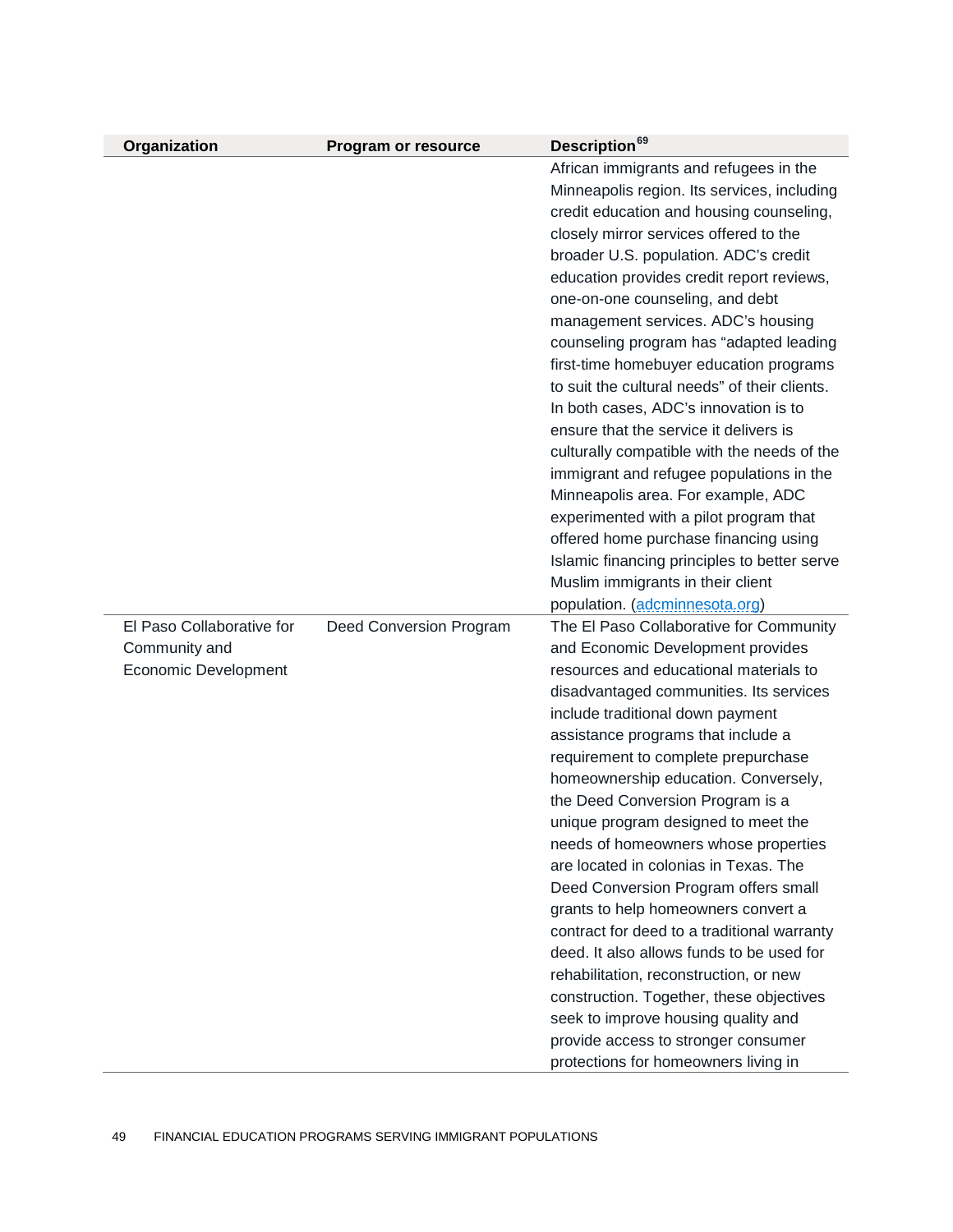| Organization | Program or resource | Description <sup>69</sup>                 |
|--------------|---------------------|-------------------------------------------|
|              |                     | Texas colonias. To become eligible for    |
|              |                     | this program, individuals must be located |
|              |                     | in a colonia registered by the Texas      |
|              |                     | Secretary of State, be at or below 60     |
|              |                     | percent of HUD's Area Median Family       |
|              |                     | Income, and complete a homebuyer          |
|              |                     | counseling program and/or class.          |
|              |                     | (http://www.ep-                           |
|              |                     | collab.org/language/english/contract-for- |
|              |                     | deed-conversion-program)                  |

### **TABLE 9:** INDIVIDUAL DEVELOPMENT ACCOUNTS (IDAS)

| Organization         | Program or resource                    | Description <sup>70</sup>                     |
|----------------------|----------------------------------------|-----------------------------------------------|
| Office of Refugee    | <b>Individual Development Accounts</b> | The mission of the Individual                 |
| Resettlement, Office | (IDAs)                                 | Development Account (IDA) program is          |
| of the               |                                        | to provide low-income refugees with           |
| Administration for   |                                        | opportunities to save, promote their          |
| Children & Families  |                                        | participation in U.S. financial institutions, |
|                      |                                        | and increase homeownership and                |
|                      |                                        | access to capital. IDA grantees provide       |
|                      |                                        | matched savings accounts to refugees          |
|                      |                                        | with annual incomes that are less than        |
|                      |                                        | 200 percent of the poverty level and with     |
|                      |                                        | assets that are less than \$10,000. The       |
|                      |                                        | program enables IDA grantees to match         |
|                      |                                        | up to \$1 for every \$1 deposited by a        |
|                      |                                        | refugee in a savings account. The total       |
|                      |                                        | match amount provided may not exceed          |
|                      |                                        | \$2,000 for individuals or \$4,000 for        |
|                      |                                        | households. The matched funds can be          |
|                      |                                        | used toward eligible asset purchases          |
|                      |                                        | such as homeownership, postsecondary          |
|                      |                                        | education, small business capitalization,     |
|                      |                                        | and the purchase of a personal vehicle.       |

<span id="page-50-0"></span> $^{\rm 70}$  The descriptions were copied from the organizations' websites unless indicated otherwise.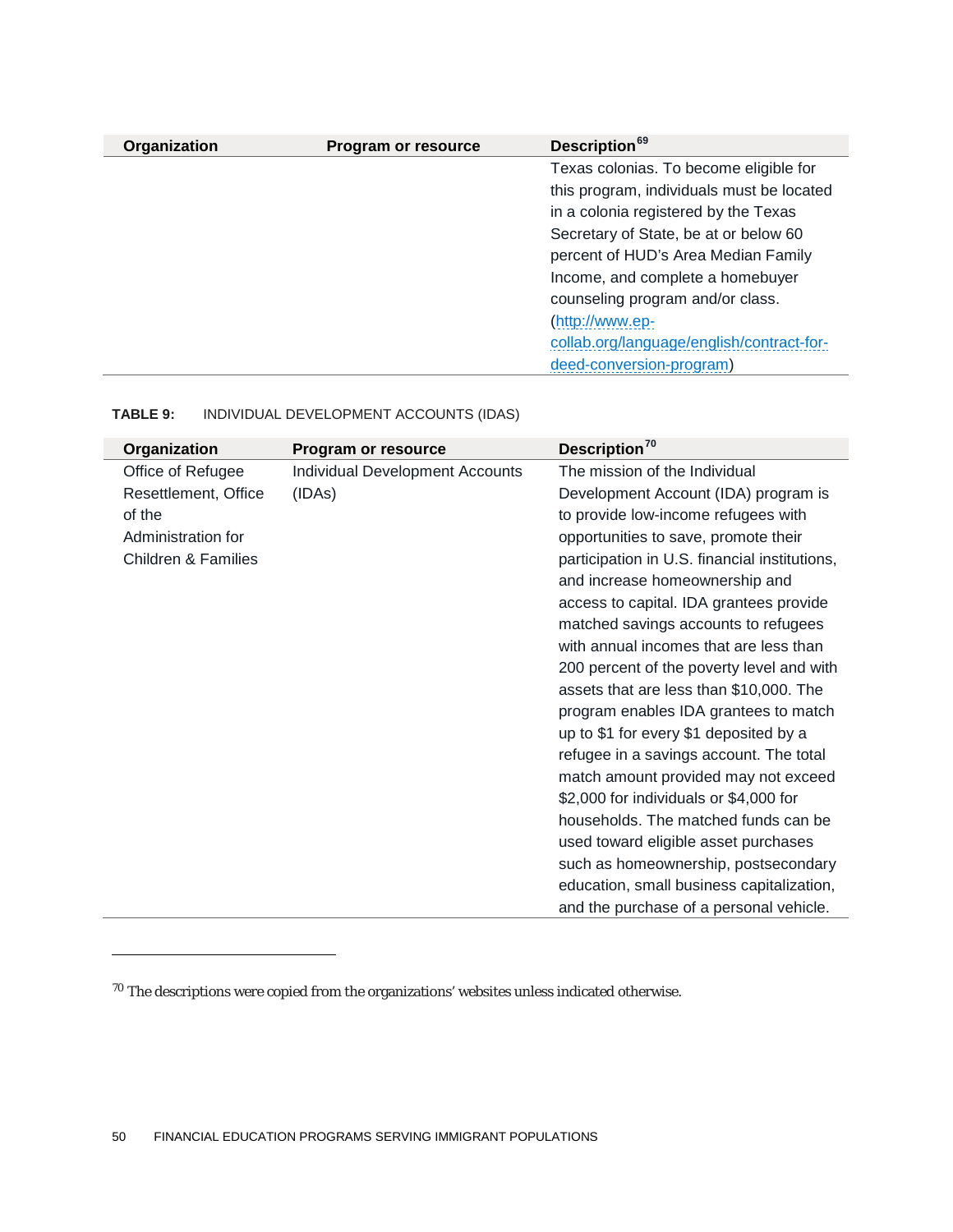| Organization    | Program or resource             | Description <sup>70</sup>                  |
|-----------------|---------------------------------|--------------------------------------------|
|                 |                                 | (acf.hhs.gov/programs/orr/resource/indiv   |
|                 |                                 | idual-development-accounts-idas)           |
| Boat People SOS | Road to Independence through    | Boat People SOS (BPSOS) offers a           |
| (BPSOS)         | Savings and Education           | wide array of services targeted to the     |
|                 |                                 | Vietnamese community. Programs             |
|                 |                                 | focusing on financial access for           |
|                 |                                 | Vietnamese immigrants include Road to      |
|                 |                                 | Independence through Savings and           |
|                 |                                 | Education, which helps Vietnamese          |
|                 |                                 | refugees and victims of human              |
|                 |                                 | trafficking establish Individual           |
|                 |                                 | Development Accounts (IDAs). This          |
|                 |                                 | program utilizes an IDA matched            |
|                 |                                 | savings program to assist low-income       |
|                 |                                 | clients with their long-term plan for      |
|                 |                                 | economic independence. Specifically,       |
|                 |                                 | this program helps participants save       |
|                 |                                 | earned income in matched savings           |
|                 |                                 | accounts for designated purposes such      |
|                 |                                 | as buying one's first home or first car or |
|                 |                                 | starting one's first business. (bpsos.org) |
| Southeast Asia  | <b>Expanding Asset Building</b> | The Office of Refugee Resettlement         |
| Resource Action | Services Project                | selected the Southeast Asia Resource       |
| Center          |                                 | Action Center to carry out an asset-       |
|                 |                                 | building project called the Expanding      |
|                 |                                 | Asset Building Services project. The       |
|                 |                                 | primary goals of the program are to        |
|                 |                                 | increase the availability of financial     |
|                 |                                 | education and other asset-building         |
|                 |                                 | services for refugee communities,          |
|                 |                                 | increase the number of refugees who        |
|                 |                                 | enroll in and achieve success in           |
|                 |                                 | Individual Development Account projects    |
|                 |                                 | and other asset-building services, and     |
|                 |                                 | increase the number of refugee service     |
|                 |                                 | providers who are Assets for               |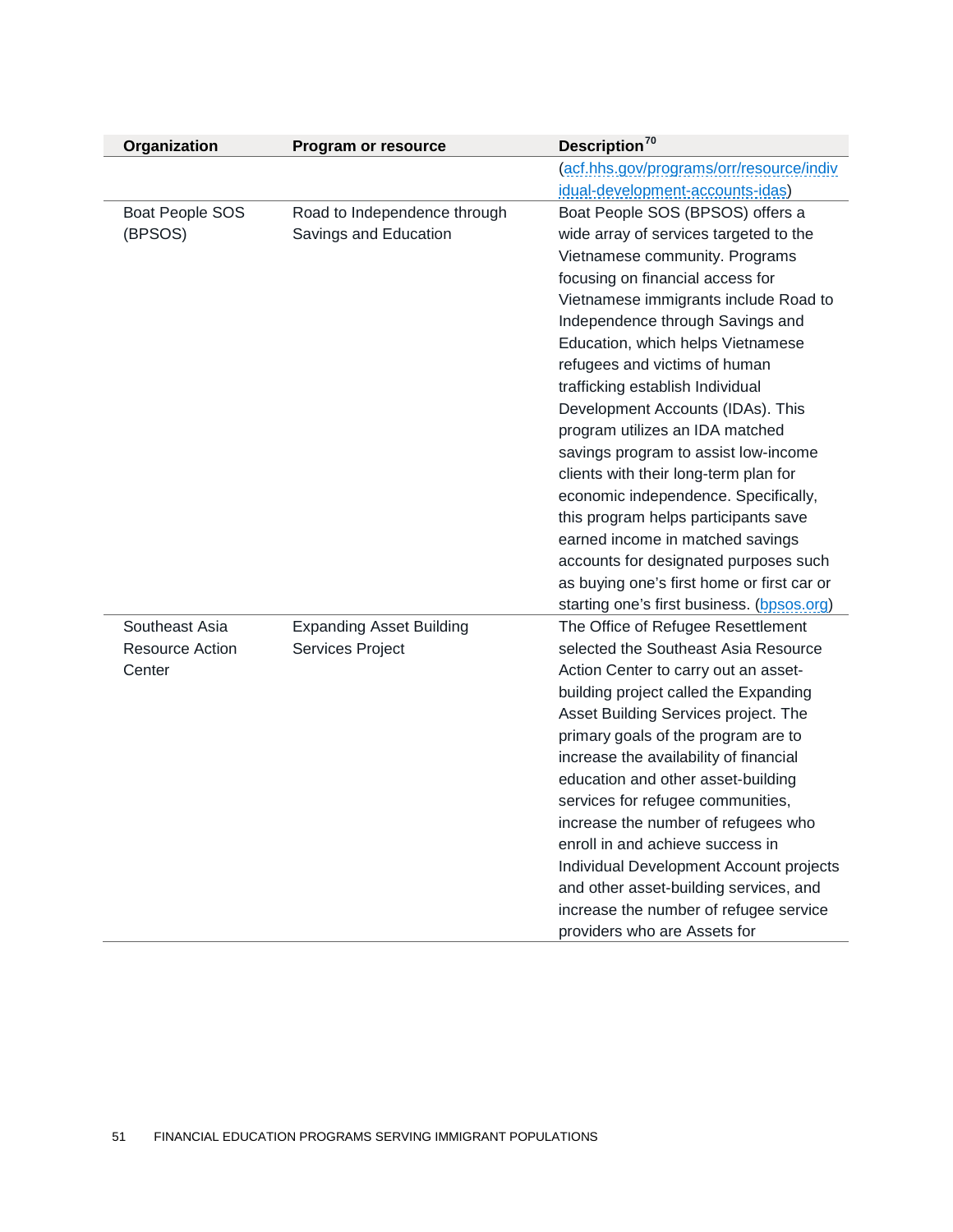| Organization | Program or resource | Description <sup>70</sup>           |
|--------------|---------------------|-------------------------------------|
|              |                     | Independence grantees as a means to |
|              |                     | increase their mainstream funding.  |
|              |                     | (searac.org)                        |

#### **TABLE 10:** OTHER MATCHED SAVINGS

 $\overline{a}$ 

| Organization                                         | Program or resource     | Description <sup>71</sup>                                                                                                                                                                                                                                                                                                                                                                                                                                                                                                                                                                                                                              |
|------------------------------------------------------|-------------------------|--------------------------------------------------------------------------------------------------------------------------------------------------------------------------------------------------------------------------------------------------------------------------------------------------------------------------------------------------------------------------------------------------------------------------------------------------------------------------------------------------------------------------------------------------------------------------------------------------------------------------------------------------------|
| Koreatown Youth<br>and Community<br>Center (KYCC)    | <b>Tax Time Savings</b> | The Koreatown Youth and Community<br>Center (KYCC) provides a wealth of<br>programs and services directed toward<br>recently immigrated, economically<br>disadvantaged youth and families within<br>the Koreatown community in Los<br>Angeles. For example, KYCC offers free<br>tax help and preparation to help low-<br>income individuals save on tax-<br>preparation fees and build good savings<br>habits as part of its Tax Time savings<br>program. Individuals who participate in<br>the program make an initial deposit of<br>\$100, five additional monthly deposits of<br>\$50, and receive a \$100 bonus for<br>participation. (kyccla.org) |
| Mexican American<br>Opportunity<br>Foundation (MAOF) | Get Paid to Save        | The Mexican American Opportunity<br>Foundation (MAOF) seeks to promote<br>the socioeconomic well-being of Latinos<br>in California. As part of this larger<br>mission, the Get Paid to Save program<br>motivates individuals to open and<br>maintain a savings account. Participants<br>receive financial coaching and enroll in<br>financial literacy workshops, saving over<br>\$1,000 of their own funds at the end of<br>the program. Participants also receive a<br>\$100 incentive at the end of the                                                                                                                                             |

<span id="page-52-0"></span> $^{\rm 71}$  The descriptions were copied from the organizations' websites unless indicated otherwise.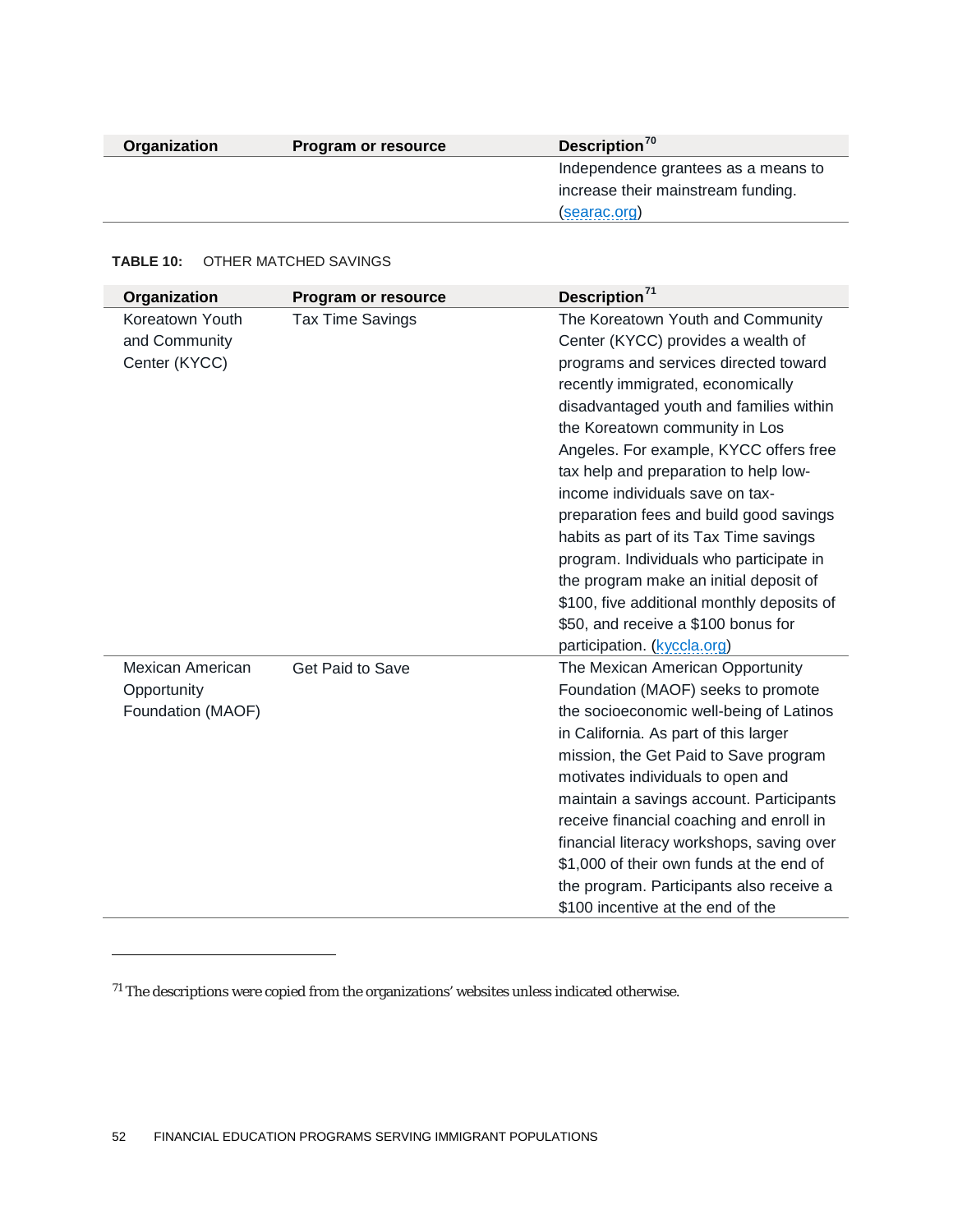$\overline{a}$ 

#### **TABLE 11:** SMALL BUSINESS SERVICES

| Organization                                                  | Program or resource           | Description <sup>72</sup>                                                                                                                                                                                                                                                                                                                                                                                                                                                                                                                                                                                           |
|---------------------------------------------------------------|-------------------------------|---------------------------------------------------------------------------------------------------------------------------------------------------------------------------------------------------------------------------------------------------------------------------------------------------------------------------------------------------------------------------------------------------------------------------------------------------------------------------------------------------------------------------------------------------------------------------------------------------------------------|
| Accion U.S. Network                                           | <b>Microlending Program</b>   | Accion is a microlending program that<br>empowers low- to moderate-income<br>business owners through access to<br>capital and financial education. The<br>U.S. network consists of several<br>organizations that offer loans from<br>\$200 to \$300,000 to small businesses.<br>Through its Internet lending platform,<br>Accion is able to make loans available<br>in every state.<br>(https://www.accion.org/our-impact/us-<br>network)                                                                                                                                                                           |
| NYC Department of<br><b>Small Business</b><br><b>Services</b> | Immigrant Business Initiative | In 2014, New York City's local<br>government announced an Immigration<br>Business initiative that works with<br>community-based organizations to help<br>immigrant-owned businesses start,<br>operate, and grow effectively. Through<br>the initiative, the Department of Small<br>Business Services selected five local<br>organizations that address needs<br>specific to entrepreneurs in immigrant<br>communities. The selected<br>organizations offer services that<br>include technology assessments,<br>information about government<br>resources, technical assistance, and<br>other consultation services. |

<span id="page-53-0"></span> $^{72}$  The descriptions were copied from the organizations' websites unless indicated otherwise.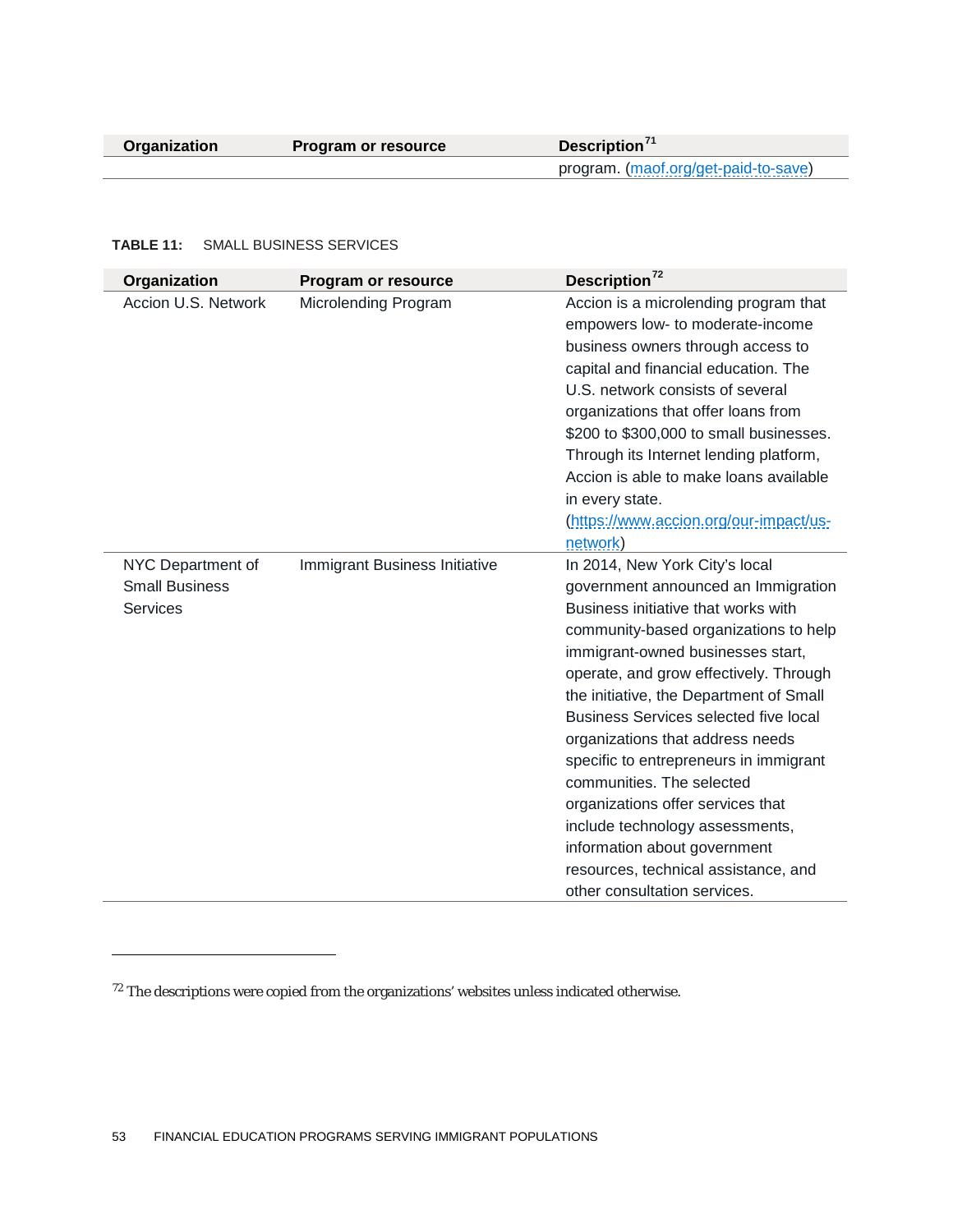| Organization        | <b>Program or resource</b>           | Description <sup>72</sup>                                               |
|---------------------|--------------------------------------|-------------------------------------------------------------------------|
|                     |                                      | (nyc.gov/html/sbs/nycbiz/html/summary<br>/immigrant_businesses.shtml)   |
| Pacific Asian       | <b>Business Development Center</b>   | The Pacific Asian Consortium in                                         |
| Consortium in       |                                      | Employment (PACE) in Los Angeles is                                     |
| Employment (PACE)   |                                      | a multiservice community-based                                          |
|                     |                                      | organization that serves the Pacific                                    |
|                     |                                      | Asian Islander community in Southern                                    |
|                     |                                      | California. Its Business Development                                    |
|                     |                                      | Center offers a wide variety of services                                |
|                     |                                      | to help small businesses and                                            |
|                     |                                      | entrepreneurs start or strengthen their                                 |
|                     |                                      | businesses. PACE provides a variety of                                  |
|                     |                                      | resources online as well as a 25-hour                                   |
|                     |                                      | Entrepreneur Training program that                                      |
|                     |                                      | allows small business owners to                                         |
|                     |                                      | discuss their individual needs. The                                     |
|                     |                                      | <b>Business Development Center also</b>                                 |
|                     |                                      | offers legal and tax clinics, networking                                |
|                     |                                      | events, loan packaging and loan<br>assistance services, and other small |
|                     |                                      | business resources. While the                                           |
|                     |                                      | <b>Business Development Center does</b>                                 |
|                     |                                      | not exclusively serve immigrant                                         |
|                     |                                      | entrepreneurs, several of its resources                                 |
|                     |                                      | are targeted to immigrant populations.                                  |
|                     |                                      | For example, it offers bilingual one-on-                                |
|                     |                                      | one consulting services using funding                                   |
|                     |                                      | from the Office of Refugee                                              |
|                     |                                      | Resettlement. (pacelabdc.org)                                           |
| African Development | <b>Small Business Service Center</b> | The African Development Center                                          |
| Center (ADC)        |                                      | (ADC) offers not only workshops,                                        |
|                     |                                      | technical assistance, and financing, but                                |
|                     |                                      | it also provides small business loans to                                |
|                     |                                      | help immigrants start or expand their                                   |
|                     |                                      | own businesses. As part of its small                                    |
|                     |                                      | business workshops, it helps                                            |
|                     |                                      | individuals write a business plan, learn                                |
|                     |                                      | strategies for expansion, and work with                                 |
|                     |                                      | ADC staff to secure financing. Instead                                  |
|                     |                                      | of extending interest-based credit to                                   |
|                     |                                      | clients, ADC promotes asset-based                                       |
|                     |                                      | financing. For example, ADC                                             |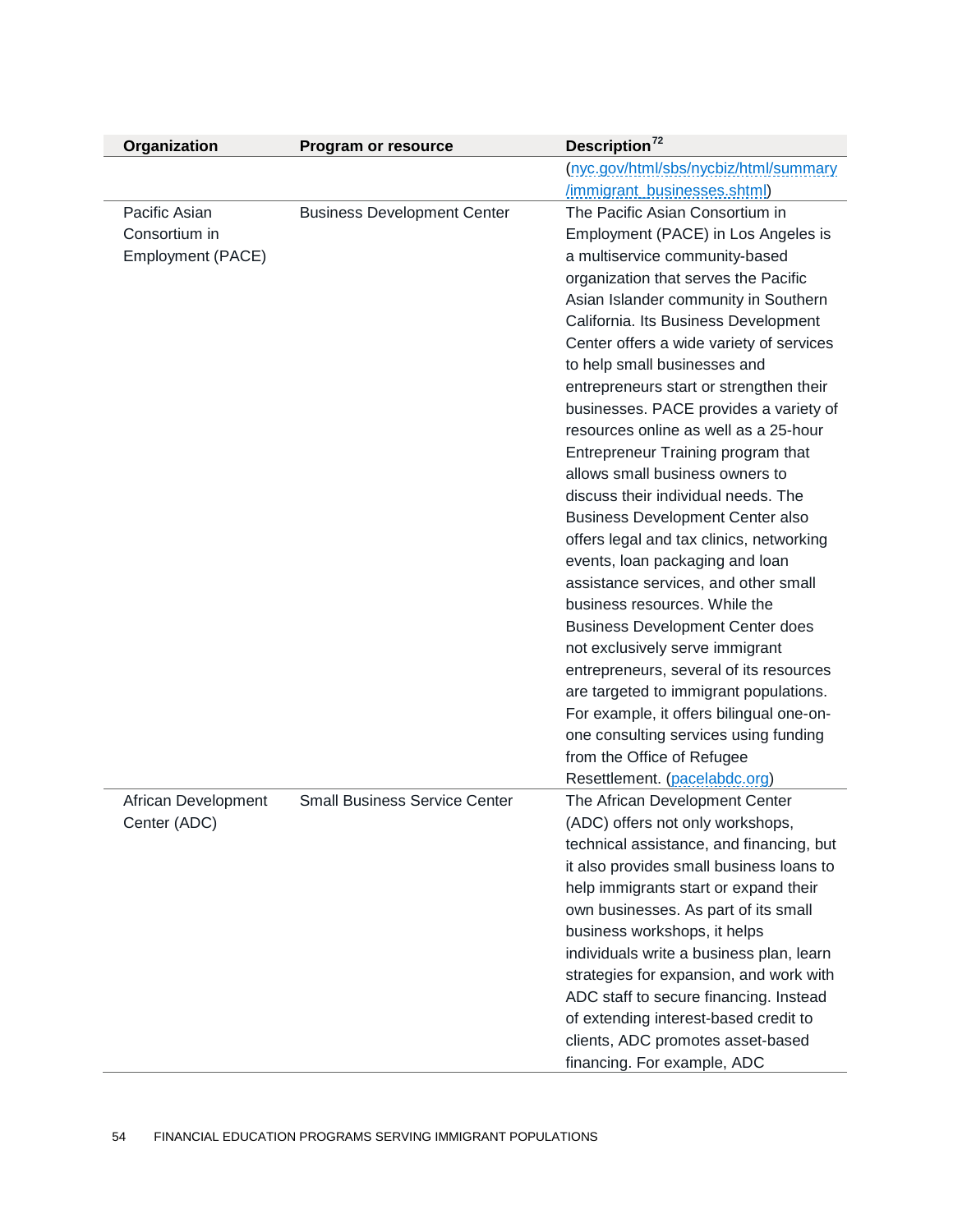| Organization            | Program or resource                  | Description <sup>72</sup>               |
|-------------------------|--------------------------------------|-----------------------------------------|
|                         |                                      | purchases assets (equipment) for        |
|                         |                                      | clients and resells it to them at an    |
|                         |                                      | agreed-upon profit. It also provides    |
|                         |                                      | financial education to help small       |
|                         |                                      | business owners understand their        |
|                         |                                      | FICO scores to secure small business    |
|                         |                                      | loans. (adcminnesota.org/service-       |
|                         |                                      | center/own-a-business)                  |
| International Institute | <b>Business Development Services</b> | The Economic Development                |
| of St. Louis            |                                      | Department within the International     |
|                         |                                      | Institute of St. Louis provides         |
|                         |                                      | workshops for entrepreneurs, startups,  |
|                         |                                      | and businesses looking to expand their  |
|                         |                                      | goods and services. Workshop topics     |
|                         |                                      | include marketing, cash flow            |
|                         |                                      | management, business growth, and        |
|                         |                                      | many others. It also provides a variety |
|                         |                                      | of loan products to help businesses     |
|                         |                                      | expand. Loan officers provide one-on-   |
|                         |                                      | one assistance to potential immigrant   |
|                         |                                      | entrepreneurs and provide technical     |
|                         |                                      | assistance throughout the loan          |
|                         |                                      | process. It currently operates multiple |
|                         |                                      | loan funds, which include the Office of |
|                         |                                      | Refugee Resettlement, peer lending,     |
|                         |                                      | and Community Development               |
|                         |                                      | Corporation loans.                      |
|                         |                                      | (iistl.org/smallbizcenter.html)         |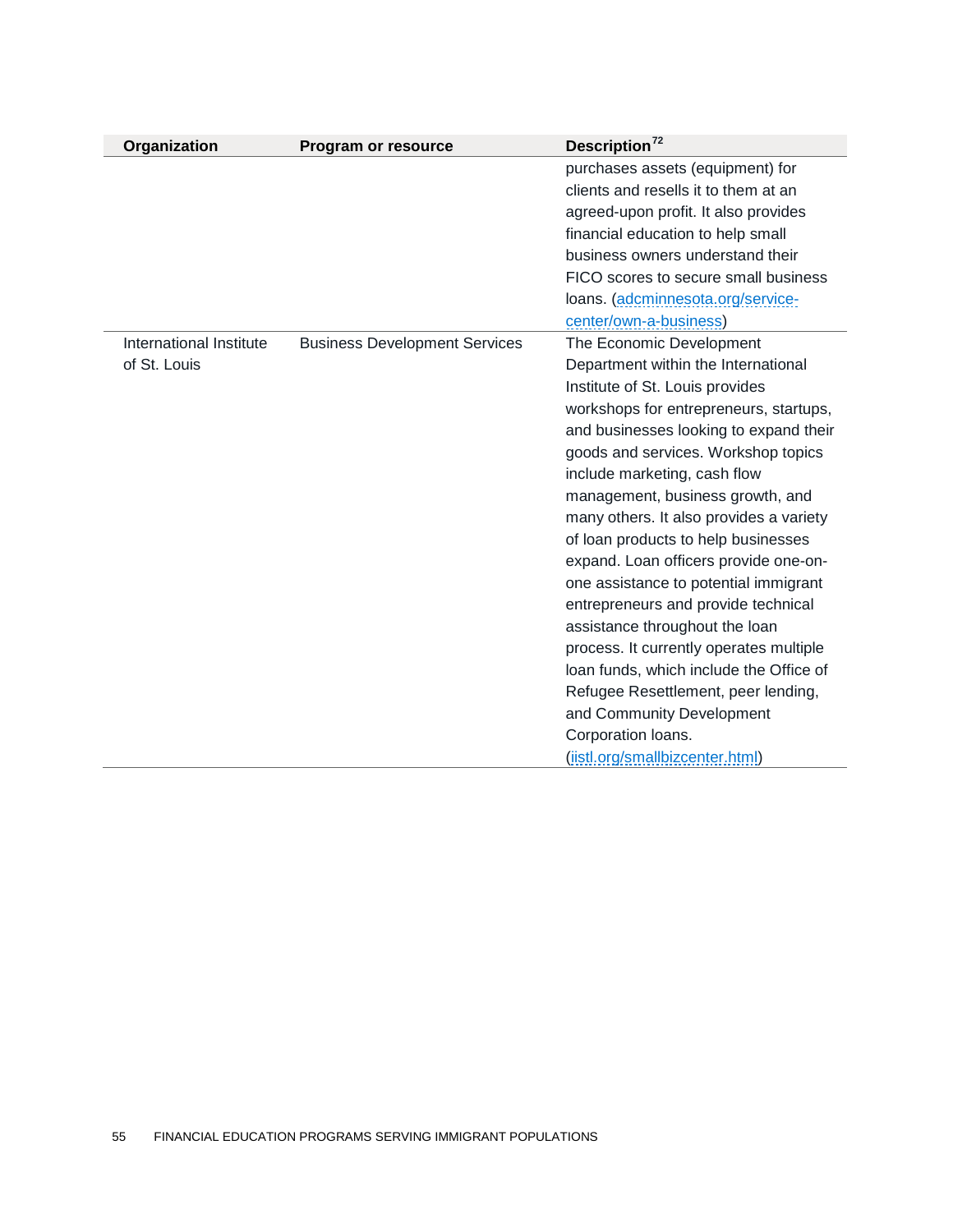| Organization                                   | Program or resource | Description <sup>73</sup>                                                                                                                                                                                                                                                                                                                                                                                                                                                                                                                                                                                                                                                                                                                                                                                                                                                         |
|------------------------------------------------|---------------------|-----------------------------------------------------------------------------------------------------------------------------------------------------------------------------------------------------------------------------------------------------------------------------------------------------------------------------------------------------------------------------------------------------------------------------------------------------------------------------------------------------------------------------------------------------------------------------------------------------------------------------------------------------------------------------------------------------------------------------------------------------------------------------------------------------------------------------------------------------------------------------------|
| <b>Latino Community Credit</b><br>Union (LCCU) |                     | The Latino Community Credit Union<br>(LCCU) was founded in 2000 in direct<br>response to a wave of robberies that<br>targeted Latino immigrants in Durham,<br>N.C. Since 2000, LCCU has evolved into<br>a national model for credit unions and<br>community financial institutions seeking<br>to serve unbanked immigrant<br>communities. The full-service credit<br>union includes 11 branches throughout<br>North Carolina with over 60,000<br>members and \$150 million in assets.<br>LCCU offers an array of traditional<br>financial products and services, as well<br>as tailored financial products and a<br>Knowledge Center that provides access<br>to financial education tools and<br>resources. LCCU considers these<br>offerings to be a holistic approach in<br>which its financial education resources<br>supplement its products and services.<br>(latinoccu.org) |
| <b>Sunrise Banks</b>                           |                     | Sunrise Banks is a Community<br>Development Financial Institution with<br>seven branches throughout the St. Paul,<br>Minn., metropolitan area. Sunrise Banks<br>has tailored several products and<br>services to integrate new immigrants into<br>the financial arena. Latino, Somali, and<br>Hmong immigrants primarily define<br>Sunrise Banks' customer base. To meet<br>the needs of this diverse customer base,<br>Sunrise introduced no-interest checking                                                                                                                                                                                                                                                                                                                                                                                                                   |

### **TABLE 12:** INNOVATIVE BANKING SERVICES

<span id="page-56-0"></span> $^{\rm 73}$  The descriptions were copied from the organizations' websites unless indicated otherwise.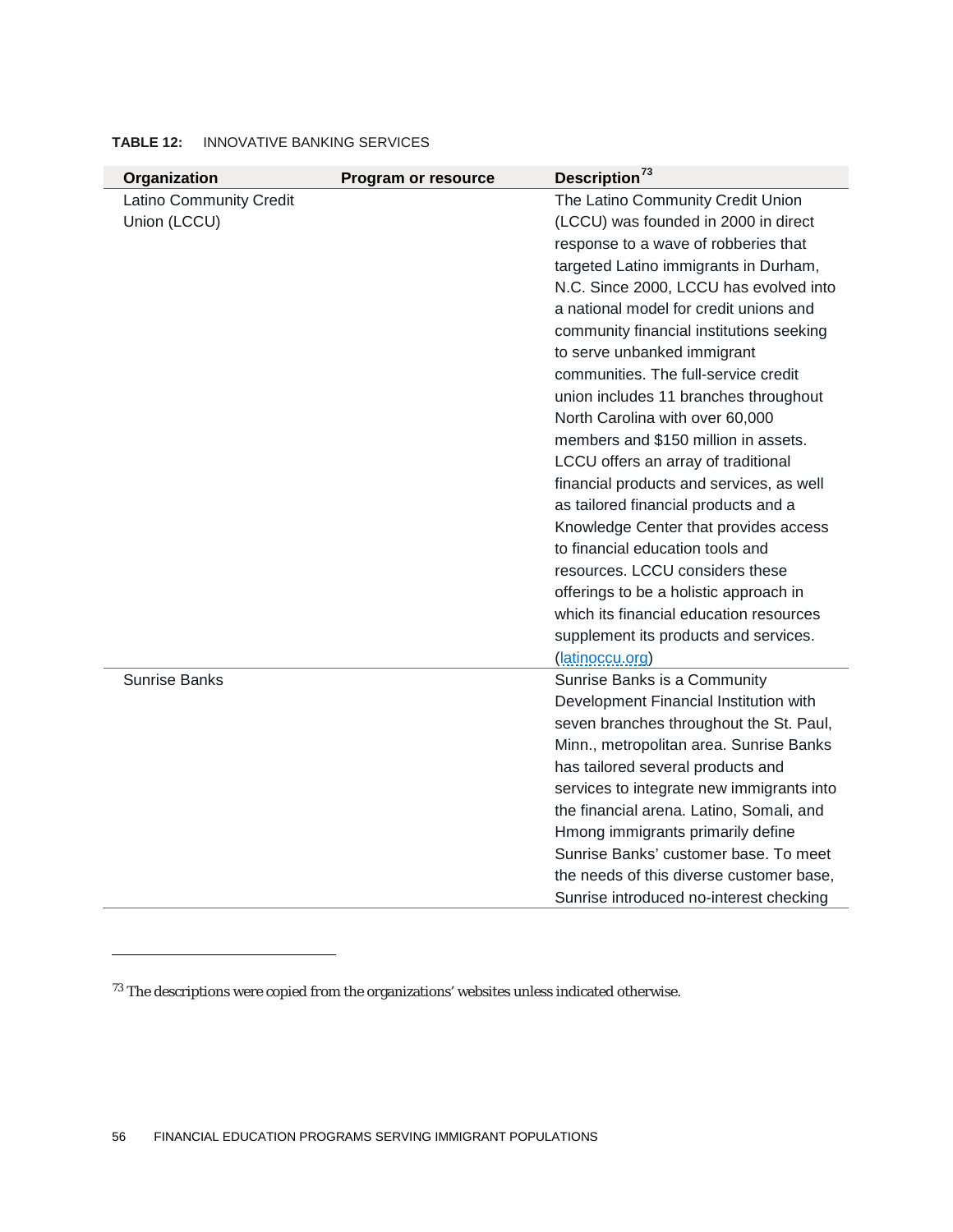| Organization                                 | Program or resource                | Description <sup>73</sup>                                                                                                                                                                                                                                                                                                                                                                                                                                                                                                                                                                                                                                                                                                                                |
|----------------------------------------------|------------------------------------|----------------------------------------------------------------------------------------------------------------------------------------------------------------------------------------------------------------------------------------------------------------------------------------------------------------------------------------------------------------------------------------------------------------------------------------------------------------------------------------------------------------------------------------------------------------------------------------------------------------------------------------------------------------------------------------------------------------------------------------------------------|
|                                              |                                    | and savings accounts to accommodate<br>the need for Sharia-compliant products.<br>Sunrise also partnered with another<br>nonprofit to offer Individual Development<br>Accounts targeted to local Hmong<br>farmers. (Garon and Andres 2014)                                                                                                                                                                                                                                                                                                                                                                                                                                                                                                               |
| Self-Help Federal Credit<br>Union            | <b>Community Trust</b><br>Prospera | Self-Help Federal Credit Union provides<br>a range of service offerings to<br>accommodate a growing immigrant<br>consumer base. Community Trust<br>Prospera (also known as CT Prospera) is<br>a new division of the Self-Help Federal<br>Credit Union designed to attract<br>unbanked families into the financial<br>mainstream. CT Prospera uses a hybrid<br>of a check casher and a credit union<br>branch, thus enabling it to "meet<br>unbanked customers where they are,"<br>providing check cashing, remittance, and<br>other services in a convenient and<br>comfortable environment with extended<br>hours. (https://www.self-<br>helpfcu.org/home)                                                                                              |
| <b>Carver Federal Savings</b><br><b>Bank</b> | <b>Carver Community Cash</b>       | Carver is the largest African American-<br>and Caribbean American-operated bank<br>in the United States. In 2011, Carver<br>Federal Savings Bank introduced Carver<br>Community Cash (CCC), a suite of<br>products that includes check cashing, bill<br>payment services, prepaid debit cards,<br>money transfer, and low-cost money<br>orders to service the financial needs of<br>the unbanked and underbanked<br>customers in several boroughs of New<br>York City (Garon and Andres 2014). With<br>CCC, Carver is providing a pathway to<br>traditional banking services as well as<br>financial empowerment services to<br>community residents with limited or no<br>exposure to a traditional bank. Carver is<br>now providing customers with 24/7 |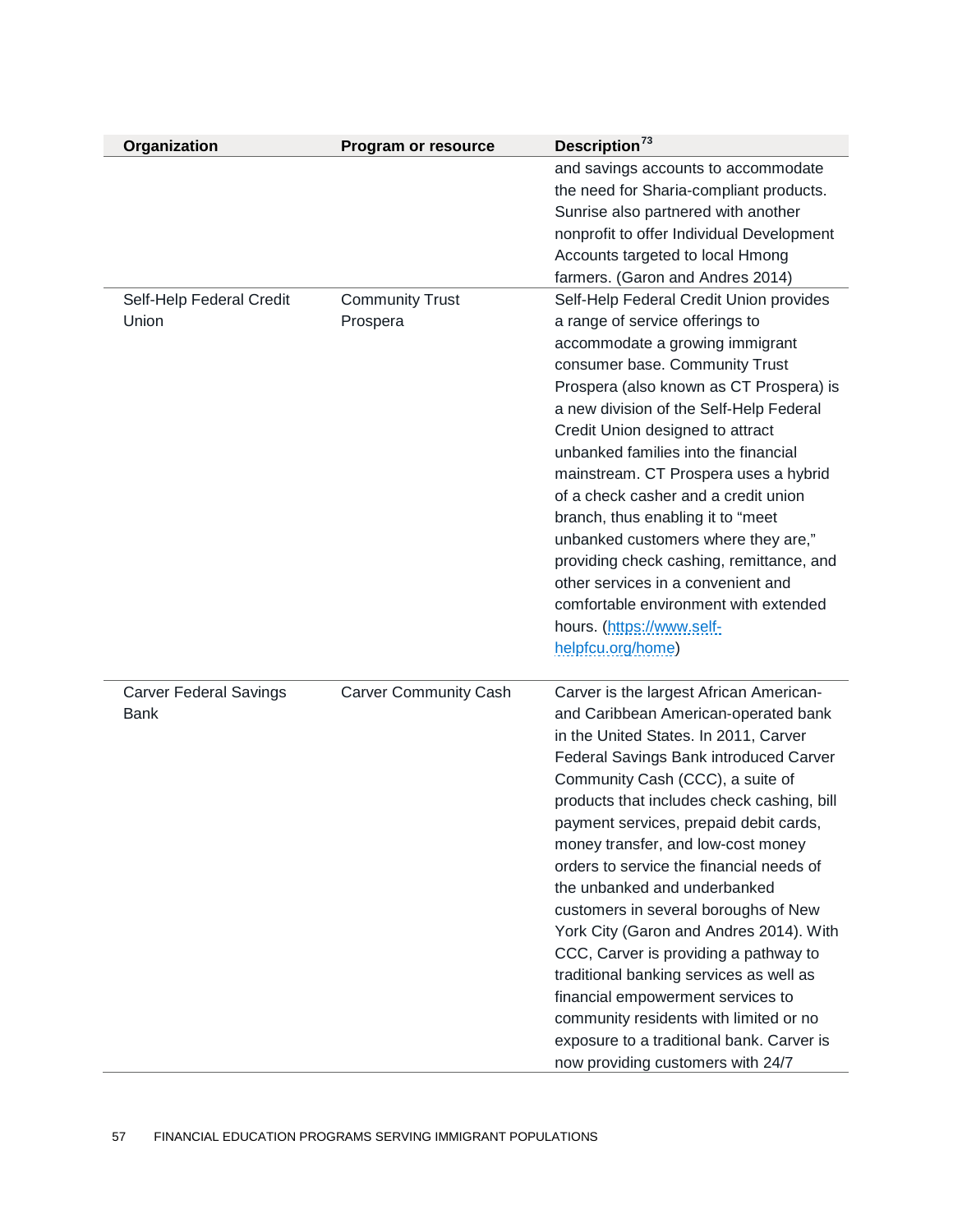| Organization                                                                          | Program or resource    | Description <sup>73</sup>                                                                                                                                                                                                                                                                                                                                                                                                                                                                                                                                                                                                                                                                                                                                                                                                                         |
|---------------------------------------------------------------------------------------|------------------------|---------------------------------------------------------------------------------------------------------------------------------------------------------------------------------------------------------------------------------------------------------------------------------------------------------------------------------------------------------------------------------------------------------------------------------------------------------------------------------------------------------------------------------------------------------------------------------------------------------------------------------------------------------------------------------------------------------------------------------------------------------------------------------------------------------------------------------------------------|
|                                                                                       |                        | access to the CCC product line through<br>the Carver Cash Access kiosk, an ATM-<br>type machine.<br>(https://www.carverbank.com/community-<br>cash)                                                                                                                                                                                                                                                                                                                                                                                                                                                                                                                                                                                                                                                                                               |
| Oportun (formerly named<br>Progreso Financiero)                                       | <b>Small Loans</b>     | Oportun offers small loans to Hispanic<br>individuals and business owners with<br>limited or no credit history. Oportun's<br>financial services are tailored with "the<br>Hispanic customer in mind." These<br>services are delivered through a network<br>of more than 110 stores, open at<br>convenient hours in neighborhoods<br>where customers live and work. Staff<br>members at the stores and call centers<br>speak Spanish and excel at<br>understanding Hispanic customers'<br>needs. These loans provide a convenient<br>alternative to other sources of short-term<br>credit, while also helping customers to<br>establish or build their credit history.<br>(oportun.com)                                                                                                                                                            |
| Mission Asset Fund (MAF)<br>and the Center for Asset<br><b>Building Opportunities</b> | <b>Lending Circles</b> | Lending Circles is a social loan program<br>based on traditional practices of informal<br>group lending around the world. Through<br>the program, participants receive<br>financial training and are then put into<br>six- to 10-person groups that rotate loans<br>each month to a different participant.<br>Participants make monthly contributions<br>that range from \$50 to \$200. Mission<br>Asset Fund (MAF) reports these monthly<br>payments to the credit bureaus. The<br>lending circles serve as a mechanism for<br>individuals to access capital and build or<br>improve credit.<br>In promoting lending circles, MAF has<br>partnered with several community-based<br>organizations, including the Center for<br>Asset Building Opportunities in Los<br>Angeles, to connect unbanked residents<br>to affordable financial services. |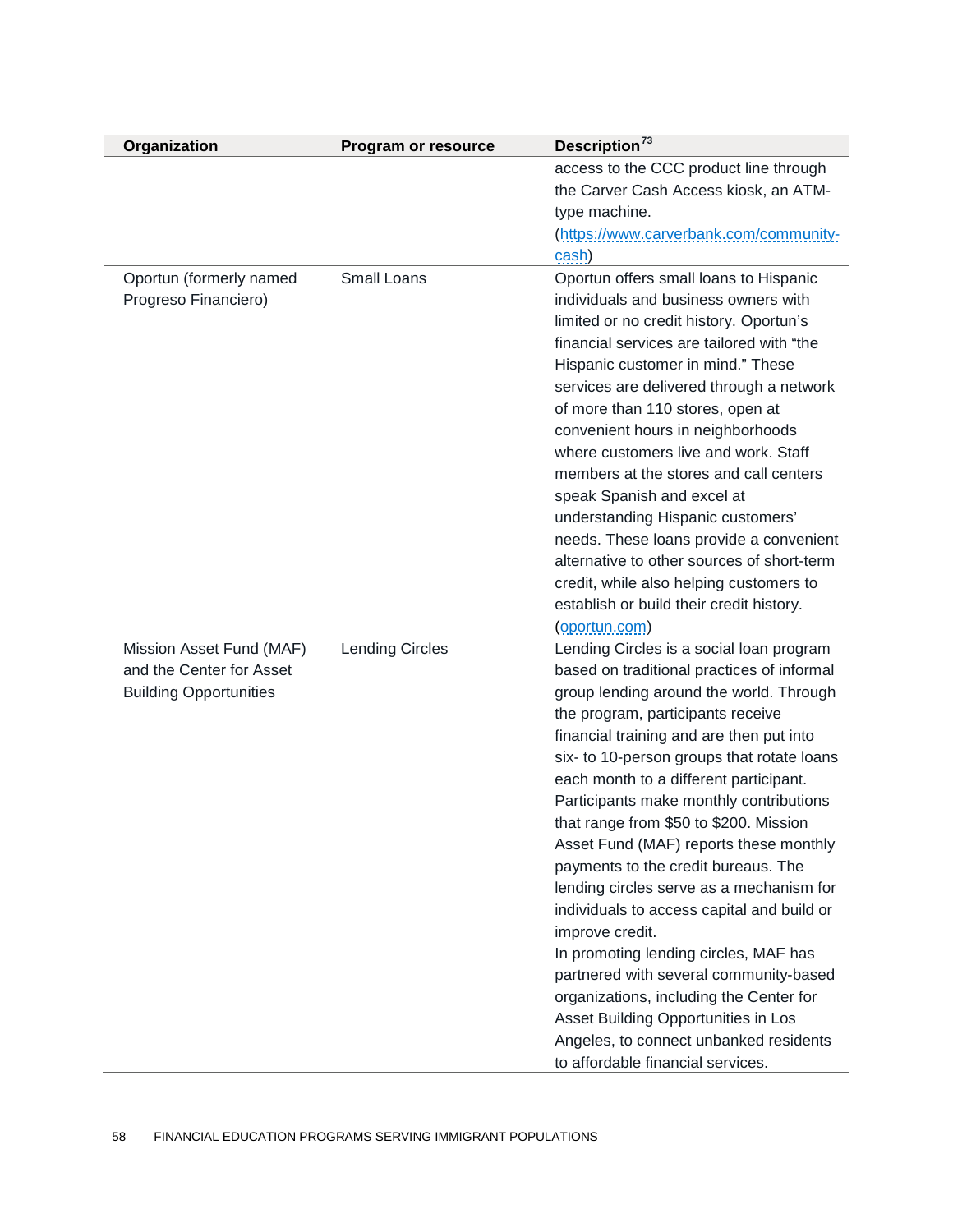| Organization                 | Program or resource | Description <sup>73</sup>                    |
|------------------------------|---------------------|----------------------------------------------|
|                              |                     | (missionassetfund.org)                       |
| <b>Community Development</b> | Mutual              | The Community Development                    |
| Corporation of Brownsville   | Self-Help/          | Corporation of Brownsville provides safe,    |
|                              | Bootstrap Program   | affordable housing to residents of the       |
|                              |                     | lower Rio Grande Valley area in Texas.       |
|                              |                     | The Mutual Self-Help/Bootstrap Housing       |
|                              |                     | Program provides homeownership               |
|                              |                     | opportunities for families earning 60        |
|                              |                     | percent or less than median family           |
|                              |                     | income in the state. The program             |
|                              |                     | encourages six to 10 families to work        |
|                              |                     | together over a period of 11 months,         |
|                              |                     | sharing labor and skills to complete their   |
|                              |                     | homes, with each family moving into their    |
|                              |                     | new home once all homes are complete.        |
|                              |                     | Participants contribute their labor to build |
|                              |                     | 65 percent of the new home themselves,       |
|                              |                     | generating sweat equity. The sweat           |
|                              |                     | equity reduces each home's loan amount       |
|                              |                     | by almost \$12,000. (cdcbrownsville.org)     |

### **TABLE 13:** CITIZENSHIP AND DACA LOANS

 $\overline{a}$ 

| Organization        | <b>Program or resource</b>   | Description <sup>74</sup>                 |
|---------------------|------------------------------|-------------------------------------------|
| Self-Help Federal   | Dreamer Loan and Citizenship | Self-Help Credit Union provides a range   |
| <b>Credit Union</b> | Loan                         | of service and product offerings to       |
|                     |                              | accommodate a growing immigrant           |
|                     |                              | consumer base. Self-Help offers two       |
|                     |                              | loans of interest to immigrants to offset |
|                     |                              | the costs of applying for naturalization  |
|                     |                              | and deferred action under DACA: The       |
|                     |                              | Citizenship Loan and The Dreamer          |
|                     |                              | Loan. The Citizenship Loan covers the     |
|                     |                              | cost of the naturalization application as |
|                     |                              | well as legal fees associated with the    |

<span id="page-59-0"></span> $^{\rm 74}$  The descriptions were copied from the organizations' websites unless indicated otherwise.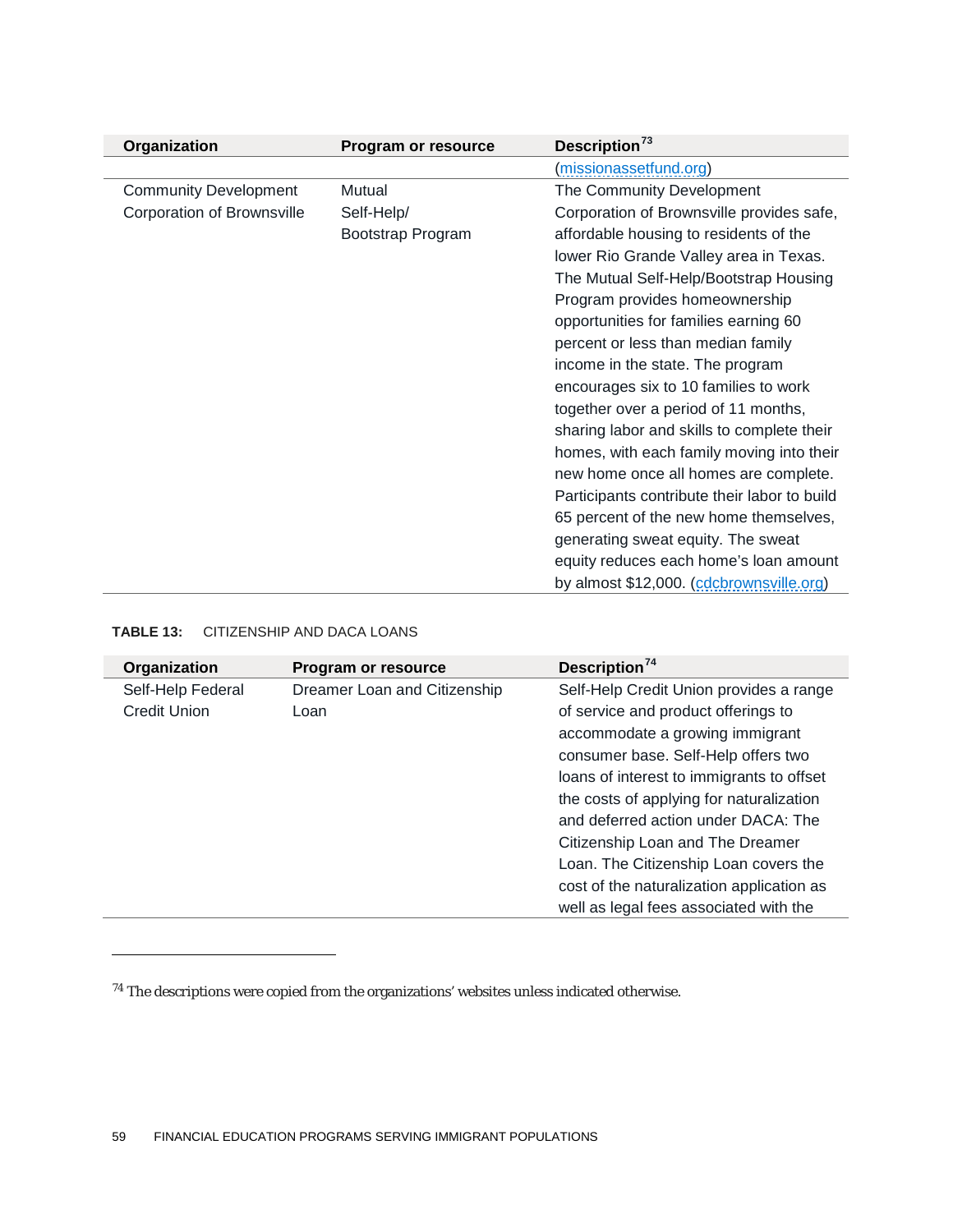| Organization                                              | Program or resource      | Description <sup>74</sup>                                                                                                                                                                                                                                                                                                                                                                                                                                                                                                                                                                                                                                                                 |
|-----------------------------------------------------------|--------------------------|-------------------------------------------------------------------------------------------------------------------------------------------------------------------------------------------------------------------------------------------------------------------------------------------------------------------------------------------------------------------------------------------------------------------------------------------------------------------------------------------------------------------------------------------------------------------------------------------------------------------------------------------------------------------------------------------|
|                                                           |                          | application. The amount of this loan<br>ranges from \$680 to \$1,000 per<br>applicant for up to 12 months. The<br>Dreamer Loan covers the cost of the<br>deferred action application at the<br>maximum cost of \$465 per applicant.<br>( <b>self</b><br>helpfcu.org/personal/loans/immigration-<br>loans)                                                                                                                                                                                                                                                                                                                                                                                 |
| CASA de Maryland                                          | Citizenship Maryland     | In 2011, in partnership with Citi<br>Community Development, the Latino<br>Economic Development Corporation, the<br>Raza Development Fund, and the<br><b>Ethiopian Community Development</b><br><b>Council's Enterprise Development</b><br>Group, CASA de Maryland launched<br>Citizenship Maryland. Citizenship<br>Maryland offers microloans to legal<br>permanent residents to help offset the<br>costs of applying for citizenship. The<br>program covers the \$680 application fee<br>for applying for naturalization.<br>Citizenship Maryland also provides<br>assistance to complete the USCIS N-<br>400 Form, citizenship classes, and legal<br>referrals. (citizenshipmd.org)     |
| Illinois Coalition for<br>Immigrant and<br>Refugee Rights | New Americans Initiative | The Illinois Coalition for Immigrant and<br>Refugee Rights promotes the rights of<br>immigrants and refugees to full and<br>equal participation in the civic, cultural,<br>social, and political life of our diverse<br>society. The New Americans Initiative is<br>a nonprofit partnership between the<br>State of Illinois and the Illinois Coalition<br>for Immigrant and Refugee Rights to<br>help immigrants with the citizenship<br>application process, including financial<br>assistance applying for citizenship. The<br>New Americans Initiative is part of a<br>larger national effort to help immigrants<br>deal with the rising costs of citizenship<br>and become citizens. |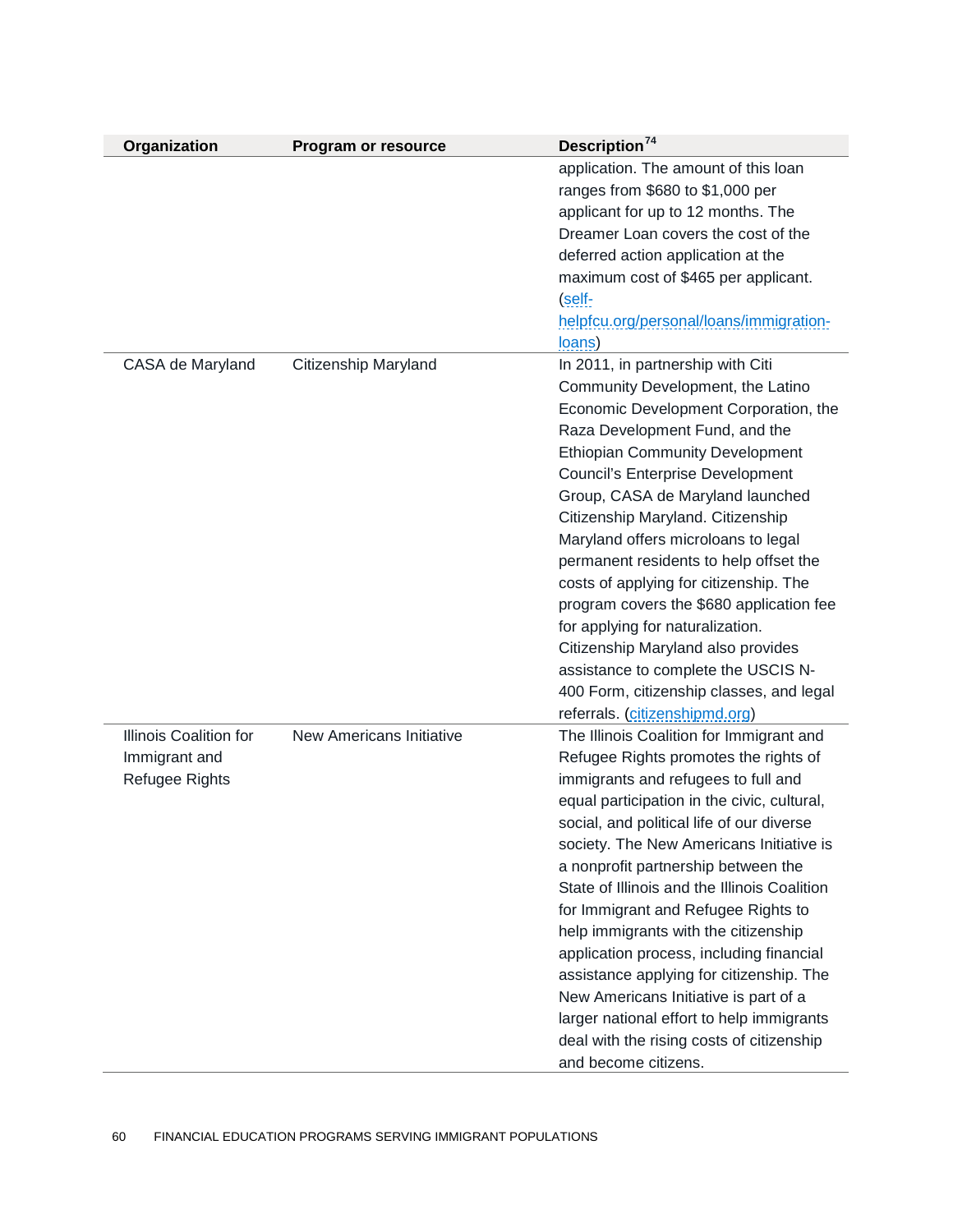| Organization | Program or resource | Description $74$                        |
|--------------|---------------------|-----------------------------------------|
|              |                     | (icirr.org/content/about-new-americans- |
|              |                     | initiative)                             |

#### **TABLE 14:** CREDIT-BUILDING LOANS AND OTHER SMALL LOANS

| Organization           | Program or resource                                      | Description <sup>75</sup>                                                                                                                                                                                                                                                                                                                                                                                                                                                                                                                                                                                                                                                                                                                  |
|------------------------|----------------------------------------------------------|--------------------------------------------------------------------------------------------------------------------------------------------------------------------------------------------------------------------------------------------------------------------------------------------------------------------------------------------------------------------------------------------------------------------------------------------------------------------------------------------------------------------------------------------------------------------------------------------------------------------------------------------------------------------------------------------------------------------------------------------|
| Accion Chicago         | <b>Credit Builder Loans for Small</b><br><b>Business</b> | Accion is a microlending program that<br>empowers low- to moderate-income<br>business owners through access to<br>capital and financial education. Founded<br>in 1991, the U.S. network consists of<br>several organizations that offer loans<br>from \$200 to \$300,000 to small<br>businesses. To help small business<br>owners establish or build their credit<br>history, Accion Chicago offers a Credit<br>Builder loan of up to \$2,500 with<br>repayment periods of up to two years.<br>While Accion's U.S. network does not<br>exclusively serve immigrants, it provides<br>a nationwide platform that is likely to<br>serve a relatively high number of<br>immigrant small business owners.<br>(accion.org/our-impact/us-network) |
| <b>Project Prosper</b> | Loan Program                                             | Project Prosper offers small loans as a<br>"one-time need" to help individuals meet<br>immediate financial needs to pay for<br>fees such as a rental security deposit,<br>auto repair, citizenship application costs,<br>or an educational expense. The loans<br>carry a zero percent interest rate, but<br>require the borrower to pay a 10 percent<br>"self-interest" that is returned to the<br>borrower upon repayment of the loan.<br>As part of the effort to educate                                                                                                                                                                                                                                                                |

<span id="page-61-0"></span> $^{\rm 75}$  The descriptions were copied from the organizations' websites unless indicated otherwise.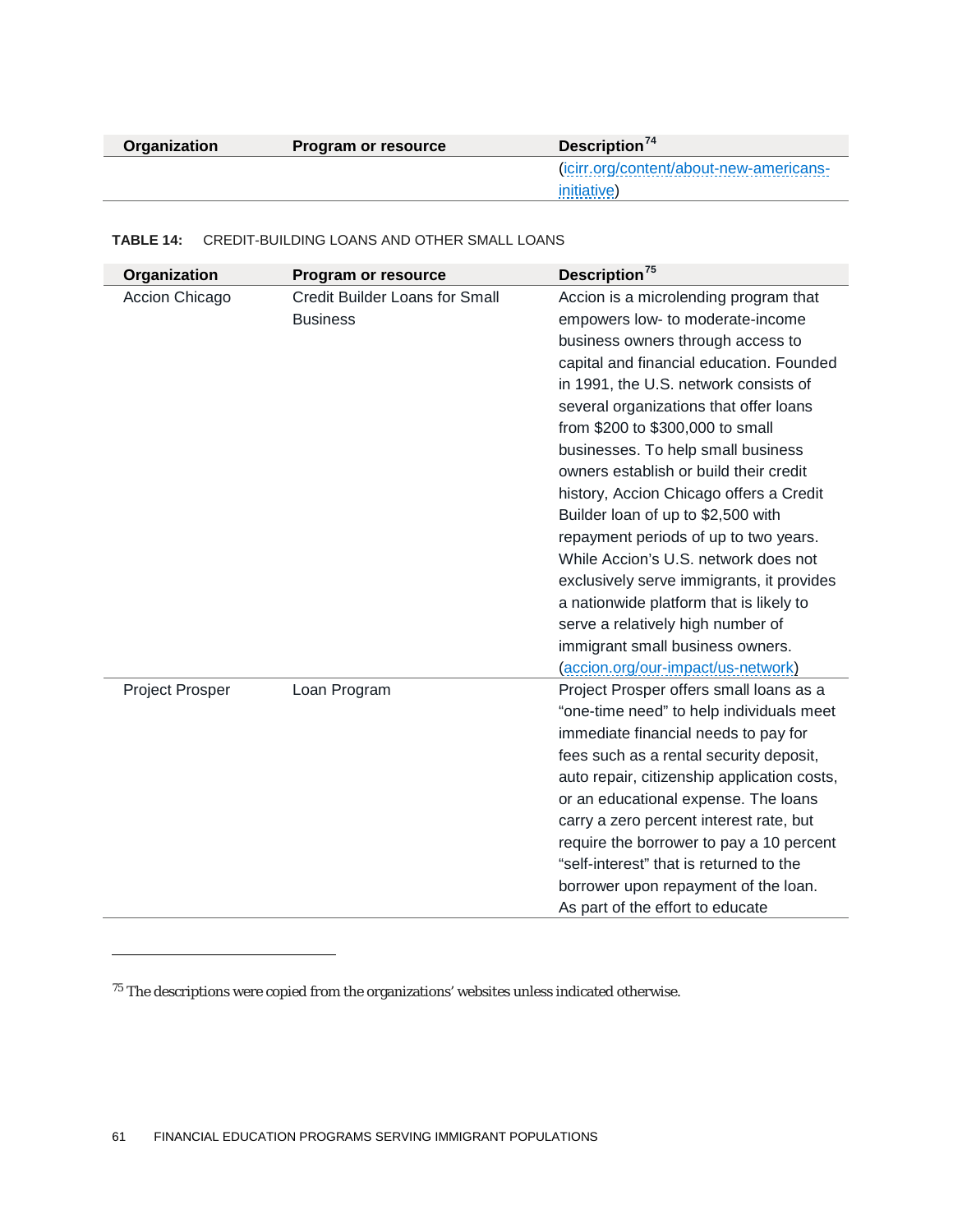| Organization | Program or resource | Description $75$                         |
|--------------|---------------------|------------------------------------------|
|              |                     | immigrants about managing personal       |
|              |                     | finances, each borrower is also matched  |
|              |                     | with a financial mentor during the loan  |
|              |                     | period. Project Prosper also offers      |
|              |                     | financial literacy classes in Pinellas   |
|              |                     | County, Florida. (projectprosper.org/en) |

#### **TABLE 15:** OTHER

| Organization              | Program or resource | Description <sup>76</sup>                  |
|---------------------------|---------------------|--------------------------------------------|
| <b>Cornerstone Credit</b> | Juntos Avanzamos    | Juntos Avanzamos ("Together We             |
| Union League and the      |                     | Advance") is a designation for credit      |
| National Federation of    |                     | unions committed to serving and            |
| Community                 |                     | empowering Hispanic consumers.             |
| <b>Development Credit</b> |                     | Juntos Avanzamos was developed by          |
| Unions                    |                     | the Cornerstone Credit Union League,       |
|                           |                     | which represents Arkansas, Oklahoma,       |
|                           |                     | and Texas. The National Federation of      |
|                           |                     | <b>Community Development Credit</b>        |
|                           |                     | Unions, working with the Cornerstone       |
|                           |                     | League and Coopera, Iowa-based             |
|                           |                     | consultants to the industry on the         |
|                           |                     | Hispanic market, have been working         |
|                           |                     | together to foster a collaborative effort  |
|                           |                     | to bring this program to a national credit |
|                           |                     | union audience.                            |
|                           |                     | (cdcu.coop/initiatives/serving-            |
|                           |                     | underserved-                               |
|                           |                     | markets/immigrants/juntos-avanzamos)       |
| City of New York          | <b>IDNYC</b>        | New York City residents are now able       |
|                           |                     | to sign up for IDNYC $-$ a government-     |
|                           |                     | issued identification card that is         |
|                           |                     | available to all City residents age 14     |

<span id="page-62-0"></span> $^{\rm 76}$  The descriptions were copied from the organizations' websites unless indicated otherwise.